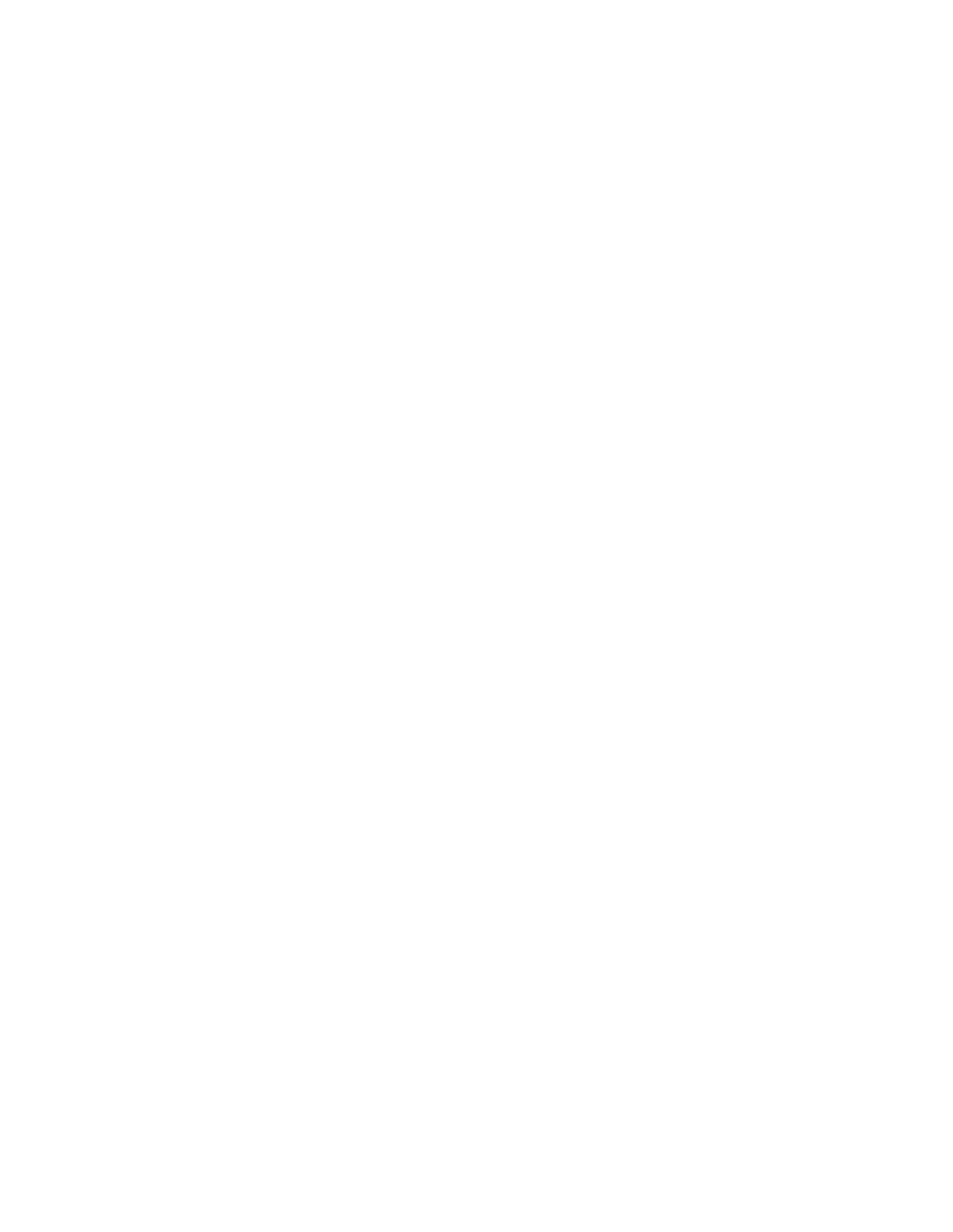

**STATE OF MARYLAND** 

LAWRENCE J. HOGAN **GOVERNOR** 

BOYD K. RUTHERFORD LT. GOVERNOR

STEPHEN T. MOYER SECRETARY

RUSSELL NEVERDON SECRETARY'S DIRECTOR SPECIAL SERVICES

> ANTHONY MYERS CHAIR

SCOTT ROPER EXECUTIVE DIRECTOR

JUMARY WEST FISCAL COORDINATOR

# **Department of Public Safety and Correctional Services**

**Emergency Number Systems Board**  115 Sudbrook Lane – Suite 201, Pikesville, Maryland 21208-4199 (410) 585-3015 • FAX (410) 764-4136 • www.dpscs.state.md.us/ensb/

May 13, 2015

Secretary Stephen T. Moyer Department of Public Safety and Correctional Services 300 East Joppa Road - Suite 1000 Baltimore, MD 21286

Dear Secretary Moyer:

I am pleased to provide you with the Annual Report of the Emergency Number Systems Board (ENSB or Board) for Fiscal Year 2014. The Board has convened monthly, and more frequently in sub-committees, to consider a variety of 9-1-1 related issues and projects. The attached report outlines the collective efforts of the Board and the larger 9-1-1 community in making Maryland a safer place for its residents, businesses and visitors.

Maryland continues to benefit from an effective 9-1-1 system. Recent Board statewide efforts include working with Verizon, Maryland PSAP personnel and the Maryland Public Service Commission to review the implementation of policies and standards adopted by the Federal Communications Commission and ENSB to minimize disruptions to 9-1-1 service caused by power outages and network failures. Ongoing Board activities include providing a vigorous 9-1-1 training program throughout the state, working with vendors to improve 9-1-1 service delivery, and continuing research, planning, and implementation of "Next Generation" technologies.

The Board remains focused on the enhancement of 9-1-1 and the critical role it plays in public safety. On behalf of the members of the Emergency Number Systems Board and the more than nine hundred call takers around the State, I thank you for your support and the diligent assistance your staff routinely provides.

The attached document and appendices constitute the 2014 Annual Report of the Emergency Number Systems Board as required by the Public Safety Article.

Sincerely,

Q Nyws

 Anthony Myers, Chairman Emergency Numbers Systems Board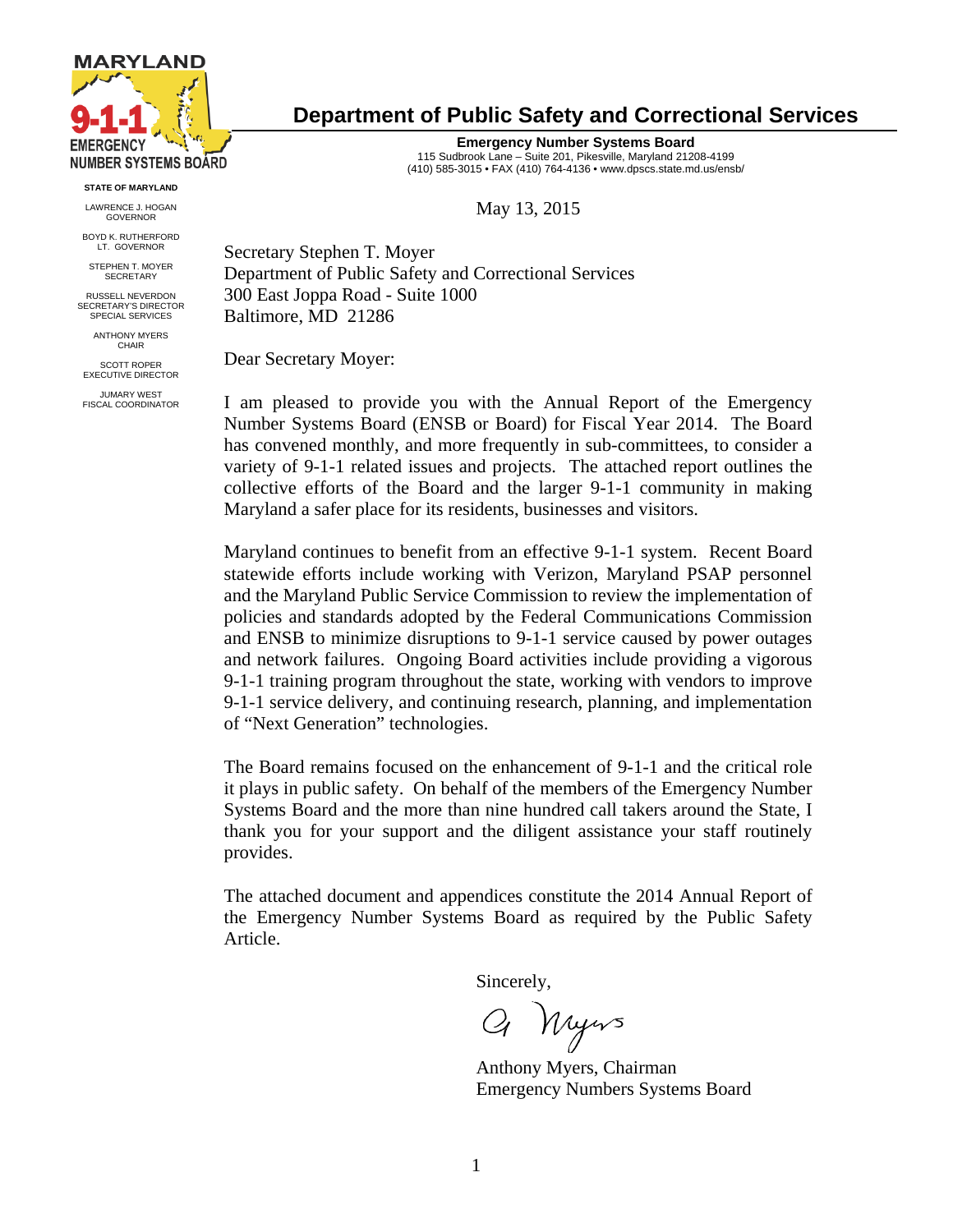# **TABLE OF CONTENTS**

| 3 |
|---|
|   |
|   |
|   |
|   |
|   |
|   |
|   |
|   |
|   |
|   |
|   |
|   |
|   |
|   |
|   |
|   |
|   |
|   |

# **APPENDIX**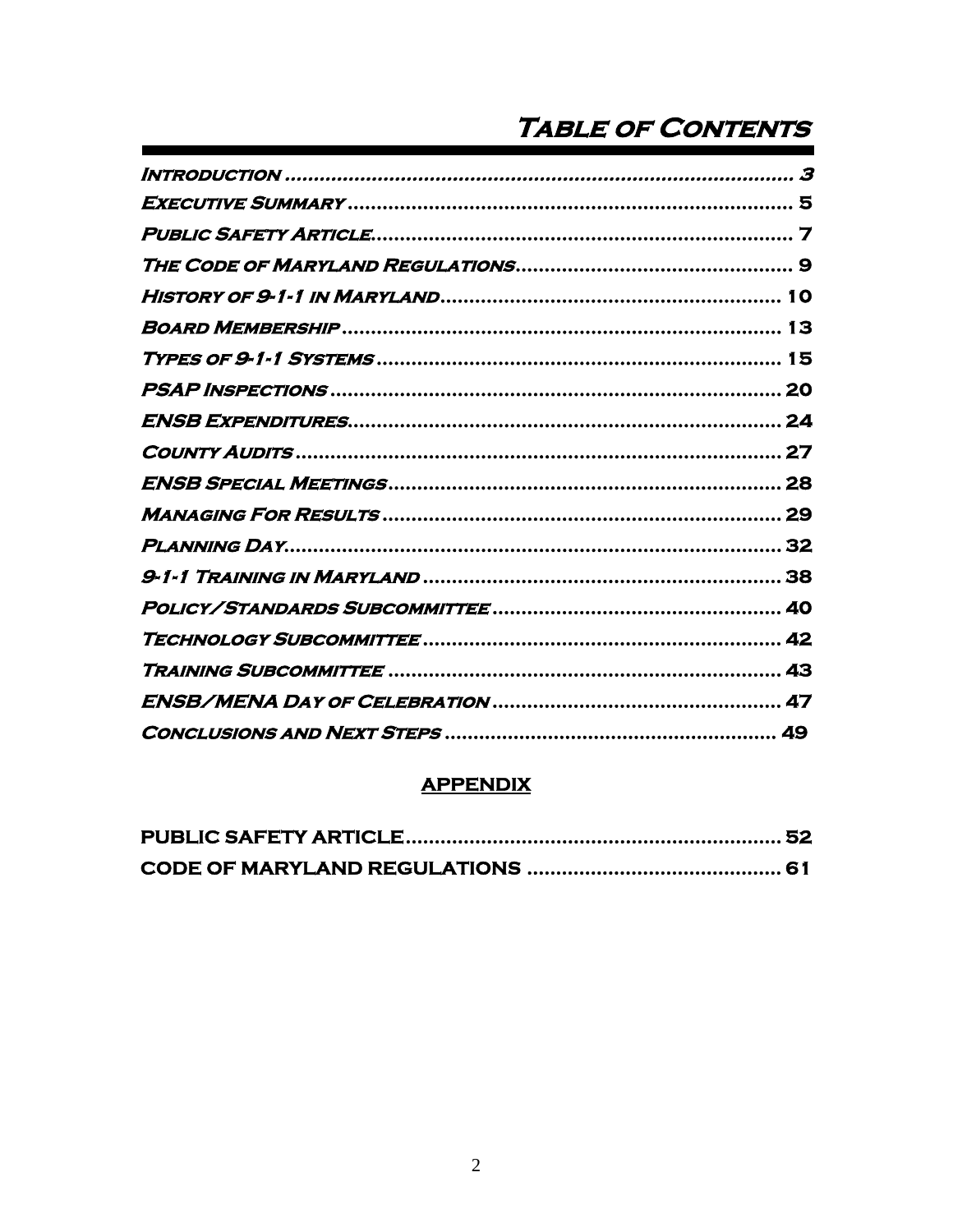#### **ENSB MISSION STATEMENT**

**The Emergency Number Systems Board works cooperatively with the counties to provide an effective and efficient Maryland 9-1-1 system through the administration of the 9-1-1 Trust Fund revenues.** 

**The Board achieves its goals through implementation of the following principles:** 

#### **ENSB VISION STATEMENT**

**The Emergency Number Systems Board is dedicated to ensuring Maryland's 9-1-1 system remains robust and responsive to the public-safety needs of our citizens and visitors. The Board is committed to providing fiscally responsive funding to maintain a technologically advanced 9-1-1 system staffed with appropriately trained emergency operators. Through a partnership with the 9-1-1 community, the Board will provide leadership and guidance for Maryland to be recognized nationally for excellence in providing 9-1-1 service.**

The Emergency Number Systems Board's (ENSB or Board) duties are defined by Sections §1-301 through §1-312 of the Public Safety Article of the Annotated Code of Maryland. Further clarity of direction and explicit responsibilities of the Board are provided in the Code of Maryland Regulations (COMAR) Title 12, Subtitle 11, Chapter 03. Those duties include coordinating the enhancement of County 9-1-1 systems and the oversight of the 9-1-1 Trust Fund. This report details the activities of the Board during calendar year 2014 and Trust Fund expenditures of fiscal year 2014 (July 1, 2013 to June 30, 2014).

The Public Safety Article requires that the following six topics be included in the annual report:

| 1. | Types of 9-1-1 Systems in Operation | Page 15 |
|----|-------------------------------------|---------|
|----|-------------------------------------|---------|

- 2. **Total State and County Fees Charged** Page 23
- **3. Funding Formula in Effect by County Page 21**
- **4.** Statutory or Regulatory Violations by County None Noted
- **5. Efforts to Establish an Enhanced 911 System Page 15**
- **6. Any Suggested Changes to this Subtitle Page 7**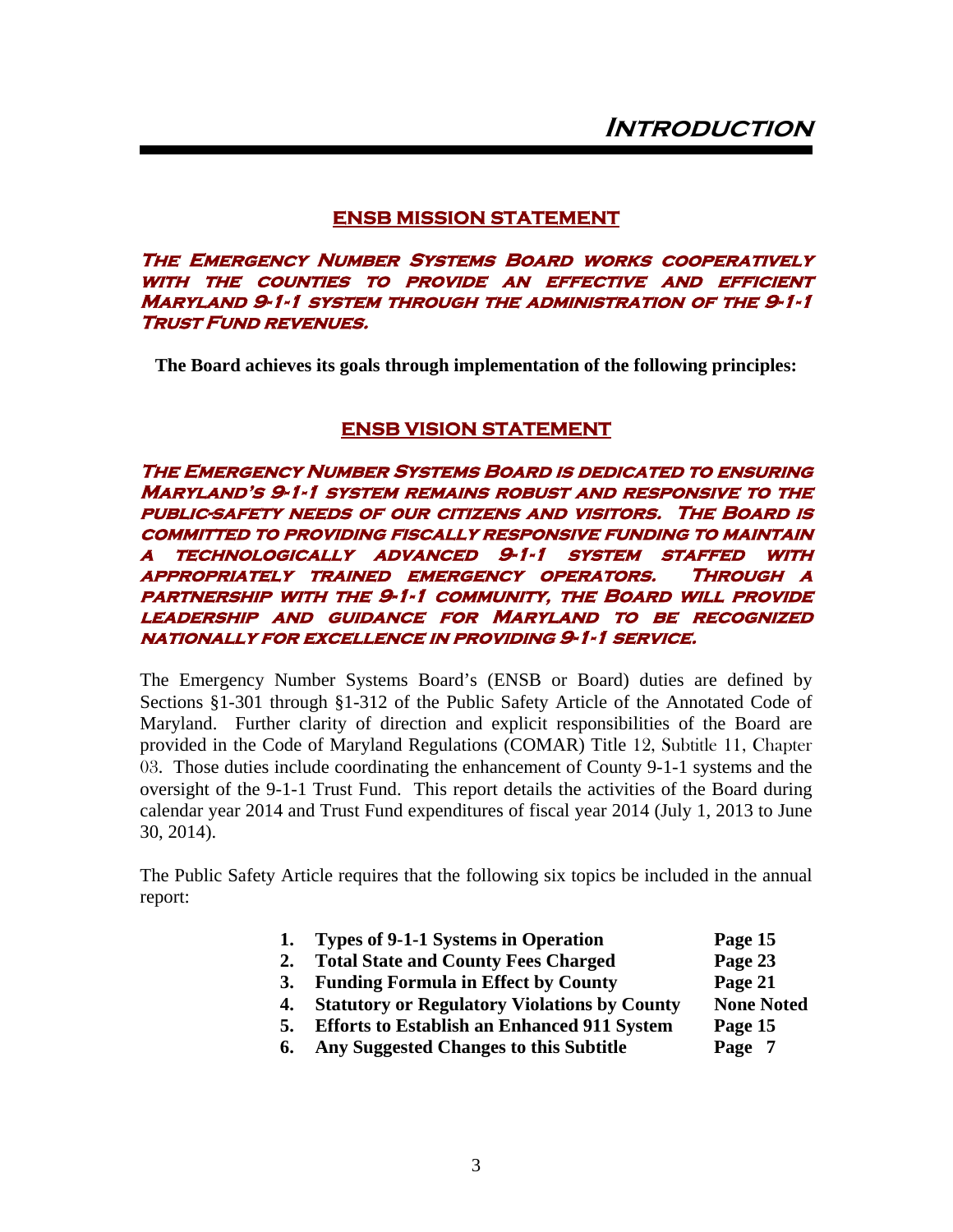This report goes significantly beyond these six areas in an effort to provide additional insight into the work of the Emergency Number Systems Board. As the communications industry introduces new technological enhancements, Maryland's 9-1-1 system continues to evolve to ensure that Maryland's citizens and visitors are afforded a robust and responsive system when they call 9-1-1.

The current direction of the Board is to evaluate and fund local, regional, and statewide plans for enhancements consistent with the Public Safety Article, Board guidelines, the availability of 9-1-1 Trust Fund dollars, and technological advancements. The Board is examining the following current issues:

- Integrating "Next Generation (NG)" Internet Protocol (IP) based 9-1-1 service delivery of voice, text, data, and video messaging into the 9-1-1 System;
- Working with the Department of Informational Technology (DoIT) to coordinate the development of a "public safety network" that will utilizing IP based connectivity for sharing emergency data between all 9-1-1 primary and secondary Public Safety Answering Point (PSAP or 9-1-1 center) facilities;
- Examining current local and national policies, standards, and legislation to identify best practices evolving from governance, planning, regulatory, policy, and funding issues arising from a statewide transition to a NG 9-1-1 environment;
- Working with our 9-1-1 System service providers to establish standards, policies and procedures that will enhance the redundancy, resiliency and survivability of 9-1-1 service in Maryland;
- Establishing adequate back-up 9-1-1 facilities and furthering other Homeland Security initiatives;
- Funding emergency dispatch protocol training and software enhancements that promote the standardization of 9-1-1 call processing throughout the state;
- Exploring advancements in geographical information systems (GIS) to enhance 9-1-1 related mapping, caller location, prioritized call answering, and emergency response routing methodologies;
- Implementing remote 9-1-1 workstations at secondary PSAPs to provide enhanced caller information associated with transferred 9-1-1 calls; and
- Examining technological advancements that permit regional sharing of 9-1-1 related equipment for call delivery to primary, back-up, and secondary PSAPs in an IP network environment.

The engagement of local leadership has created a positive and constructive working relationship among Maryland's PSAP community, its legislative delegations, its first responder community, and the Department of Public Safety and Correctional Services to collectively address these issues.

Questions regarding this report and its content should be forwarded to the ENSB Office of the Executive Director at 115 Sudbrook Lane – Suite 201, Pikesville, Maryland 21208.

The ENSB web site is: www.dpscs.maryland.gov/ensb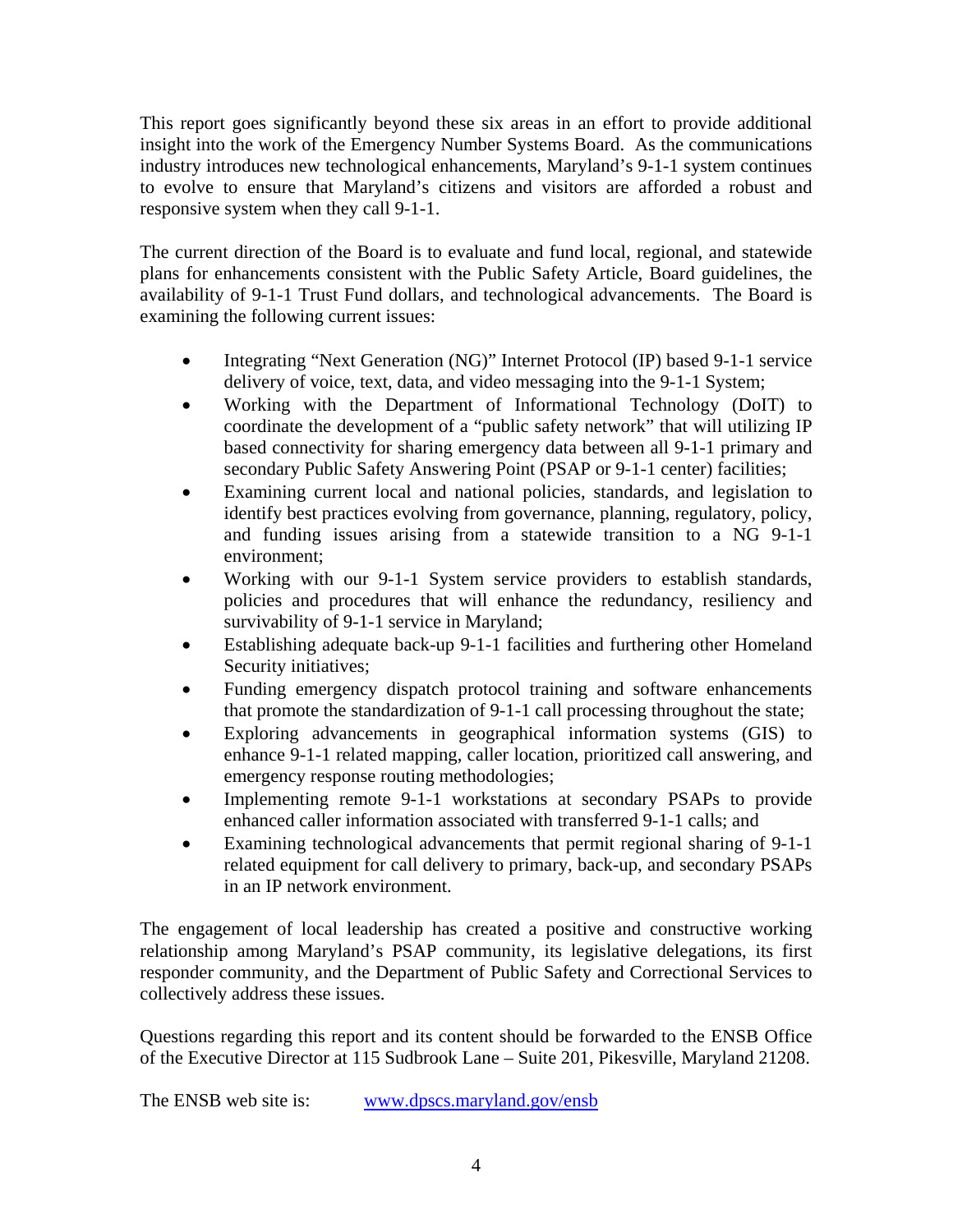# **Executive Summary**

Maryland's Public Safety Article §1-305 defines the membership of the seventeen member Emergency Number Systems Board. Board members are drawn from private and public sectors representing various aspects of public safety and the citizens they serve. The current membership of the Board includes a diverse group of police, fire, emergency management, regulatory, and communications industry professionals. The members serve a Governor appointed, Senate confirmed four-year term without compensation. While only required to meet quarterly, the ENSB meets at least monthly to examine current trends and funding needs of Maryland's Public Safety Answering Points (PSAP).

The existing 9-1-1 infrastructure has performed admirably for decades; however, new data rich communications devices and services are driving the existing 9-1-1 infrastructure towards its operational limits. Consumers are increasingly relying on enhanced wireless and IP-based communications technologies, which offer expanded data capabilities such as text, picture, and video messaging. Many public-safety related service providers are also seeking to share crash notification data, personal health, family, and other pertinent records with emergency responders utilizing the 9-1-1 system.

The Board continues to examine and monitor national standards surrounding the development of Next Generation 9-1-1 system elements that would capture the benefits of expanding mobile and data communications technologies, as well as continuing to provide or enhance existing 9-1-1 functionality.

Some of the more prominent achievements and current activities of the ENSB include:

- $\triangleright$  Exploring technology and costs associated with the delivery and processing of Next Generation 9-1-1 services (NG 9-1-1) to our primary and secondary PSAPs;
- Working with Frederick County, Verizon Wireless and TeleCommunications Systems (TCS) to provide a text-to-9-1-1 pilot project that delivers texting to 9-1- 1 from those utilizing Verizon Wireless service within Frederick County;
- Working with PSAP personnel and Verizon representatives to review circumstances surrounding 9-1-1 service disruptions, augment notification procedures, improve customer service issues, and seek enhancements that will improve Maryland's 9-1-1 Systems;
- $\triangleright$  Providing funding to upgrade and refresh 9-1-1 enhanced IP enabled phone systems for six (6) primary PSAPs and one (1) back-up PSAPs.
- $\triangleright$  Providing back-up power equipment (generator and/or UPS) for four (4) primary PSAPs and one (1) back-up PSAP;
- Requiring and funding "power monitoring systems" for PSAPs, which will provide PSAP personnel with a visual and audible alert when changes occur affecting the PSAP's current power source (commercial, generator or UPS battery power).
- Providing ongoing training on new 9-1-1 technologies and evolving 9-1-1 service delivery techniques by offering 58 training sessions attended by 1357 students;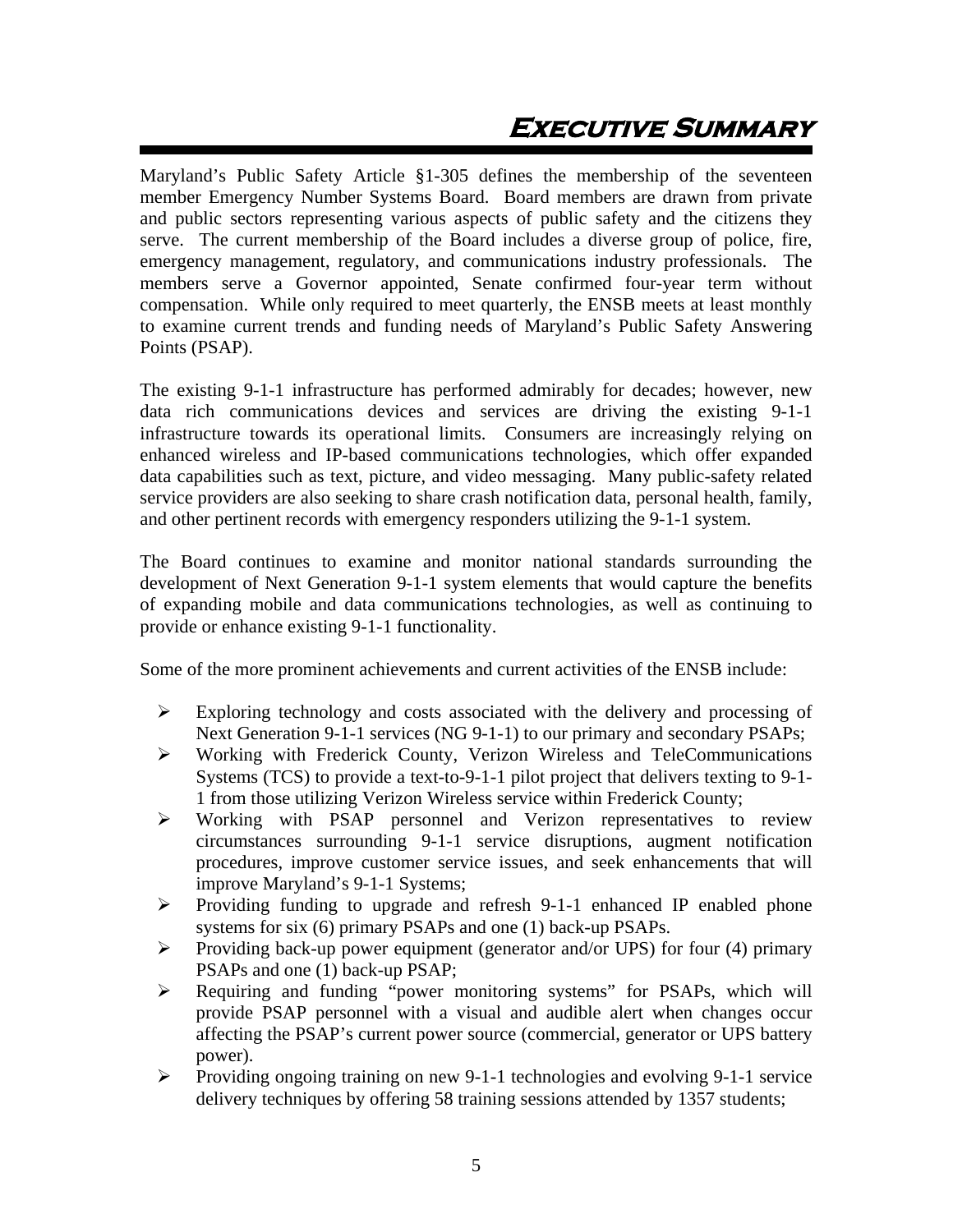- $\triangleright$  Securing statewide regulatory compliance through annual PSAP inspections;
- Interacting with federal agencies and national organizations to study evolving 9-1- 1 issues, develop service standards, understand the impact of social media, and explore funding resources;
- $\triangleright$  Encouraging counties to secure additional funding resources to augment the 9-1-1 Trust Fund;
- Funding and implementing Network Control Modems to replace legacy remote "make busy" keys for the rerouting of 9-1-1 calls from primary to back-up PSAPs;
- $\triangleright$  Assisting Maryland counties to update and maintain the accuracy of their mapping capacity by providing new ortho-photography, which is being renewed on a three year cycle; and
- $\triangleright$  Furthering the Managing for Results (MFR) goal and objectives to implement emergency police and fire protocol systems at Maryland PSAPs to provide 9-1-1 caller interrogation consistency coupled with an established quality assurance program.

To further facilitate the execution of the mission of the ENSB, the Board established several sub-committees comprised of Board members and supporting consultative membership from outside the Board. These subcommittees include:

- **Training and Education** to provide and enhance entrance level and in-service training opportunities for 9-1-1 call takers;
- **Standards** to provide guidance on best practices and funding guidelines for selecting and purchasing PSAP equipment;
- **Policy/Legislative**  to establish and publish policy guidance for ENSB membership and PSAP Directors and to make recommendations for Legislative changes; and
- **Technology**  to investigate and educate the Board on current and future technological advancements impacting the delivery of 9-1-1 services.

By statutory requirement, the Board also enjoys membership and actively participates on the following Maryland Board:

 **Statewide Emergency Medical Systems Advisory Council (SEMSAC) –** to assist the SEMSAC Board, comprised of representatives from organizations involved in providing emergency medical care services.

The ENSB remains committed to enhancing Maryland's 9-1-1 system and taking advantage of proven technological advances in service delivery. Maryland continues to be a national leader in providing enhanced emergency wireline, wireless, and VoIP services. With the advancements made in IP based telephony equipment, Maryland is again poised to embrace a new technology and work towards a smooth transition as Next Generation 9-1-1 system and related service is realized.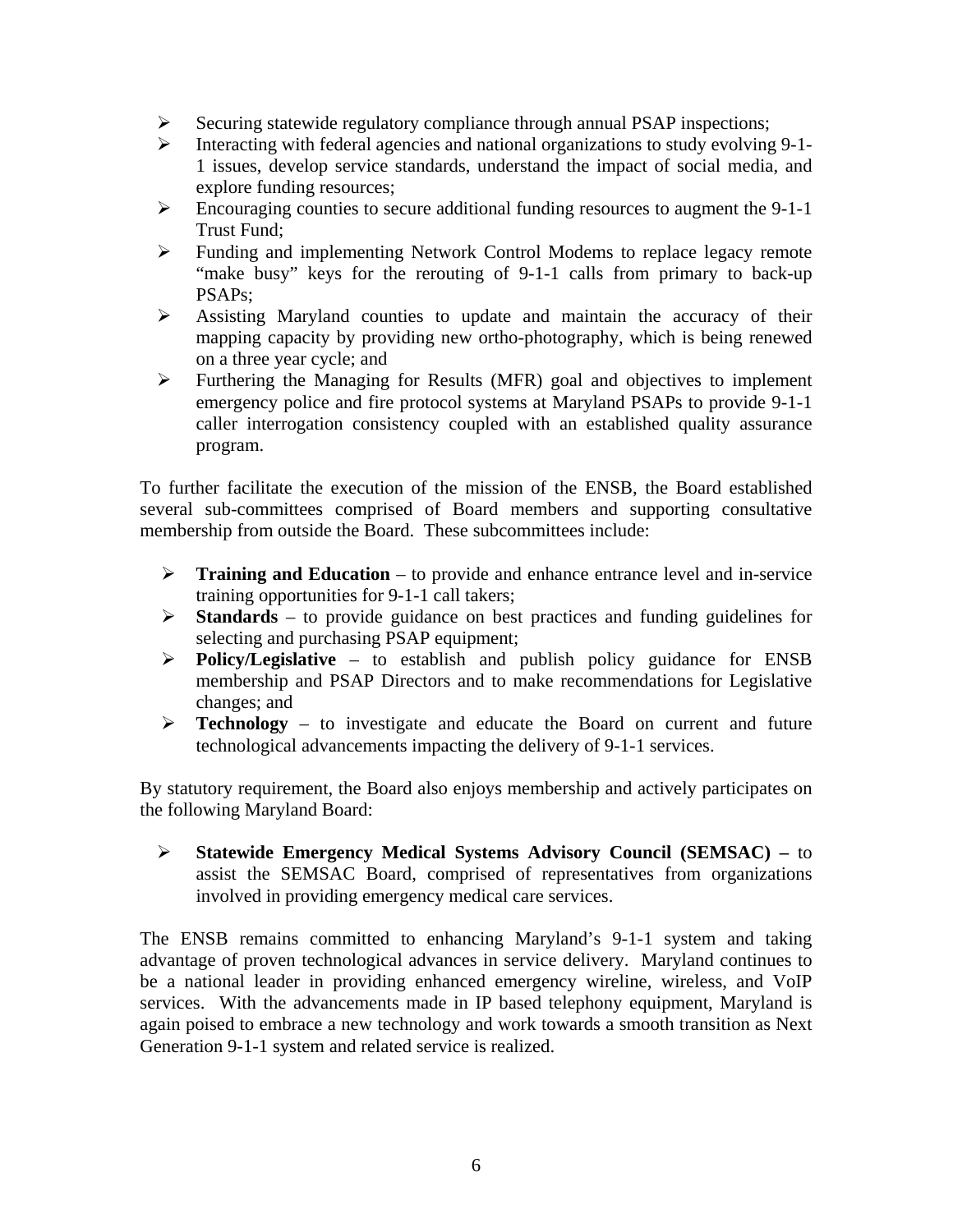The Maryland Public Safety Article (Title-1, Subtitle-3) is the enabling legislation that established the 9-1-1 Trust Fund and the Emergency Number Systems Board. It was originally crafted to create a funding mechanism and oversight Board to provide for the orderly installation, maintenance and operation of 9-1-1 systems in Maryland, and establish the three-digit number, 9-1-1, as the primary emergency telephone number to summon emergency assistance. The Public Safety Article remains responsive to the needs of the Maryland's citizens.

The legislation established the Maryland 9-1-1 Surcharge, derived from a monthly surcharge levied on each telephone bill, to provide a constant funding source for enhancing and maintaining Maryland's 9-1-1 system. The 9-1-1 Surcharge was initially comprised of two separate fees designated to offset 9-1-1 related capital and operational costs. The first portion of the Maryland 9-1-1 Surcharge is the "9-1-1 State Fee." The State Fee is distributed to the Maryland counties at the discretion of the Emergency Number Systems Board in response to county 9-1-1 system enhancement requests. The level of the second portion of the "Additional Charge" is determined by each county through local resolution. The Public Safety Article limits the Additional Charge to a maximum of \$0.75. Legislation requires that the amount of the Additional Charge received may not exceed a level necessary to cover the total eligible maintenance and operation costs of the county. The Public Safety Article further defines that maintenance and operation costs may include telephone company charges, equipment costs, equipment lease charges, repairs, utilities, personnel costs, and appropriate carryover costs from previous years. To ensure compliance, the Board provides for an audit of each county's expenditures for the maintenance and operation of the county's 9-1-1 system. All Maryland counties have taken advantage of this legislative authority and have passed local resolutions establishing an Additional Charge.

In 2003, the Public Safety Article was updated to provide the mandate and fiscal support for Maryland's 9-1-1 call takers to receive callback phone number and location information of wireless callers (defined as "enhanced wireless 9-1-1"). This milestone was achieved in June 2005 when Maryland became only the eighth state in the nation to receive and display enhanced wireless information at all primary Maryland PSAPs when available from a wireless carrier.

The 2003 revisions also expanded the definition of "9-1-1 accessible service" to include "telephone service or another communications service that connects an individual dialing the digits 9-1-1 to an established public safety answering point." This new definition expanded the communication service providers required to collect and remit the 9-1-1 surcharge to include carriers utilizing Voice over Internet Protocol technology (VoIP) for voice connectivity to 9-1-1 centers.

In 2008, this legislation was revised to increase the membership of the Board from 15 to 17 members. Responding to technological advancements in geographical information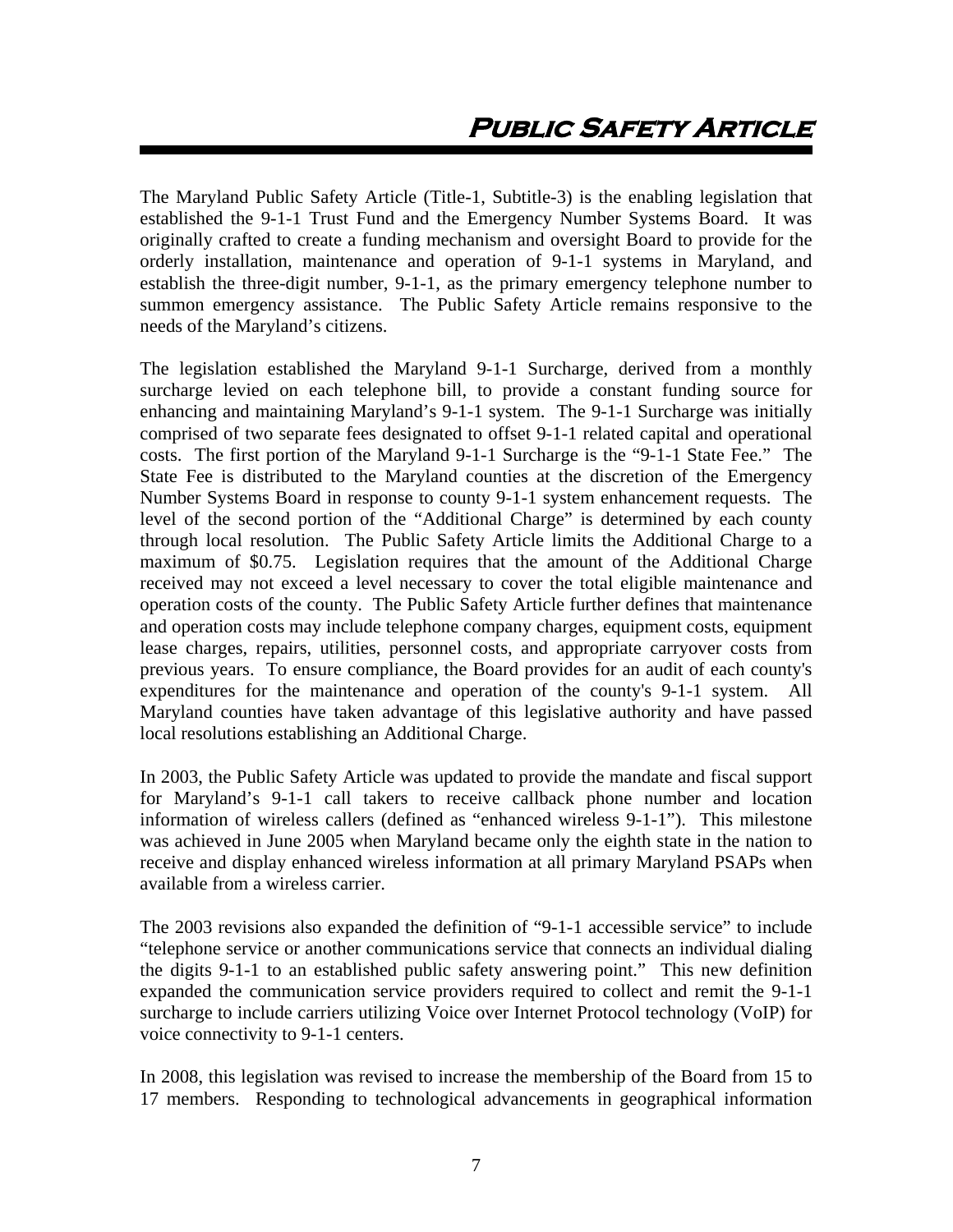systems (GIS) and the integration of wireless location technology into the 9-1-1 system, this legislation established a new Board position to represent Maryland's GIS community. Since 2001, the role and capacity of local emergency management services (EMS) and nationwide homeland security efforts have increased significantly. Because 9-1-1 plays a vital role in identifying incidents where emergency management services are to be deployed, the Public Safety Article was amended to increase the emergency management services representation on the Board from one to two positions.

In 2012, this legislation was expanded with the passage of House Bill 1235 to include a definition of Next Generation 9-1-1 services as an Internet Protocol (IP) based system comprised of hardware, software, data, and operational policies and procedures, that:

- $\triangleright$  provides standardized interfaces from emergency call and message services to support emergency communications;
- $\triangleright$  processes all types of emergency calls, including voice, text, data, and multimedia information;
- $\triangleright$  acquires and integrates additional emergency call data useful to call routing and handling;
- $\triangleright$  delivers the emergency calls, messages, and data to the appropriate public safety answering point and other appropriate emergency entities;
- $\triangleright$  supports data or video communications needs for coordinated incident response and management; and
- $\triangleright$  provides broadband service to public safety answering points or other first responder entities.

This legislative change also tasked the Board with establishing planning guidelines for next generation 9–1–1 services system plans and deployment of next generation 9–1–1 services in accordance with this subtitle.

In 2012, Senate Bill 1301 changed how 9-1-1 Trust Fund interest is to be accrued. The new language amended the State Finance and Procurement Article Section §6-226 to include that "net interest on all State money allocated by the State Treasurer under this section to special funds or accounts, and otherwise entitled to receive interest earnings, as accounted for by the Comptroller, shall accrue to the General Fund of the State."

In 2013, Senate Bill 745 codified a third portion of the fee by extending the collection of the Maryland 9-1-1 Surcharge Fee (\$0.60 per transaction) to the sales of pre-paid wireless service to be collected at the point of sale (Maryland Pre-Paid Wireless E9-1-1 Fee). The amounts collected in this manner, minus a processing fee retained by retailors (3%), are deposited to the State's 9-1-1 Trust Fund. The Maryland Pre-Paid Wireless E9-1-1 Fees collected will be utilized to fund 9-1-1 enhancement projects and offset PSAP recurring operational and maintenance costs in the same fashion as currently collected 9-1-1 fees.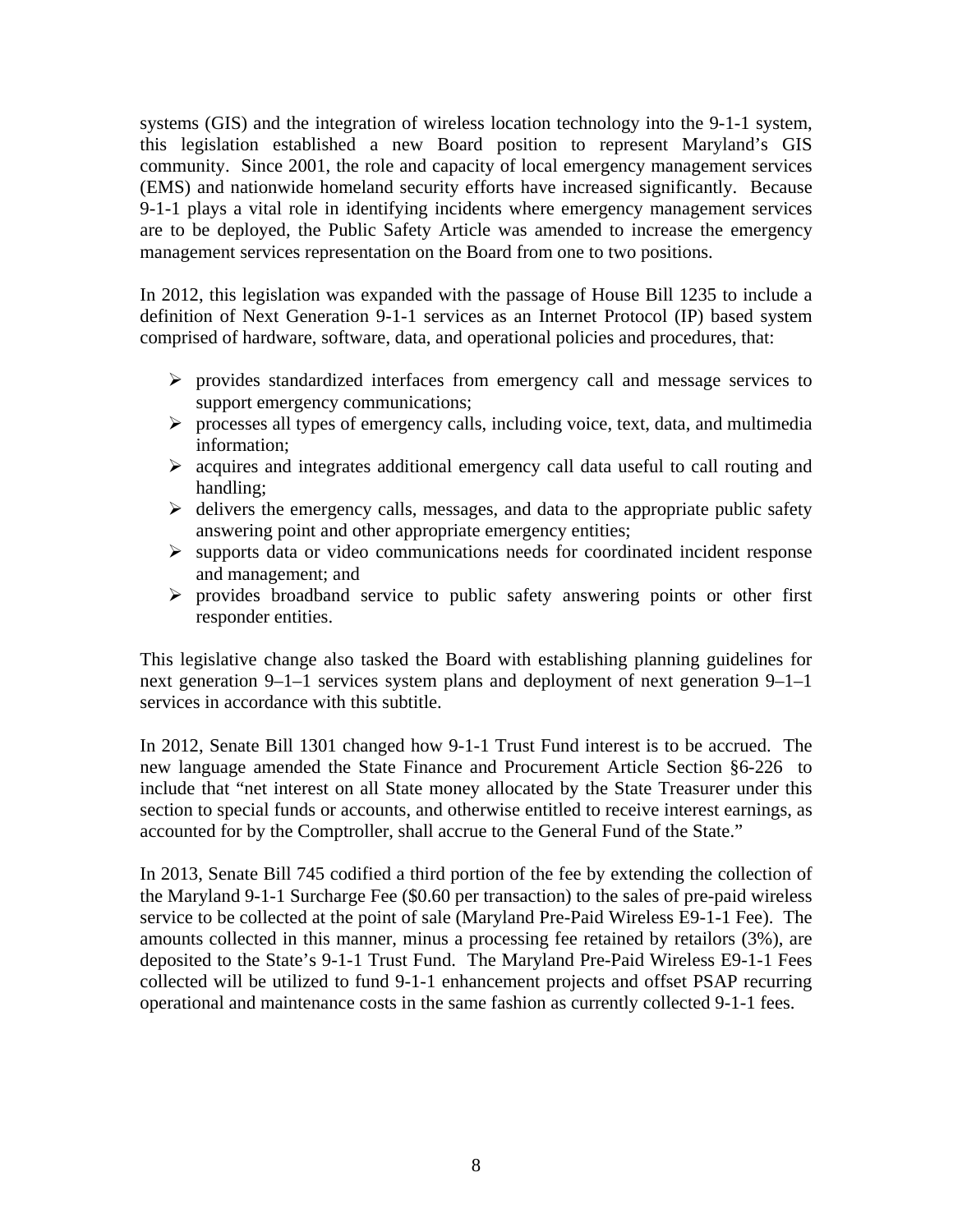# **The Code of Maryland Regulations**

The Code of Maryland Regulations (COMAR) Title 12, Subtitle 11, Chapter 03 further codifies the activities of the Board, and describes in detail its essential functions, responsibilities and training standards. Previous recommendations made by the Emergency Number Systems Board's Policy Subcommittee for updating COMAR were adopted. Significant updates include:

- Redundant wording of items appearing in COMAR that were verbatim to the Public Safety Article were removed and language added to reference the reader back to the appropriate section of the Public Safety Article;
- $\triangleright$  The Board requires a majority of confirmed members to be present at a meeting to constitute a quorum;
- PSAPs shall provide access to services for individuals who do not speak or understand the English language<sup>1</sup>;
- PSAPs shall have sufficient call takers and equipment to consistently answer incoming calls on a daily average of 10 seconds or  $less^2$ ;
- Within six months of hiring a Public Safety Answering Point call taker, a county shall train the new call taker using a curriculum adopted or approved by the Board<sup>3</sup>;
- $\triangleright$  A county shall provide a Public Safety Answering Point call taker with yearly inservice training using a curriculum adopted or approved by the Board<sup>3</sup>; and
- $\triangleright$  In requesting funding from the Board, the county shall ensure that the county's procurement laws and policies are followed.

**COMAR is sufficient in its current content to be responsive to the needs of Maryland's 9-1-1 community and no further changes are recommended.** 

 $\overline{a}$ 

<sup>&</sup>lt;sup>1</sup> All PSAPs provide immediate language assistance to persons who are limited in English proficiency through contractual translation services. 2

 $2$  Through the annual inspection process, all PSAPs were found to be compliant.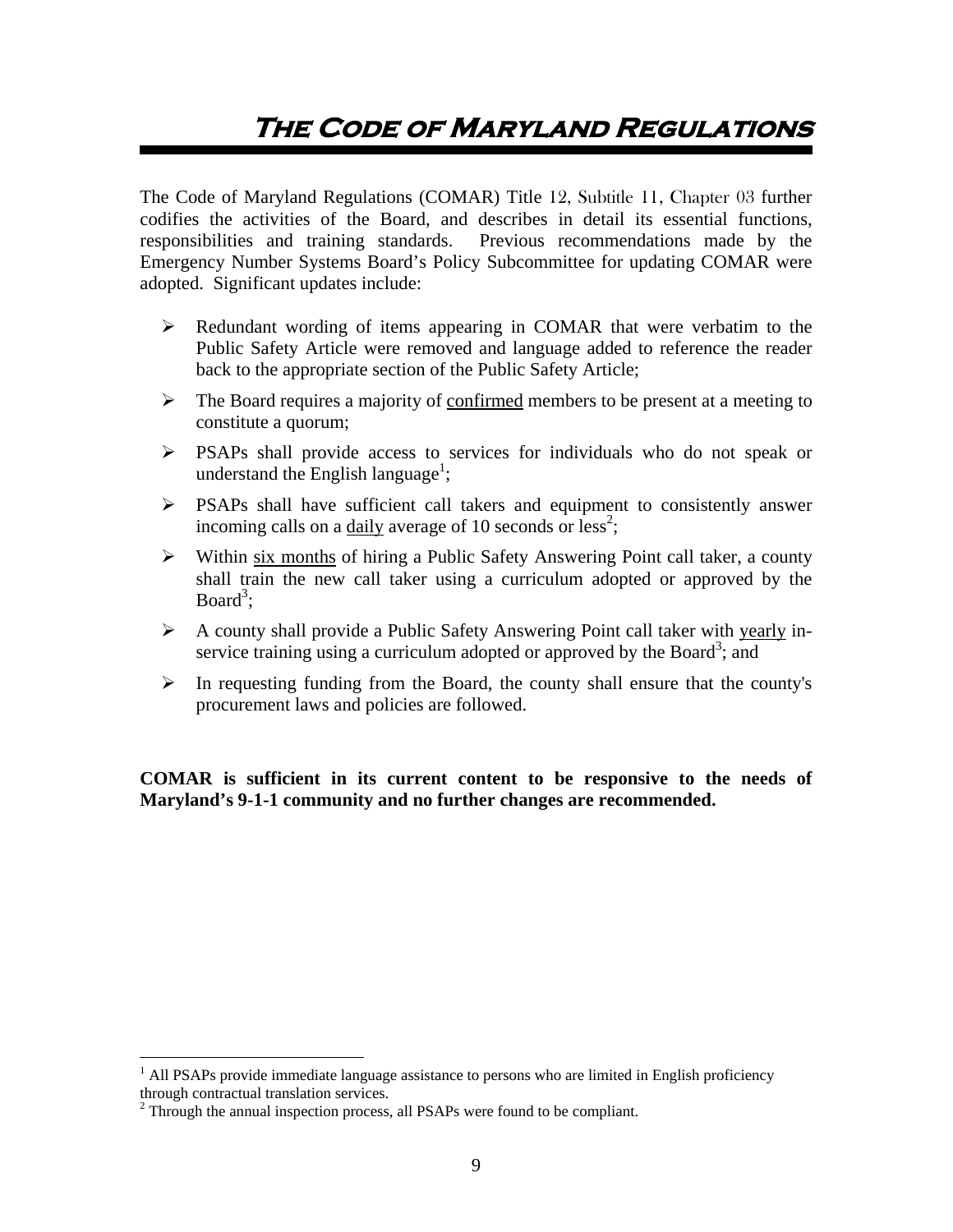#### **1970s and 1980s**

- $\triangleright$  In March 1973, the White House's Office of Telecommunications issued a national policy statement that recognized the benefits of 9-1-1, encouraged the nationwide adoption of 9-1-1, and provided for the establishment of a Federal Information Center to assist units of government in planning and implementation.
- $\triangleright$  In 1972, Charles County was the first county in Maryland to adopt 9-1-1, followed by Prince George's County in 1973 and Montgomery County in 1974.
- $\triangleright$  In 1979, Maryland became the second state in the nation to adopt 9-1-1 as the statewide universal number for emergency services access. The Emergency Number Systems Board was established to coordinate 9-1-1 implementation efforts.
- $\triangleright$  The emergency communications industry established standards for automatic number information (ANI) and automatic location information (ALI) to be presented with each 9-1-1 call. This automatic ANI/ALI data delivery to 9-1-1 call takers was designed to streamline the information gathering/dispatch processes and allow locating persons who are unable to identify their location or to verbally communicate with the 9-1-1 call taker.
- $\triangleright$  Maryland established a \$0.10 phone bill surcharge to fund 9-1-1 development efforts.
- $\triangleright$  The statute enabling the ENSB was amended to include the authority for counties to charge an "Additional Fee" assessed on monthly phone bills to offset 9-1-1 operational expenses.

#### **1990s**

- $\triangleright$  By 1995, all Maryland counties had implemented enhanced wireline 9-1-1 service with ANI/ALI displayed for each 9-1-1 call.
- $\triangleright$  The 9-1-1 Surcharge fee was modified to encompass wireless telecommunication services, and the ENSB was expanded to include a member of the wireless industry.
- $\triangleright$  The ENSB Training Sub-Committee and the Dundalk Community College developed a standardized 40-hour entrance level training course for 9-1-1 dispatchers.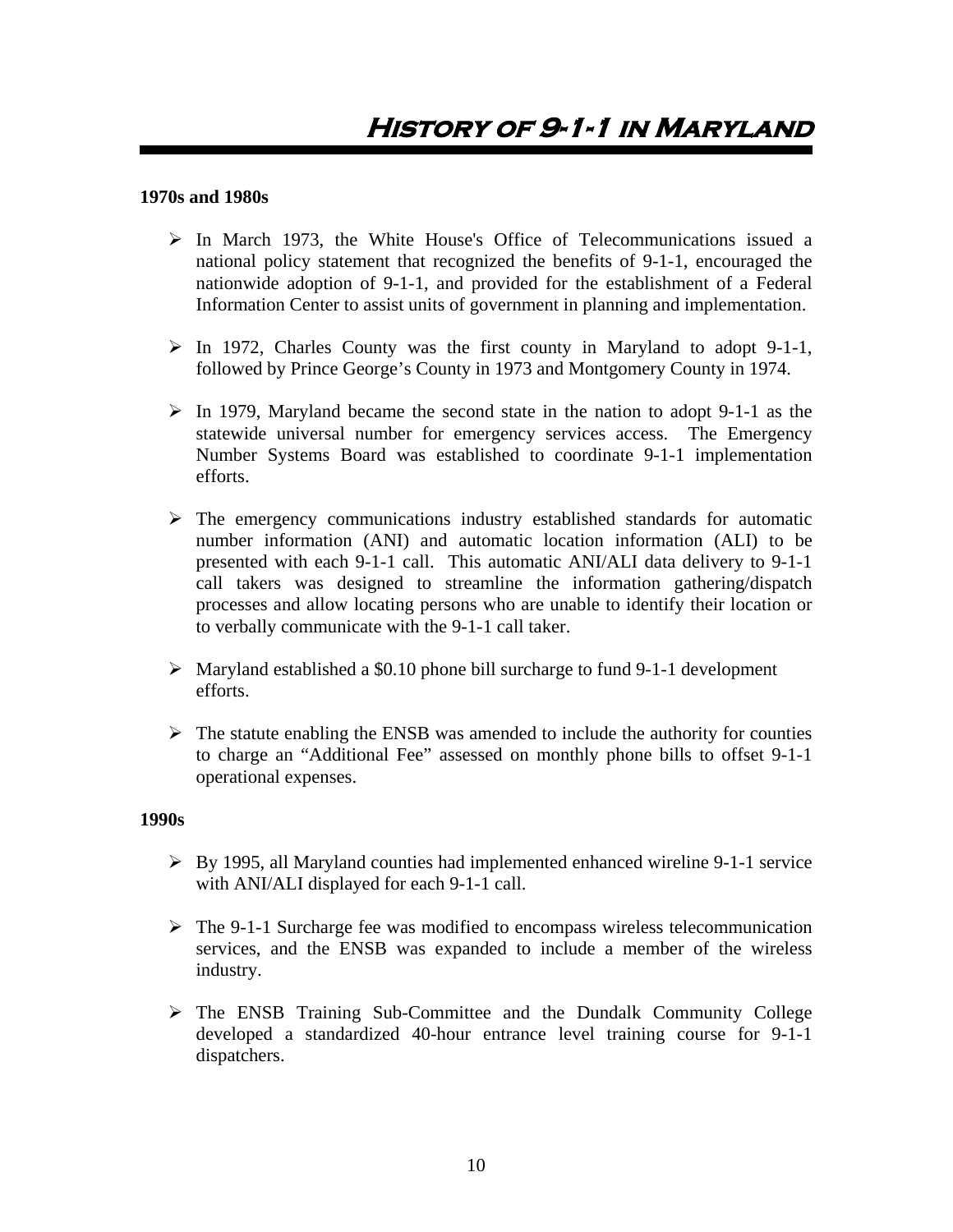- $\triangleright$  In 2002, Anne Arundel County is selected as the State's test site for providing enhanced wireless service and becomes Wireless Phase I operational (call back number displayed).
- $\triangleright$  In 2003, the 9-1-1 Surcharge is increased to \$0.25 per bill per month and the County "Additional Fee" is increased from a maximum of \$0.50 per bill per month to \$0.75. Board membership increased to 15 by adding representatives from the Maryland Emergency Number Association (MENA), a large county (population greater than 200,000), and a small county (population less than 200,000), while deleting a public-at-large position.
- $\triangleright$  By 2004, more than 50 percent of all 9-1-1 calls originated from wireless callers in most Maryland counties.
- By June 2005, all of Maryland's primary PSAPs are Wireless Phase II operational (ANI/ALI with all wireless calls), making Maryland the eighth state in the nation to reach this milestone<sup>3</sup>.
- $\triangleright$  In response to Homeland Security Core Goals established by the Governor, the Board established "back-up" PSAP criteria should a primary PSAP not fulfill its role due to power outages, telephone system interruptions, building evacuations, or other natural or manmade disasters. The Board began providing funding for each PSAP to have a viable back-up facility that met Board established standards.
- The Board encourages and funds the utilization of Emergency Dispatch Protocol Systems to provide a standardized means to consistently query and process information from 9-1-1 callers. Currently, all Maryland primary PSAPs utilize emergency medical dispatch protocols, while 96% of primary PSAPs use emergency fire and/or police dispatch protocols.
- $\triangleright$  In 2008, Board membership increased to 17 members, adding a representative from the Geographical Information Systems (GIS) community, and an additional representative from Emergency Management Services.
- $\triangleright$  In 2009, Board established a policy to fund remote workstations at Maryland's secondary PSAPs, which receive transferred 9-1-1 calls. The Frederick City Police Department completed the first installation utilizing the Frederick County PSAP phone equipment and IP connectivity between the two facilities. Through this effort, the Board intends to advance the dissemination of enhanced 9-1-1 data to secondary PSAPs.

 $\overline{a}$ 

<sup>&</sup>lt;sup>3</sup> Source: The National Emergency Number Association (NENA).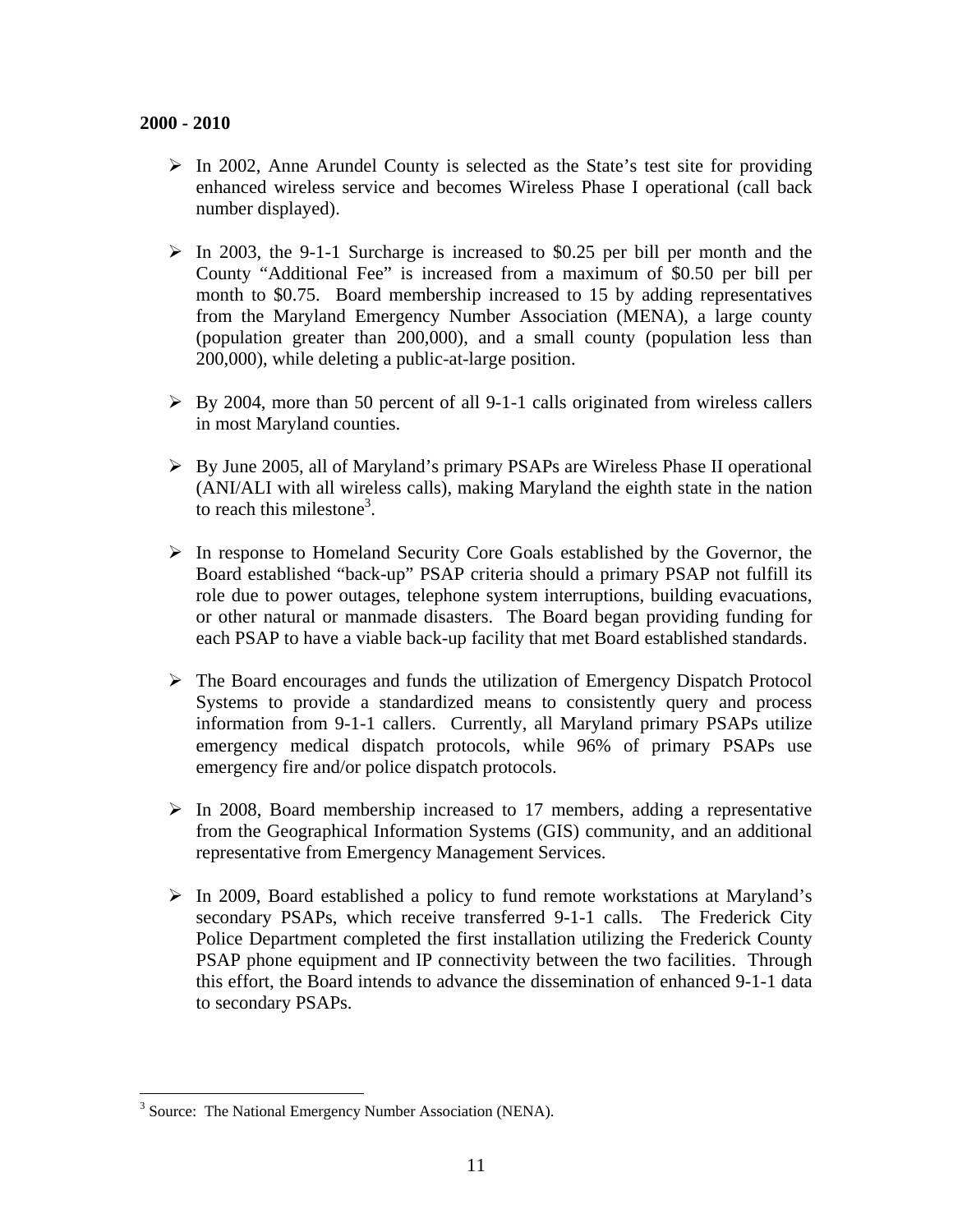In 2009, the Harford County PSAP became the first PSAP in the nation to be recognized by the National Academies of Emergency Dispatch as an accredited "Center of Excellence" in all protocol disciplines (police, fire, and medical).

#### **2011 - Present**

- $\triangleright$  In 2012, the enabling legislation was amended to include a definition of Next Generation 9-1-1 services and tasking the Board with developing guidelines for NG 9-1-1 deployment.
- $\triangleright$  In 2013, the enabling legislation was amended providing for the 9-1-1 Surcharge to be applied to the sale of pre-paid wireless service to be collected at the point of sale (Maryland Pre-Paid Wireless E9-1-1 Fee).
- In 2013, Frederick County participated in a national pilot and offered text-to-9-1- 1 services to Verizon Wireless customers located within Frederick County. Texts were sent to the Frederick County PSAP via a web-portal system provided by TeleCommunication Systems (TCS), a Maryland based company.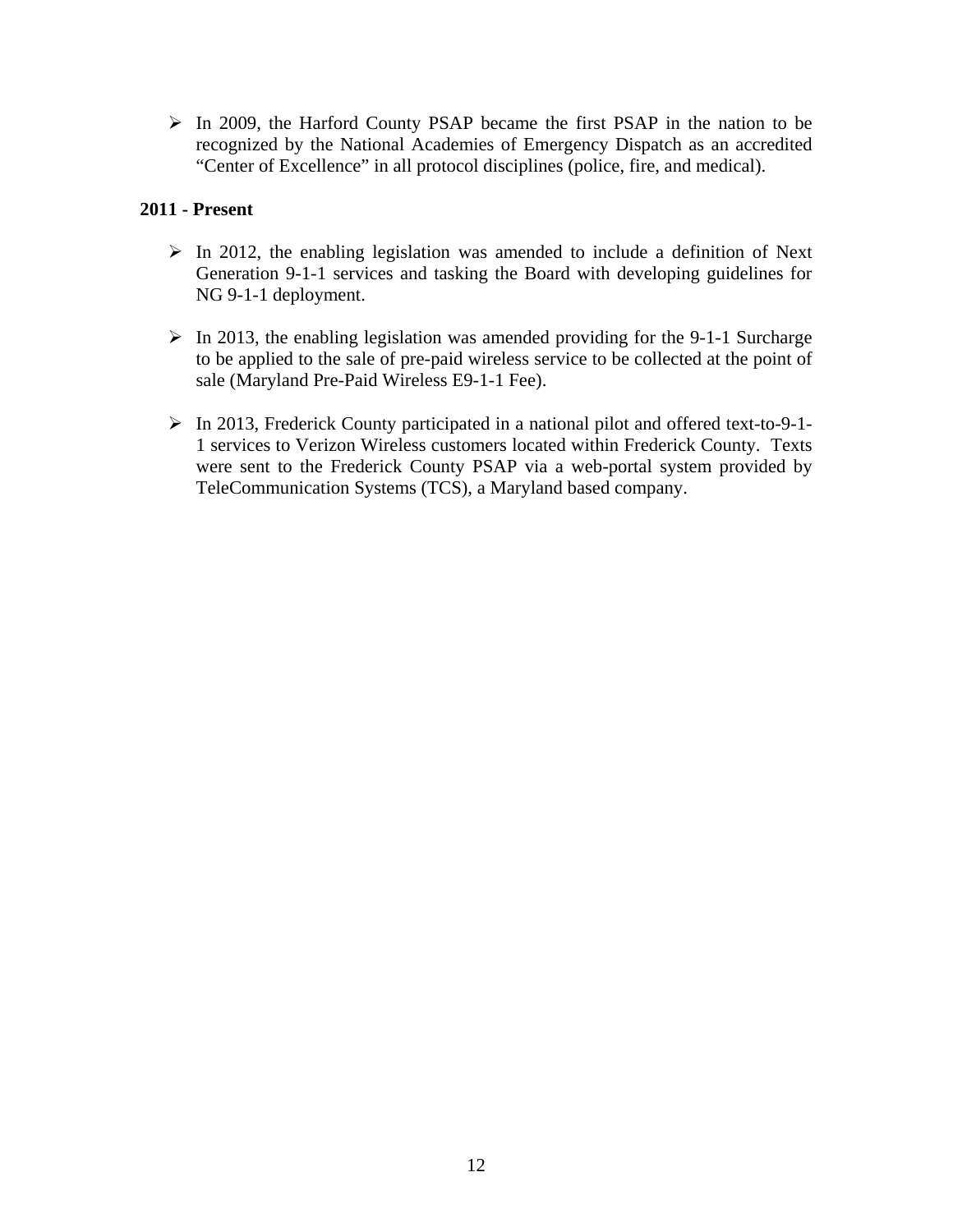The membership of the ENSB includes a diverse and technically astute group of professionals from the emergency services, the communications and the public safety industries, as well as the public-at-large. The members serve a Governor appointed, Senate confirmed four-year term. While only required to meet quarterly, the ENSB has met at least monthly to examine current trends and needs of the twenty-four county managed PSAPs.

The Board enjoys the support of the Department of Public Safety and Correctional Services (DPSCS or Department) fiscal offices in providing auditing and accounting support. In recognition of time demands, the ENSB through DPSCS has employed a full time fiscal coordinator and an accountant to support the ENSB's efforts in administering the 9-1-1 Trust Fund.

The Board recognizes the need for entrance-level and in-service training for 9-1-1 call takers and supervisors. The Department established an administrative assistant position, working directly for the Office of the Executive Director, to advance the training efforts described in COMAR and handling special projects as assigned.

The following page outlines Board membership and the organization each member represents.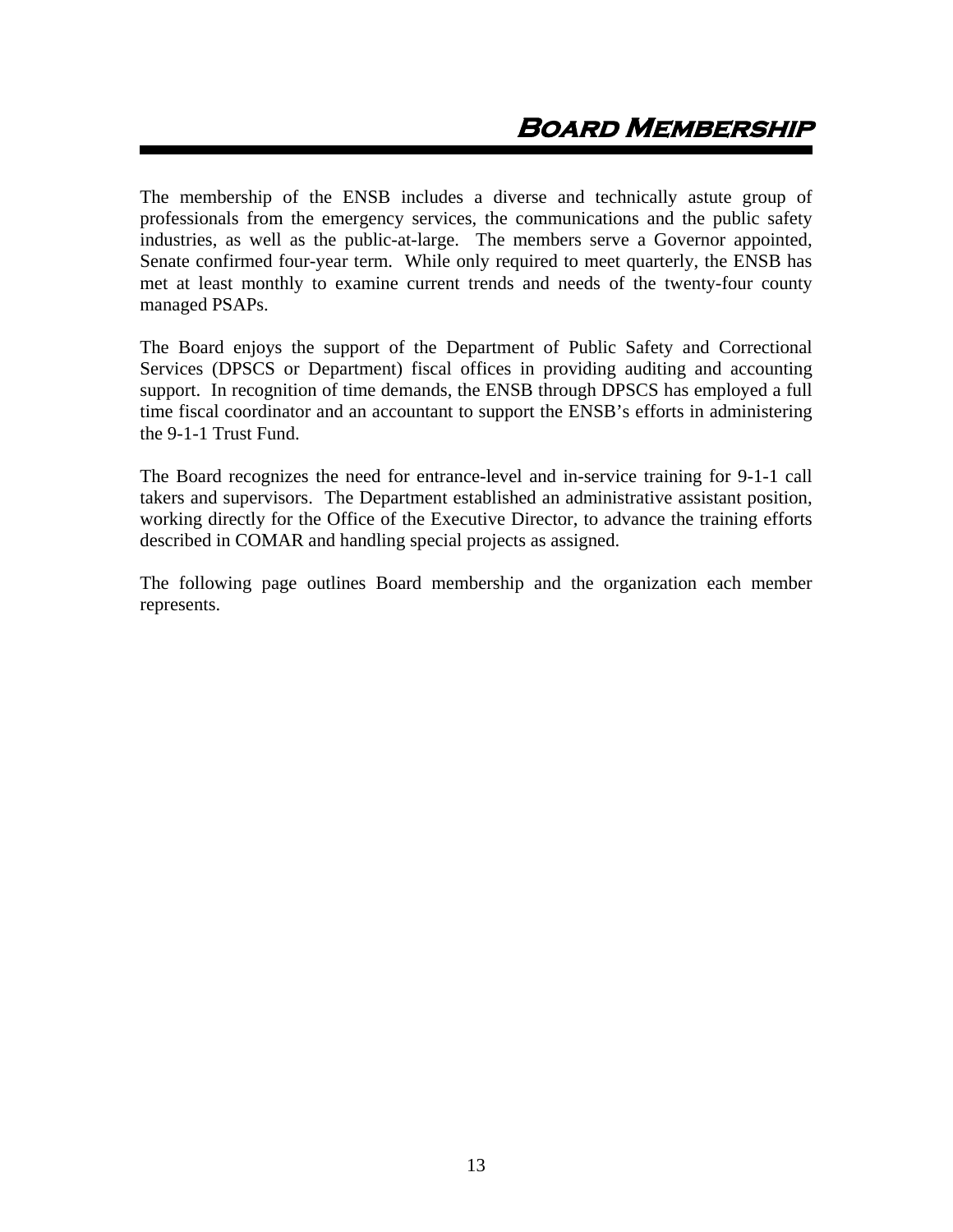## **DEPARTMENT OF PUBLIC SAFETY AND CORRECTIONAL SERVICES**

#### **Emergency Number Systems Board**

# **Board Member Listings**

| <b>Term</b>          | <b>Represent</b>                    | <b>Member Name</b>        |
|----------------------|-------------------------------------|---------------------------|
| $8/30/99 - 6/30/16$  | <b>Public Service Commission</b>    | <b>Anthony Myers</b>      |
| $4/1/08 - 6/30/15$   | MIEMSS <sup>4</sup>                 | <b>Richard Berg</b>       |
| $7/1/04 - 6/30/16$   | <b>Volunteer Fire Service</b>       | Brian C. Ebling           |
| $2/1/10 - 6/30/17$   | Career Fire Service                 | Captain Colleen O'Neill   |
| $9/07/11 - 6/30/15$  | Public-At-Large                     | J. Scott Whitney          |
| $3/14/14 - 6/30/18$  | <b>Emergency Management Systems</b> | Scott Brillman            |
| $3/14/14 - 6/30/15$  | Telephone Utility                   | E. Colton O'Donoghue, Jr. |
| $10/1/08 - 6/30/17$  | APCO <sup>5</sup>                   | Susan E. Greentree        |
| $7/1/06 - 6/30/17$   | <b>Maryland State Police</b>        | Lt. Col. William Pallozzi |
| $4/26/11 - 6/30/18$  | <b>Police Services</b>              | Major Peter Lazich        |
| $7/1/04 - 6/30/16$   | Public-At-Large                     | Roderick W. Hart          |
| $12/29/03 - 6/30/17$ | Large County                        | Andrew M. Johnston        |
| $7/1/04 - 6/30/17$   | Wireless Industry                   | <b>Brian Josef</b>        |
| $11/10/03 - 6/30/18$ | <b>Small County</b>                 | <b>Steve Marshall</b>     |
| $4/1/08 - 6/30/15$   | $NENA6 - Local Chapter$             | William A. Frazier        |
| $10/1/08 - 6/30/16$  | <b>Emergency Management Systems</b> | John E. Markey            |
| $10/1/08 - 6/30/16$  | Geographical Information Systems    | Ken Miller                |

<sup>&</sup>lt;sup>4</sup> Maryland Institute for Emergency Medical Services Systems<br>
<sup>5</sup> Association of Public-Safety Communications Officials<br>
<sup>6</sup> National Emergency Number Association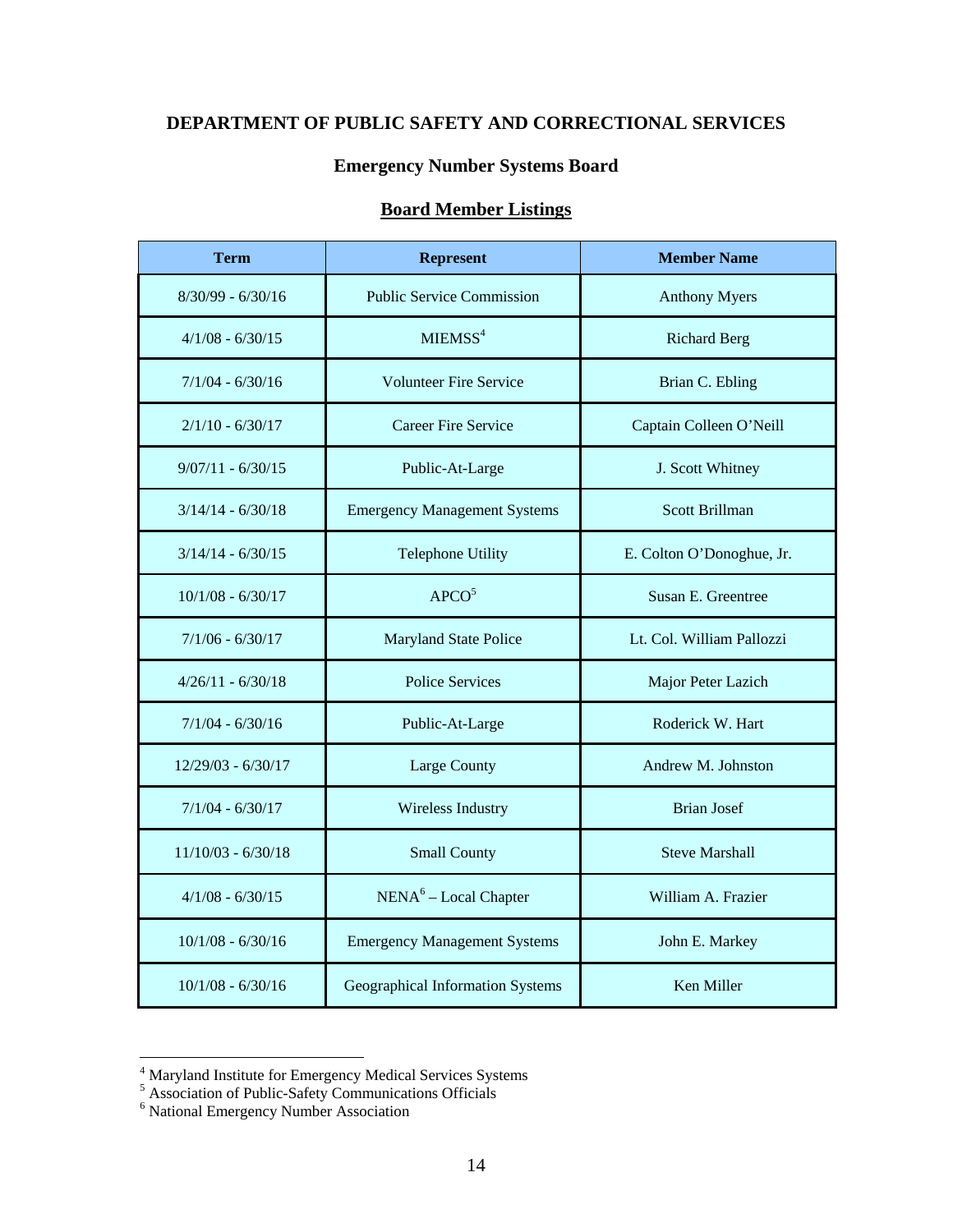In the mid-1990s, all Maryland PSAPs achieved "enhanced" capability when each became able to display Automatic Number Information (ANI) and Automatic Location Information (ALI) for wireline 9-1-1 calls. Previously, emergency services were requested through unique local phone exchanges to police and fire service agencies, or by dialing "0" for the telephone company operator. The caller's phone number and address were not displayed to the call taker.

The advent and proliferation of wireless communications caused the public safety community to demand the same "enhanced" capability provided by their wireline counterparts. The Federal Communications Commission (FCC) required the wireless industry to provide ANI/ALI data of a wireless caller to the PSAP. Today, the wireless industry is in compliance with the FCC regulations and has been able to provide enhanced wireless service to technologically capable PSAPs. In June 2005, Maryland became only the eighth state in the nation to have all 24 primary PSAP's receive and display the ANI and ALI information from wireless 9-1-1 calls.

During 2014, the Board continued to approve project funding to upgrade various PSAP phone systems and mapping capacity to receive and display enhanced wireless data. The caller location information (ALI) provided through enhanced wireless service is received at the PSAP in measurements of latitude and longitude. Mapping of this information is required to facilitate meaningful application in processing the 9-1-1 call. The Board obtained statewide aerial-photography to assist Maryland counties to update and maintain the accuracy of their mapping capacity. This cooperative effort of providing current statewide aerial-photography to PSAPs is anticipated to be an ongoing project.

In coordination with the Board, Voice over Internet Protocol (VoIP) and Telematics emergency 9-1-1 services are now being directed through the Verizon selective router to the appropriate PSAP in the same fashion as traditional communication services, with caller related emergency information displayed to the call taker.

#### **Next Generation 9-1-1**

The Emergency Number Systems Board (Board) is currently exploring the feasibility of migrating to an IP network-based 9-1-1 system for receiving voice, data, text, pictures and video messaging; known as Next Generation 9-1-1 (NG 9-1-1). NG 9-1-1 is a system that includes network, hardware, software, database services, and operational policies and procedures. Each of these parts needs to be fully vetted, established and, most importantly, funds need to be identified to provide for the initial capital expenditures and for the ongoing expenses.

In anticipation of this transition, all of the phone system hardware currently being funded by the Board is IP-enabled and ready for transitioning to an established NG 9-1-1 environment. These NG 9-1-1 phone systems provide the ability to geo-diversely locate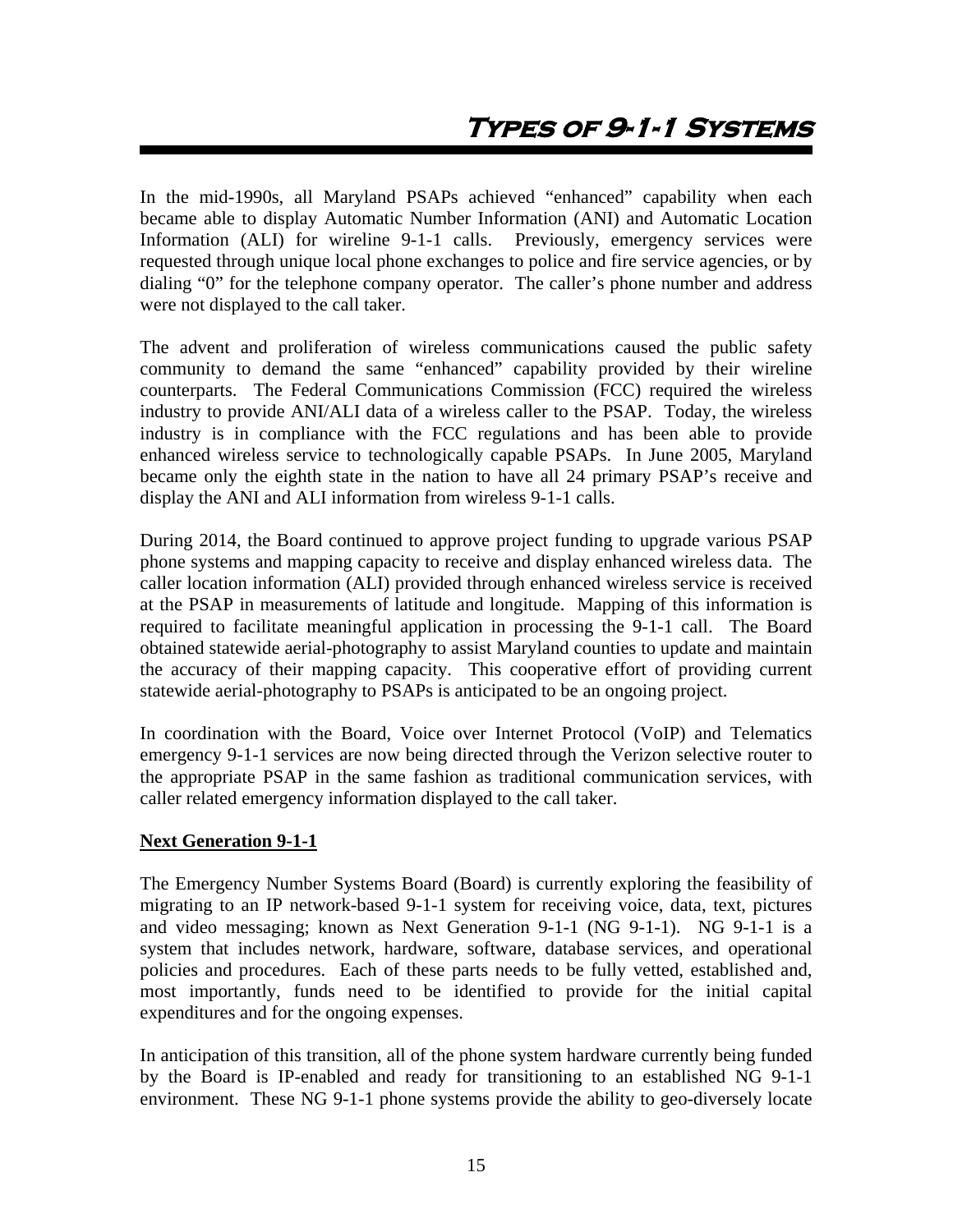core hardware connected via an IP network to share operational data and functionality with remotely connected workstations that can be located at multiple sites using a common network. These technologically advanced phone systems provide greater resiliency, redundancy and back-up facilities for Maryland's 9-1-1 System. Within the next several years, all of Maryland's PSAPs will receive funding to purchase phone systems that will utilize this NG 9-1-1 technology.

It is also the goal of the Board that as these new phone systems are locally implemented, secondary PSAPs that receive transferred 9-1-1 calls from a primary PSAP may be eligible to receive funding for the purchase and installation of remote 9-1-1 workstations. These workstations will be connected via an IP network to the local 9-1-1 phone system core and receive all the functionality and data that is available at the primary PSAP. Eventually, this local IP network connectivity from primary PSAPs to their local secondary PSAPs will be incorporated into the overall statewide Emergency Service IP Network (ESInet).

In March 2013, Frederick County was selected as part a national pilot to provide textingto-9-1-1 services. Frederick County worked with Verizon Wireless, TeleCommunication Systems (TCS) and the Board to become the first jurisdiction in the State of Maryland, and one of the first in the nation, to be able to provide text-to-9-1-1 service to county residents and visitors that subscribe to Verizon Wireless services. The pilot project's success will help the State of Maryland determine the impact of texting on a 9-1-1 center, identify operational "best practices," and provide the framework for other wireless carriers to implement text-to-9-1-1 solutions. This pilot will also discover any location accuracy issues surrounding 9-1-1 texting and study the impact of providing 9-1-1 texting services on the deaf community (Frederick County is home to the Maryland School for the Deaf, and has a large speech and hearing impaired population).

By May 2014, the FCC has ordered that all major wireless carriers (Verizon, T-Mobile, Sprint and AT&T) be able to provide text-to-9-1-1 services for all of their customers and to provide delivery to those PSAPs requesting to receive text-to-9-1-1 messages. Although text-to-9-1-1 will be offered by the wireless carriers by May 2014, it will take some time for the wireless carriers to implement the service as it will need to be rolled out on a PSAP by PSAP basis to account for PSAP boundaries and the routing of the messages. Working with each of Maryland's PSAPs, it is the goal of the Board that within the next 12 to 24 months to have text-to-9-1-1 service available throughout Maryland. The Board is working with DPSCS and DoIT to develop a request for proposals (RFP) to implement consistent text-to-9-1-1 service in Maryland.

Network infrastructure with the capacity, resiliency and redundancy to transport 9-1-1 calls and related data in a cost effective manner is the greatest challenge to the implementation of NG 9-1-1 services. The current legacy system that delivers 9-1-1 calls has been reliable and sufficient to handle the demands of providing 9-1-1 emergency call delivery. It is critical that before transitioning to a Next Generation environment, the IP network delivery of emergency calls and data provides the same "five-nines" (99.999%) of service reliability, redundancy, and sufficient bandwidth capacity experienced today.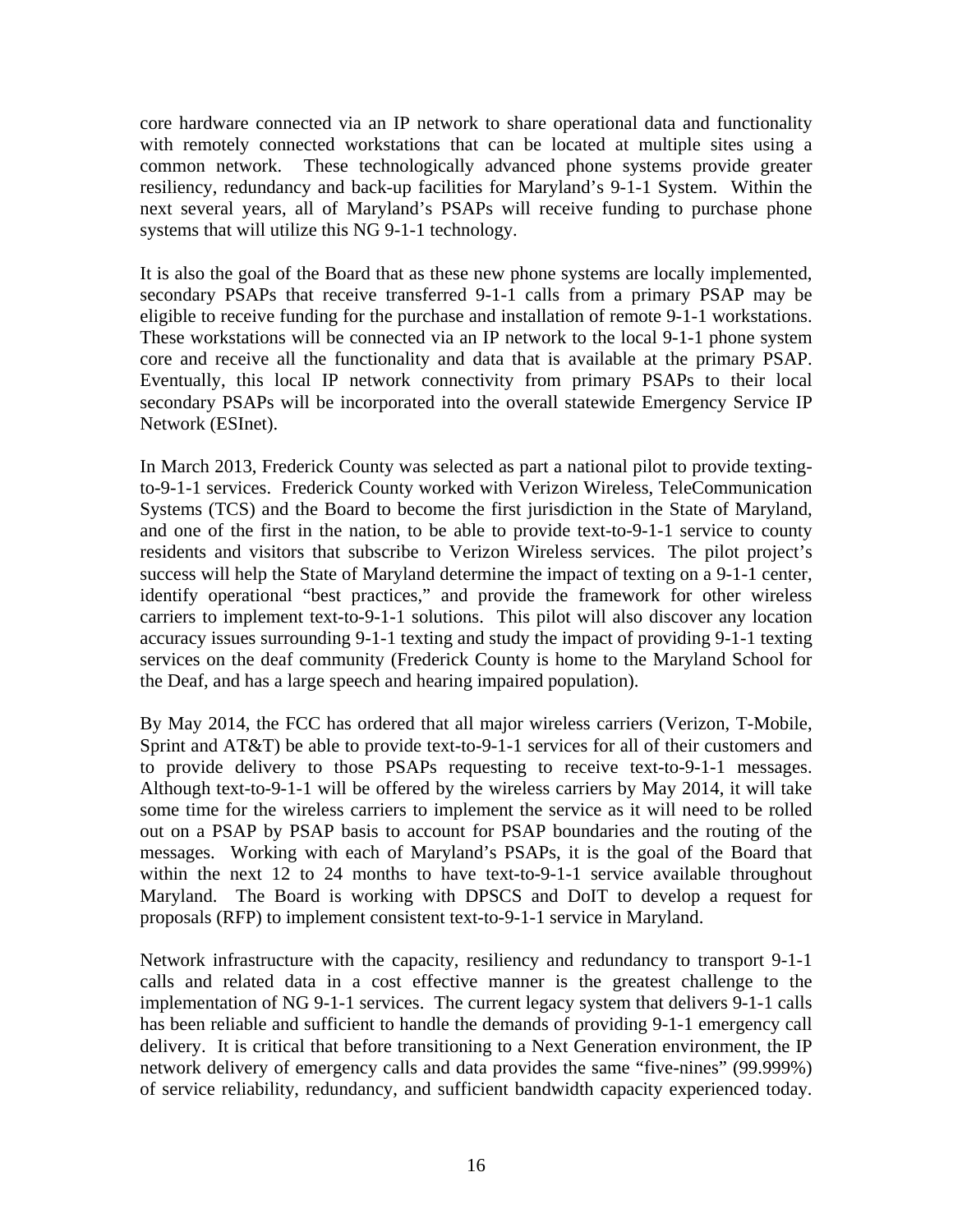To this end, the Board has been working with Network Maryland (DoIT) and other NG 9- 1-1 IP network providers to ensure these elements can be realized in a cost efficient manner.

Efforts by the federal government to create a nationwide ESInet, identified as the FirstNet Project, are also being monitored. The Board has participated in regional FirstNet efforts but it is still to be determined by FirstNet partners if 9-1-1 calls will be part of this data transport scheme.

NG 9-1-1 delivery of services will be geographically based and will require a transition from current address based data to new geo-based location technology. The Board and local counties are working with DoIT and its GIS department to coordinate the creation of this required geographic database. This process is on-going.

The Board is discovering that a significant impediment to implementing NG 9-1-1 in Maryland will be the recurring cost associated with securing an IP network with sufficient bandwidth, reliability, and redundancy for transport of 9-1-1 calls and data. Because of its design, NG 9-1-1 will cause a significant shift in one time up front (capital) and recurring monthly (expense) costs. Today, the ENSB funds capital projects while the PSAPs fund recurring expenses. At this point, it has not been determined how local government will absorb those increased network related costs.

Nationally, the standards and policies surrounding the transmission and delivery of pictures and video have not yet been established, nor has the FCC directed the carriers to provide that service by any identified date. Once available, PSAPs will need to interface this new data in their computer-aided dispatch (CAD) and recording systems before receiving photos and video. PSAPs will also need to develop policies on handling these ancillary call resources.

Utilizing the current legacy 9-1-1 system, PSAPs are able to receive 9-1-1 related calls, data, and eventually text messaging without having to transition to an IP Network. The capital and recurring costs associated with the current Maryland 9-1-1 System are known and are part of local and state ongoing budgetary projections. The cost associated with providing NG 9-1-1 services must be clearly identified and implemented with fiscal input from county and state entities. For fiscal planning, the Board and PSAP management must demand that a cost-benefit analysis be conducted for all requested and planned changes.

The Board will continue its strategy of adhering to standards adopted and recommended by the National Emergency Number Association (NENA) and the Association of Public Safety Communications Officials, International (APCO). Both organizations represent 9- 1-1. It is expected that these organizations will continue their leadership role in defining NG 9-1-1 services. The Board's strict adherence to national standards will assist in the avoidance of unnecessary expenses that could be associated with the replacement of nonstandard software and hardware when transitioning to a NG 9-1-1 environment.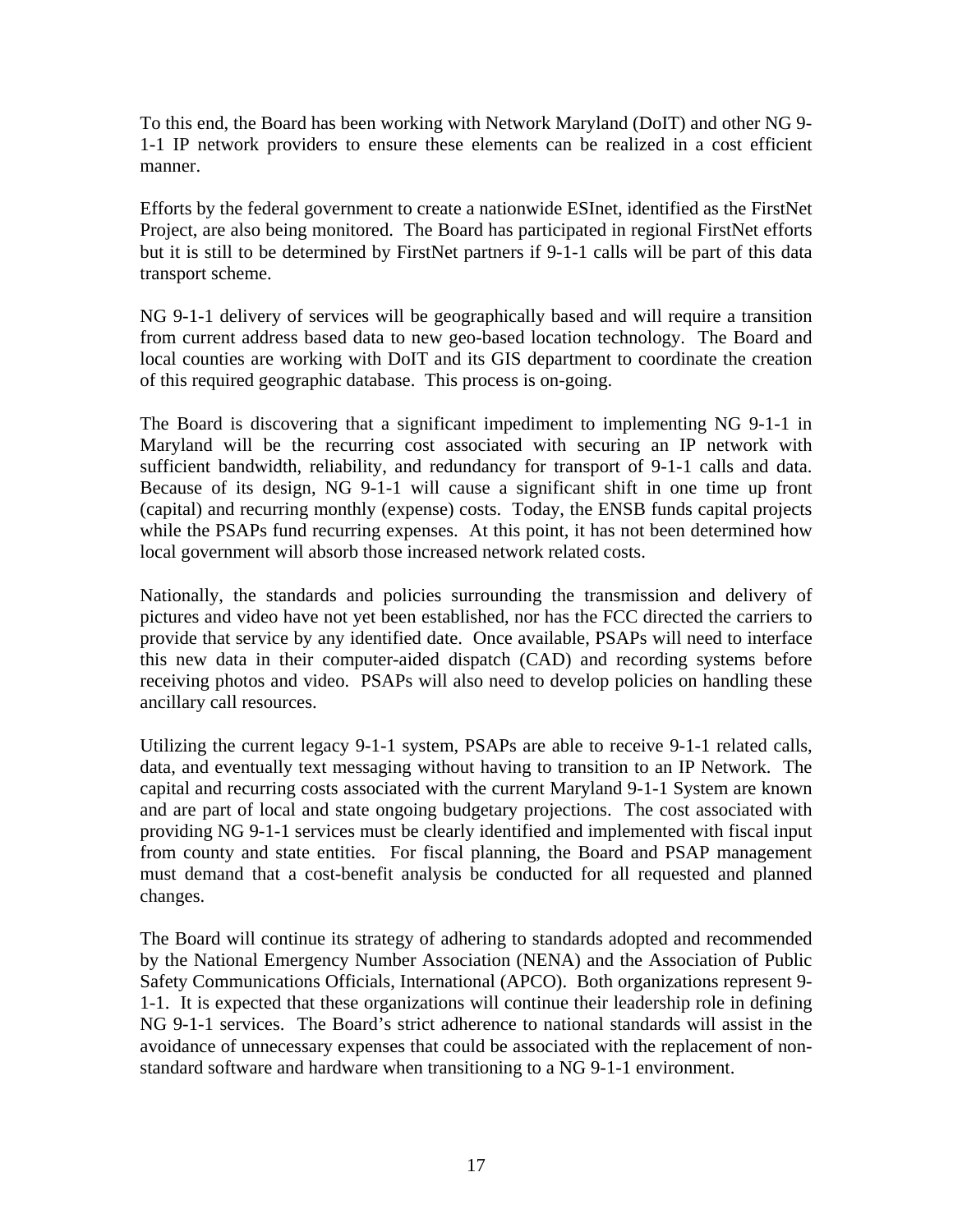Considering the change in funding resources required in a NG 9-1-1 environment, the Board has begun the process of evaluating Maryland's current funding structure established by legislation. The current legislation may need to be amended to address fiscal deficiencies once recurring network related costs are identified.

In summary, the Board will continue to plan for NG 9-1-1. Shortly, we will be working with wireless carriers to deliver text-to-9-1-1 services to all Maryland PSAPs. It is anticipated that we will be looking for opportunities to utilize Network Maryland in a test environment to examine its network viability for 9-1-1 purposes. The Board is also looking forward to working with a pilot PSAP to transition to a NG 9-1-1 network in an isolated environment to identify bandwidth requirements and associated costs. Lessons learned and best practices identified through these controlled trials will better prepare Maryland as we move forward to embrace NG 9-1-1 services.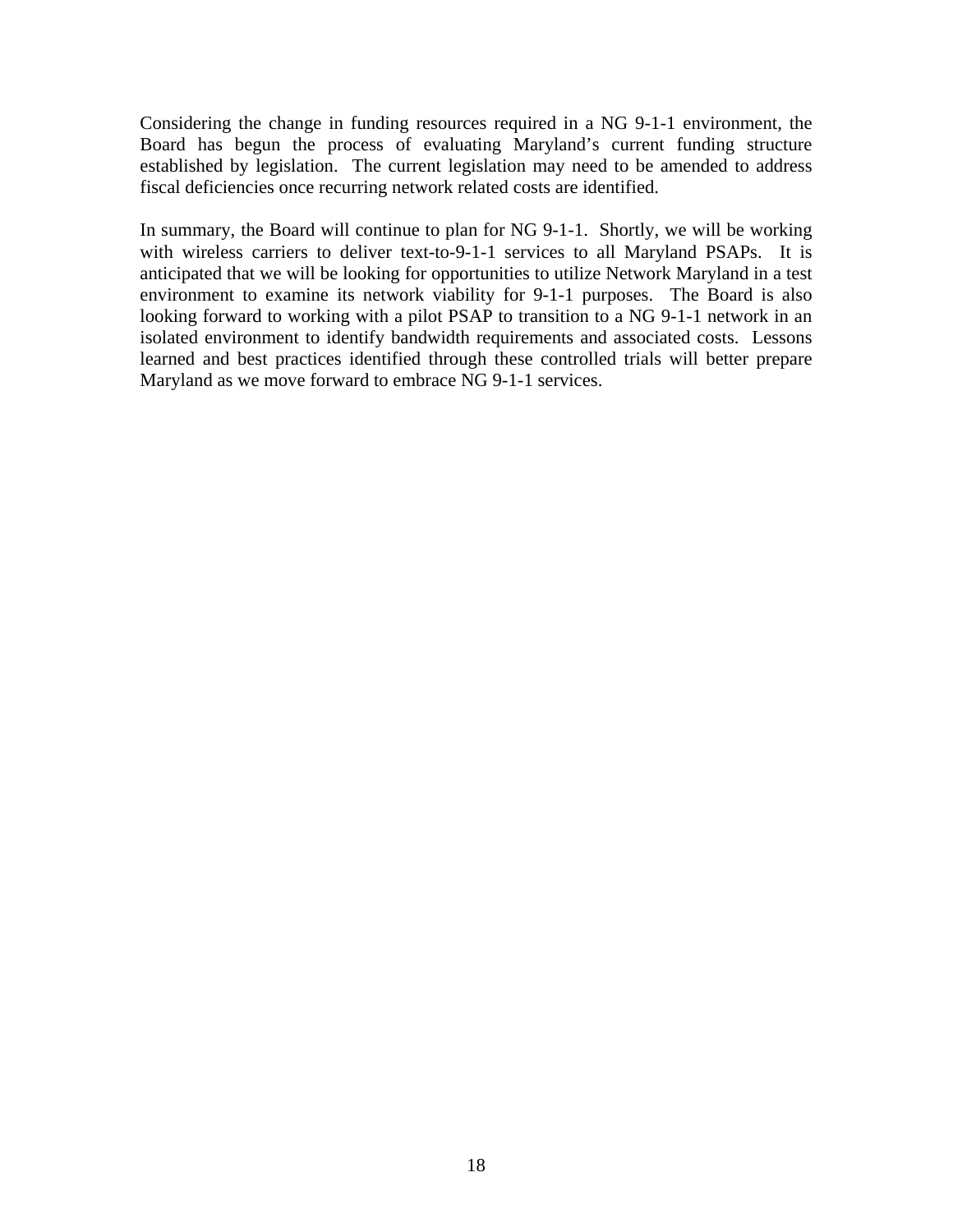# **Maryland 2014 PSAP Statistics7**

# **9-1-1 Calls**

| <b>County</b>         | <b>Director</b>          | <b>Wireline</b> | <b>Wireless</b> | <b>Total</b> |
|-----------------------|--------------------------|-----------------|-----------------|--------------|
| Allegany              | <b>Roger Bennett</b>     | 12,058          | 39,318          | 51,376       |
| <b>Anne Arundel</b>   | Lt. Sara Schriver        | 77,647          | 213,669         | 291,316      |
| <b>Baltimore City</b> | <b>Renee Gordon</b>      | 395,164         | 801,776         | 1,196,940    |
| <b>Baltimore</b>      | Marie Whisonant          | 179,524         | 414,080         | 593,604      |
| Calvert               | <b>Yvette Myers</b>      | 6,288           | 27,784          | 34,072       |
| Caroline              | <b>Bryan Ebling</b>      | 4,661           | 11,819          | 16,480       |
| Carroll               | <b>Randy Waesche</b>     | 28,519          | 39,884          | 68,403       |
| Cecil                 | <b>Richard Brooks</b>    | 16,911          | 44,747          | 61,658       |
| Charles               | <b>Tony Rose</b>         | 20,295          | 51,936          | 72,231       |
| Dorchester            | <b>Kim Vickers</b>       | 4,308           | 15,973          | 20,281       |
| Frederick             | John Woelfel             | 29,197          | 78,124          | 107,321      |
| Garrett               | <b>Kenneth Collins</b>   | 4,465           | 10,670          | 15,135       |
| Harford               | W. Mitch Vocke           | 26,919          | 76,451          | 103,370      |
| Howard                | Lt. Edward Sprinkle      | 196,723         | 102,567         | 299,290      |
| Kent                  | <b>Wayne Darrell</b>     | 2,775           | 7,032           | 9,807        |
| Montgomery            | <b>Brian Melby</b>       | 130,700         | 359,723         | 490,423      |
| Prince George's       | <b>Charlynn Flaherty</b> | 273,361         | 745,207         | 1,018,568    |
| Queen Anne's          | Kevin Aftung             | 5,099           | 17,758          | 22,857       |
| Somerset              | <b>Steve Marshall</b>    | 10,352          | 34,448          | 44,800       |
| St. Mary's            | <b>Robert Kelly</b>      | 3,569           | 12,081          | 15,650       |
| Talbot                | <b>Clay Stamp</b>        | 4,814           | 11,851          | 16,665       |
| Washington            | <b>Bardona Woods</b>     | 22,834          | 71,105          | 93,939       |
| Wicomico              | David Shipley            | 12,885          | 57,367          | 70,252       |
| Worcester             | <b>Fred Webster</b>      | 8,763           | 31,852          | 40,615       |

**Maryland Total 9-1-1 Calls 1,477,831 3,277,222 4,755,053**

 $\overline{a}$ 

<sup>7</sup> **As reported by each County's PSAP Director**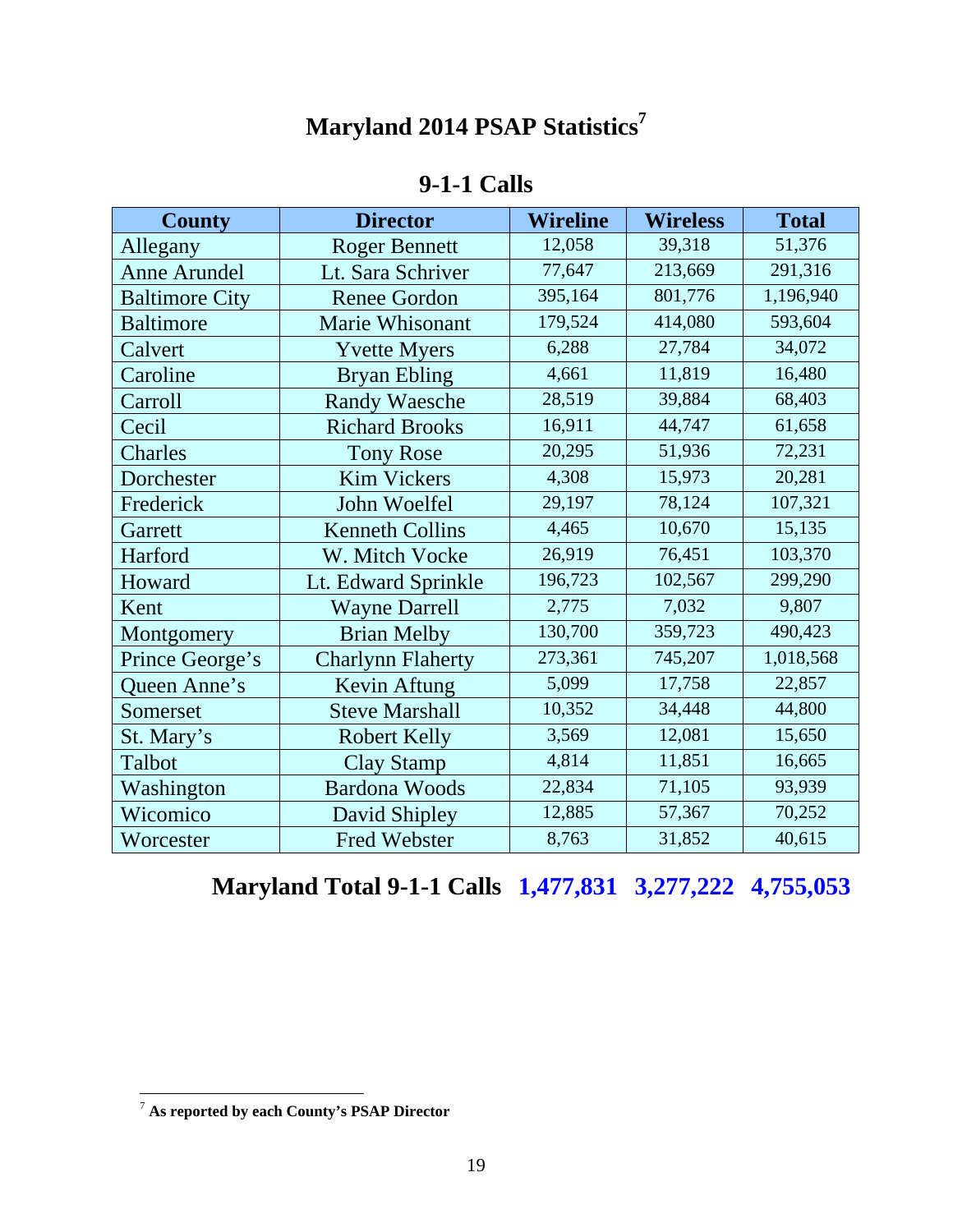In 2014, the Office of the Executive Director inspected each of Maryland's 24 PSAPs. Inspections are conducted annually to ensure each county's compliance with COMAR, to determine what areas need to be improved, and to learn about new trends in call handling that may have statewide implications.

Areas reviewed during the inspection process:

- $\triangleright$  The state of each county's mapping of wireless 9-1-1 calls;
- $\triangleright$  A review of each county's back-up power capabilities (uninterruptable power supply (UPS) and generator), electrical grounding and remote power monitoring/alarming;
- $\triangleright$  A review of Verizon service issues and concerns;
- A review of each county's Verizon *9-1-1 System Outage Notification List* to ensure that all contacts are up to date;
- $\triangleright$  A discussion of disaster planning exercises offered by Verizon;
- $\triangleright$  A discussion of 9-1-1 call delivery issues resulting from other service providers;
- A discussion of ongoing efforts to implement Next Generation 9-1-1 technologies;
- A review of the Frederick County text to 9-1-1 pilot;
- $\triangleright$  Other sources of funding the counties may have used for communications related projects (radio, CAD, 9-1-1, mapping, etc.);
- $\triangleright$  A check of PSAP equipment at both the primary and back-up (if applicable) locations to make certain that the equipment at each site meets COMAR requirements;
- $\triangleright$  A review of 9-1-1 call metrics to see if each county meets the COMAR requirement of answering 9-1-1 calls on a daily average of 10 seconds or less on a consistent basis;
- $\triangleright$  A discussion of staffing concerns;
- $\triangleright$  A review of each county's three-year plan;
- $\triangleright$  A review of training records to determine if each county meets the COMAR standards for entrance-level and annual in-service training;
- A review of ENSB funded Emergency Telecommunicator Course (ETC) certifications of 9-1-1 operators;
- $\triangleright$  Any suggestions by the county to improve ENSB processes and training offered.

No deficiencies were noted at any of Maryland's 24 PSAPs during the inspection process.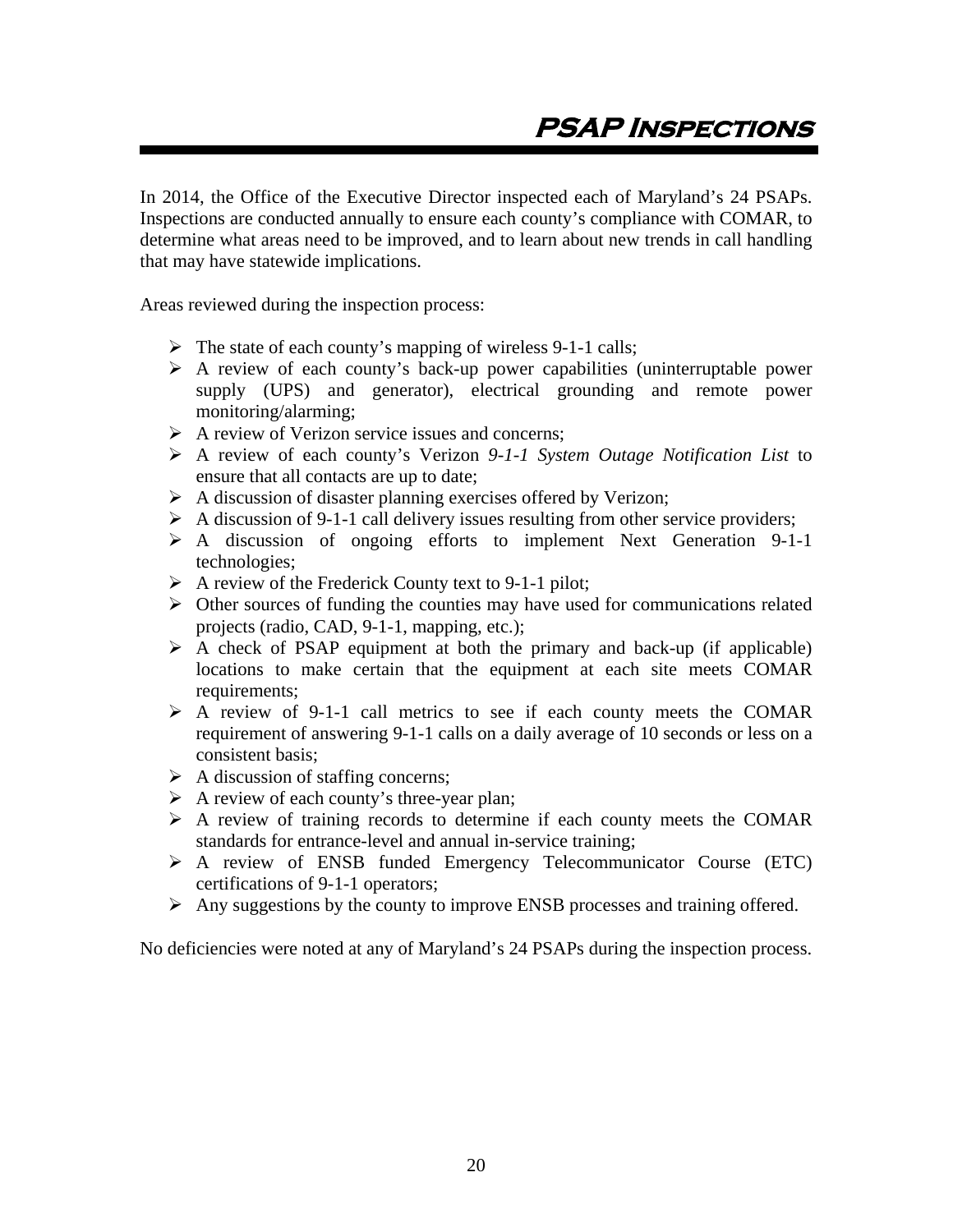# **Funding**

The Maryland Public Safety Article (§*1-310 & §1-311*) initially established two funding streams that support 9-1-1. The first is the State "9-1-1 Fee," which is \$0.25 per subscriber per month. The second is the County "Additional Fee" in an amount determined by each county, through local ordinance, up to maximum of \$0.75 per bill per month. All Maryland counties and Baltimore City currently have passed local ordinances establishing the "Additional Fee" at \$0.75. Telephone companies, wireless carriers, and other 9-1-1 accessible service providers, collect and remit both portions of the 9-1-1 Surcharge to the State Comptroller, monthly, for deposit into the 9-1-1 Trust Fund. A third funding source was codified, effective July 1, 2013, when the Maryland Public Safety Article was amended extending the collection of the Maryland 9-1-1 Surcharge Fee to the sales of pre-paid wireless service (\$0.60 per transaction), collected at the point of sale (Maryland Pre-Paid Wireless E9-1-1 Fee).

Quarterly, the county "Additional Fee" and the county portion of the Maryland Pre-Paid Wireless E9-1-1 Fee remittances are distributed to each county prorated in accordance with the level of fees collected in each jurisdiction (*Public Safety Article §1-309 & §1- 313*). Annually, the Secretary of the Department of Public Safety and Correctional Services requests a budget appropriation from the 9-1-1 Trust Fund in an amount sufficient to carry out the purposes of the enabling legislation, pay administrative costs, and reimburse counties for the cost of enhancing their 9-1-1 system (*Public Safety Article §1-309*). Through this budget appropriation process, the State "9-1-1 Fee" is distributed from the 9-1-1 Trust Fund to the Maryland counties at the discretion of the Emergency Number Systems Board in response to county 9-1-1 enhancement requests.

Maryland has established written criteria identifying the allowable uses of all 9-1-1 related funds collected. Money collected from the State "9-1-1 Fee" and 25% of all collected Maryland Pre-Paid Wireless E9-1-1 Fee may be used to reimburse counties for the cost of enhancing Maryland's 9-1-1 system through payment to a third party contractor (*Public Safety Article §1-308*). COMAR (*12.11.03.12*) further defines equipment qualifying for funding or reimbursement. Money distributed quarterly to the counties from the collection of the county "Additional Fee" and Maryland Pre-Paid Wireless E9-1-1 Fee may be spent on the installation, enhancement, maintenance, and operation of a county or multi-county 9-1-1 system. Maintenance and operation costs may include telephone company charges, equipment costs, equipment lease charges, repairs, utilities, personnel costs, and appropriate carryover costs from previous years (*Public Safety Article §1-312*).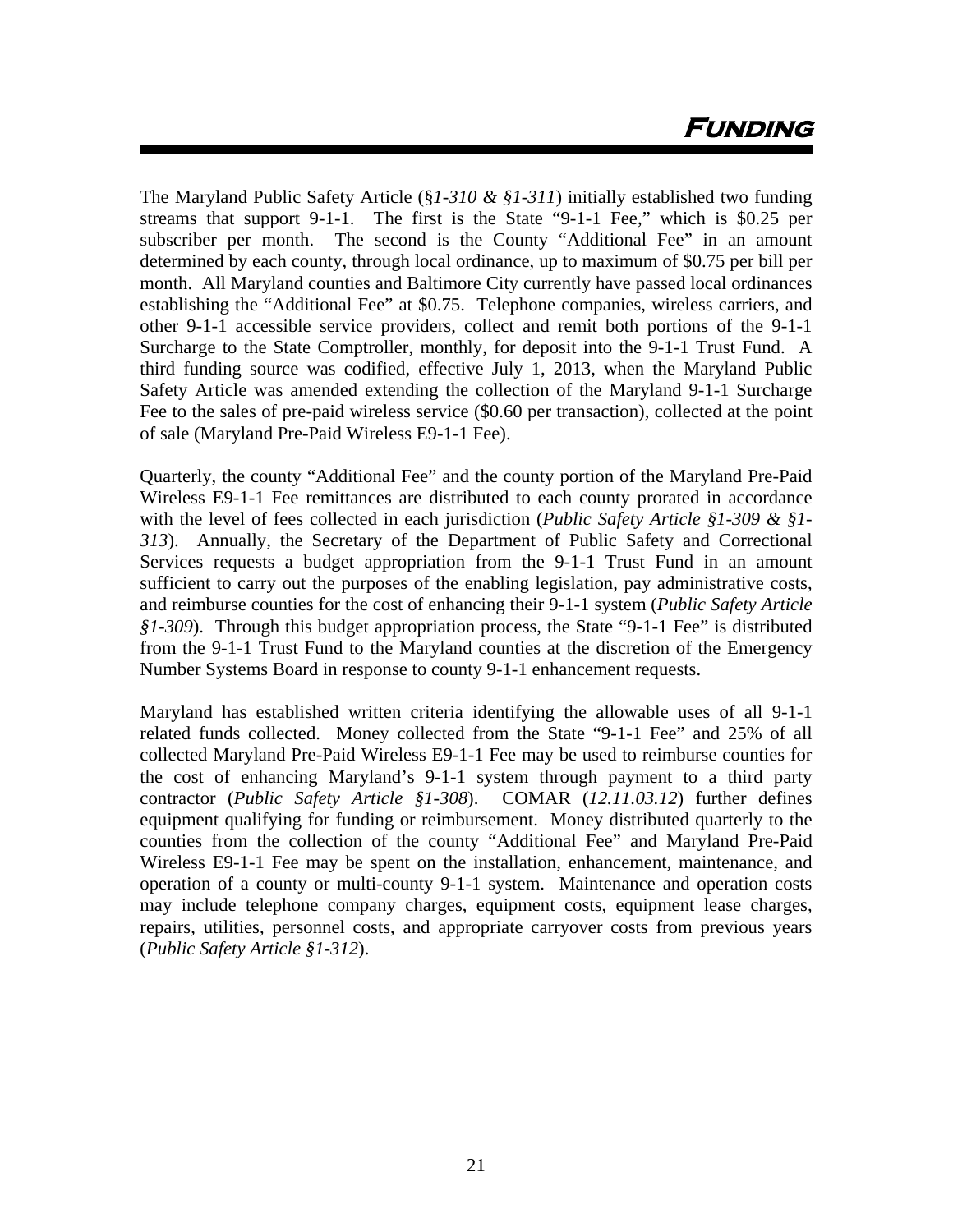The following chart indicates the 9-1-1 Surcharge fees associated with each jurisdiction and the date of resolution modifying the county fee (i.e., additional fee).

| <b>County</b>         | <b>State</b><br>Fee <sup>8</sup> | <b>County</b><br><b>Additional</b><br>Fee <sup>9</sup> | <b>Pre-Paid</b><br>Wireless <sup>10</sup> | <b>Effective Date</b> <sup>11</sup> |
|-----------------------|----------------------------------|--------------------------------------------------------|-------------------------------------------|-------------------------------------|
| Allegany              | \$0.25                           | \$0.75                                                 | \$0.60                                    | October 1, 2003                     |
| <b>Anne Arundel</b>   | \$0.25                           | \$0.75                                                 | \$0.60                                    | July 1, 2005                        |
| <b>Baltimore City</b> | \$0.25                           | \$0.75                                                 | \$0.60                                    | June 23, 2004                       |
| <b>Baltimore</b>      | \$0.25                           | \$0.75                                                 | \$0.60                                    | April 23, 2004                      |
| Calvert               | \$0.25                           | \$0.75                                                 | \$0.60                                    | June 15, 2004                       |
| Caroline              | \$0.25                           | \$0.75                                                 | \$0.60                                    | November 9, 2004                    |
| Carroll               | \$0.25                           | \$0.75                                                 | \$0.60                                    | June 8, 2004                        |
| Cecil                 | \$0.25                           | \$0.75                                                 | \$0.60                                    | October 1, 2003                     |
| Charles               | \$0.25                           | \$0.75                                                 | \$0.60                                    | <b>January 1, 2004</b>              |
| Dorchester            | \$0.25                           | \$0.75                                                 | \$0.60                                    | October 1, 2003                     |
| Frederick             | \$0.25                           | \$0.75                                                 | \$0.60                                    | July 1, 2004                        |
| Garrett               | \$0.25                           | \$0.75                                                 | \$0.60                                    | October 1, 2003                     |
| Harford               | \$0.25                           | \$0.75                                                 | \$0.60                                    | May 4, 2004                         |
| Howard                | \$0.25                           | \$0.75                                                 | \$0.60                                    | July 1, 2007                        |
| Kent                  | \$0.25                           | \$0.75                                                 | \$0.60                                    | January 30, 2004                    |
| Montgomery            | \$0.25                           | \$0.75                                                 | \$0.60                                    | October 1, 2003                     |
| Prince George's       | \$0.25                           | \$0.75                                                 | \$0.60                                    | March 5, 2004                       |
| Queen Anne's          | \$0.25                           | \$0.75                                                 | \$0.60                                    | October 1, 2003                     |
| Somerset              | \$0.25                           | \$0.75                                                 | \$0.60                                    | February 10, 2004                   |
| St. Mary's            | \$0.25                           | \$0.75                                                 | \$0.60                                    | July 1, 2004                        |
| Talbot                | \$0.25                           | \$0.75                                                 | \$0.60                                    | May 11, 2004                        |
| Washington            | \$0.25                           | \$0.75                                                 | \$0.60                                    | October 21, 2003                    |
| Wicomico              | \$0.25                           | \$0.75                                                 | \$0.60                                    | January 1, 2004                     |
| Worcester             | \$0.25                           | \$0.75                                                 | \$0.60                                    | October 1, 2003                     |

## **Maryland 9-1-1 Surcharge Fees**

<sup>&</sup>lt;sup>8</sup> The State fee is deposited to the State 9-1-1 Trust Fund for ENSB approved funding of capital projects  $9^9$  The County Additional Fee is disbursed quarterly to Counties to offset operational costs  $10^9$  The Maryland

Fund (similar use as the State Fee) and 75% to be disbursed quarterly in the same proportion as the County Additional Fee to each County

 $11$  Effective date of the County Additional Fee, passed by local ordinance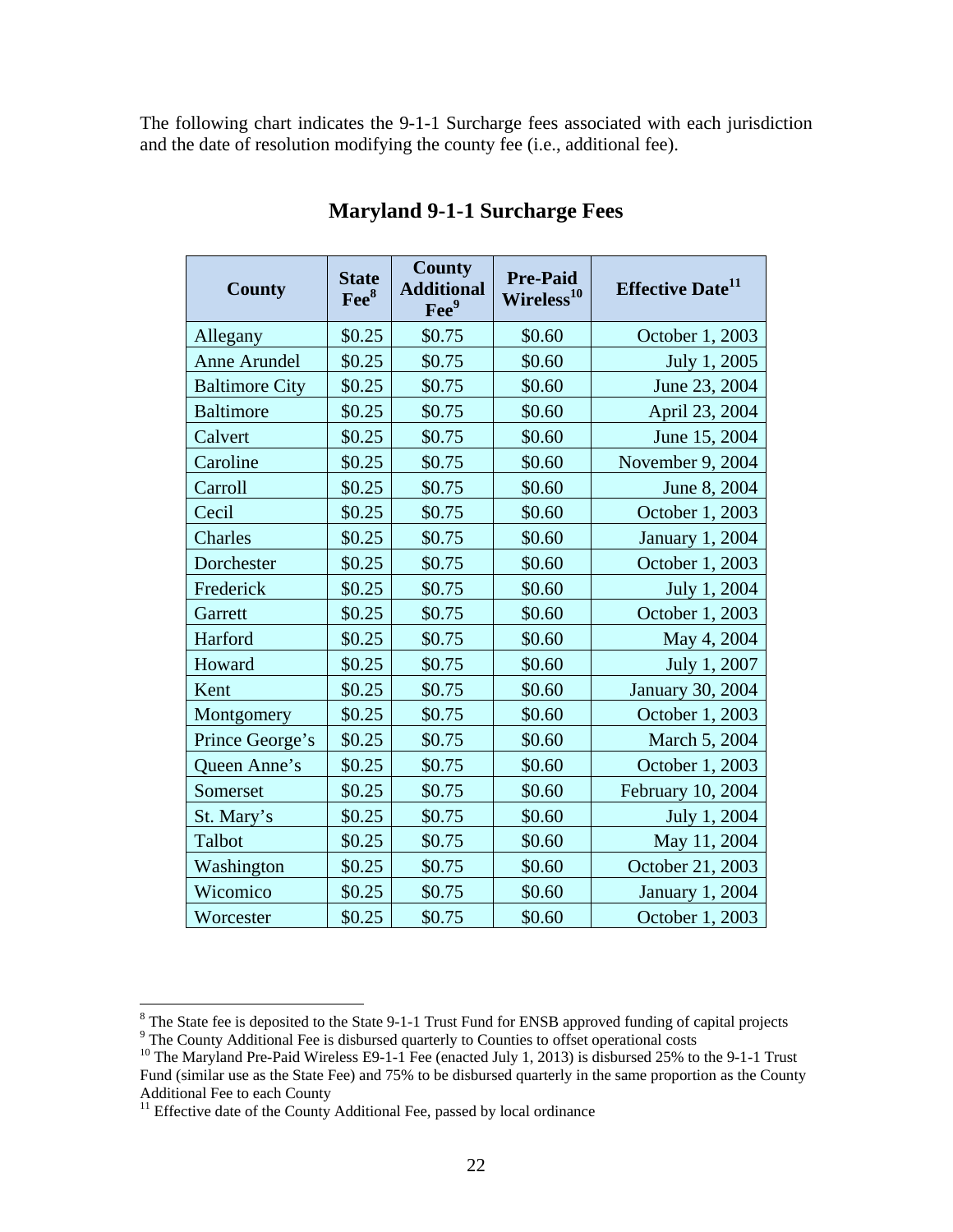The chart below reflects the Fiscal Year 2014 distribution of the collected "Additional Charge" fees.

| <b>County</b>                 | Population <sup>12</sup> | <b>Additional</b><br>Fee<br><b>Disbursement</b> | <b>Percent</b><br>of Total <sup>13</sup> |
|-------------------------------|--------------------------|-------------------------------------------------|------------------------------------------|
| <b>Allegany County</b>        | 75,087                   | \$393,473.30                                    | 0.99%                                    |
| <b>Anne Arundel County</b>    | 537,656                  | \$4,029,865.79                                  | 10.14%                                   |
| <b>Baltimore City</b>         | 620,961                  | \$3,574,402.05                                  | 9.00%                                    |
| <b>Baltimore County</b>       | 805,029                  | \$5,999,121.18                                  | 15.10%                                   |
| <b>Calvert County</b>         | 88,737                   | \$596,534.43                                    | 1.50%                                    |
| <b>Caroline County</b>        | 33,066                   | \$176,604.81                                    | 0.44%                                    |
| <b>Carroll County</b>         | 167,134                  | \$1,050,637.19                                  | 2.64%                                    |
| <b>Cecil County</b>           | 101,108                  | \$584,702.76                                    | 1.47%                                    |
| <b>Charles County</b>         | 146,551                  | \$1,046,404.65                                  | 2.63%                                    |
| <b>Dorchester County</b>      | 32,618                   | \$183,733.19                                    | 0.46%                                    |
| <b>Frederick County</b>       | 233,385                  | \$1,537,155.08                                  | 3.87%                                    |
| <b>Garrett County</b>         | 30,097                   | \$199,515.98                                    | 0.50%                                    |
| <b>Harford County</b>         | 244,826                  | \$1,660,766.42                                  | 4.18%                                    |
| <b>Howard County</b>          | 287,085                  | \$2,195,165.27                                  | 5.53%                                    |
| <b>Kent County</b>            | 20,197                   | \$129,605.96                                    | 0.33%                                    |
| <b>Montgomery County</b>      | 971,777                  | \$7,012,444.49                                  | 17.65%                                   |
| <b>Prince George's County</b> | 863,420                  | \$6,210,612.16                                  | 15.63%                                   |
| <b>Queen Anne's County</b>    | 47,798                   | \$310,378.89                                    | 0.78%                                    |
| <b>Somerset County</b>        | 26,470                   | \$108,252.11                                    | 0.27%                                    |
| <b>St Mary's County</b>       | 105,151                  | \$612,758.43                                    | 1.54%                                    |
| <b>Talbot County</b>          | 37,782                   | \$306,051.02                                    | 0.77%                                    |
| <b>Washington County</b>      | 147,430                  | \$860,129.72                                    | 2.16%                                    |
| <b>Wicomico County</b>        | 98,733                   | \$532,343.98                                    | 1.34%                                    |
| <b>Worcester County</b>       | 51,454                   | \$419,162.33                                    | 1.06%                                    |
|                               |                          |                                                 |                                          |
| <b>TOTALS</b>                 | 5,773,552                | \$39,729,821.19                                 | 100.00%                                  |

# **FY 2014 Additional Fee Payments to the Counties and Baltimore City**

 $\overline{a}$ 

<sup>&</sup>lt;sup>12</sup> 2010 Actual Census (Maryland Manual)

<sup>&</sup>lt;sup>13</sup> Percent of total disbursement - used to calculate disbursement of Wireless Pre-Paid funds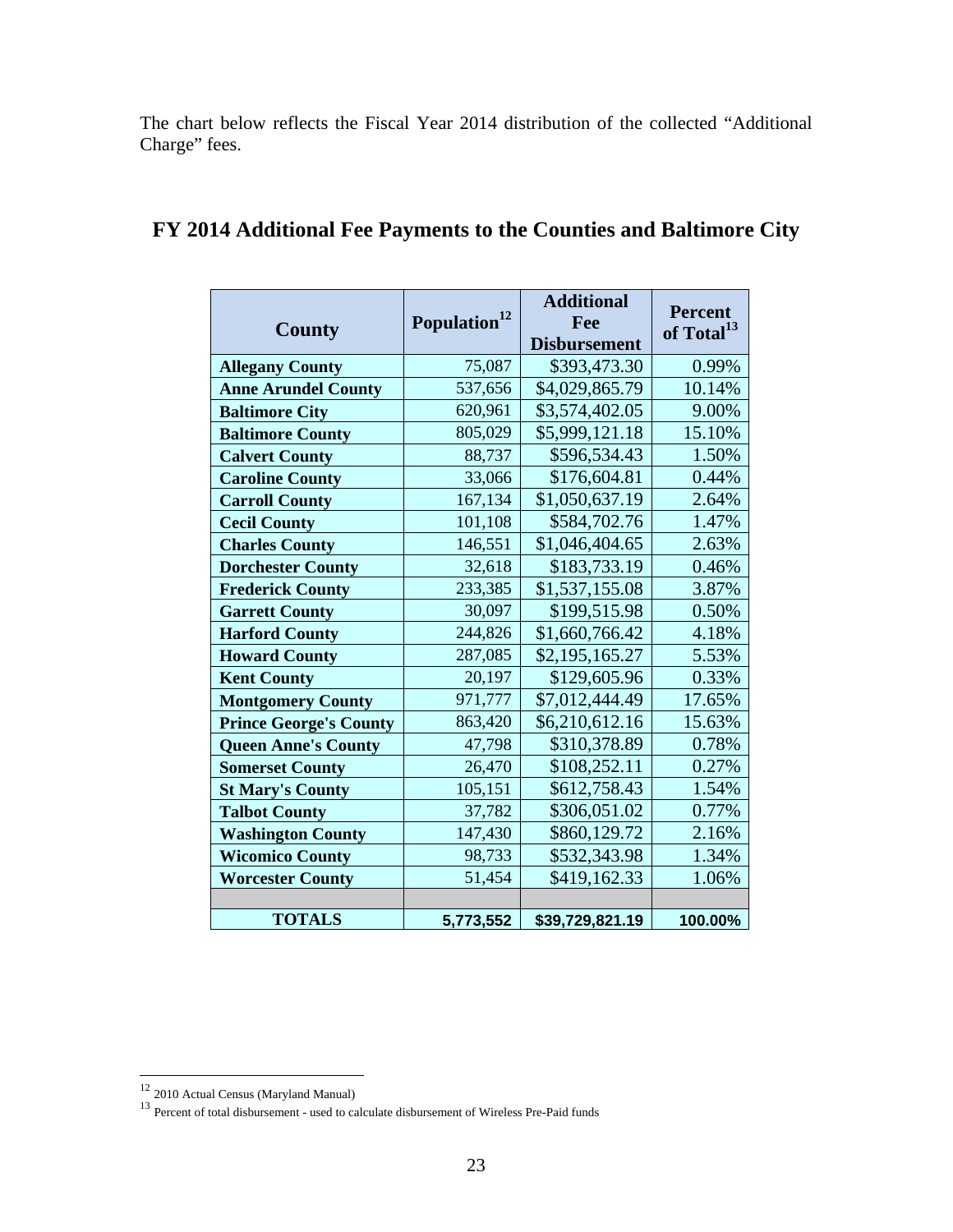The Department of Public Safety and Correctional Services FY 2014 annual budget appropriation for the Emergency Number Systems Board is approximately \$14.4 Million.

The technical nature of 9-1-1 communications has evolved over time to include the advent of computer-aided dispatch, multiple agencies providing emergency response, national standard setting organizations, wireless telephone communications, and most recently, IP based communication and telematics (automatic crash notification) services. These have brought about fundamental changes in the 9-1-1 infrastructure, and added training and equipment challenges.

Historically, the vast majority of funds are allocated to upgrading phone systems, keeping current with technological advances, providing adequate backup facilities, and enhancing mapping capacity. Current phone systems funded by the Board must be IP capable and ready to accept NG 9-1-1 data once national delivery and presentation standards have been established. All Maryland PSAPs now have the capability of mapping the position of 9-1-1 callers, when location information is received by the call taker.

Should circumstances arise that prevents a PSAP from receiving or processing emergency calls, it is critical that back-up 9-1-1 service and relocation strategies are in place and regularly exercised. During 2014, the Board funded several projects for PSAPs to enhance or establish capacity for back-up service and emergency relocation procedures. Referring to the Board's back-up PSAP guidelines, the Board works with noncompliant 9-1-1 Centers to establish approved back-up facilities with appropriate service functionality.

Utilizing technological advances in 9-1-1 phone systems and IP connectivity, the Board began the process of expanding the 9-1-1 system to encompass secondary PSAPs. Through the use of remote workstations, linked directly to the primary PSAP via IP network connectivity, secondary PSAP call takers experience the same functionality, mapping capacity and data delivery on all transferred 9-1-1 calls.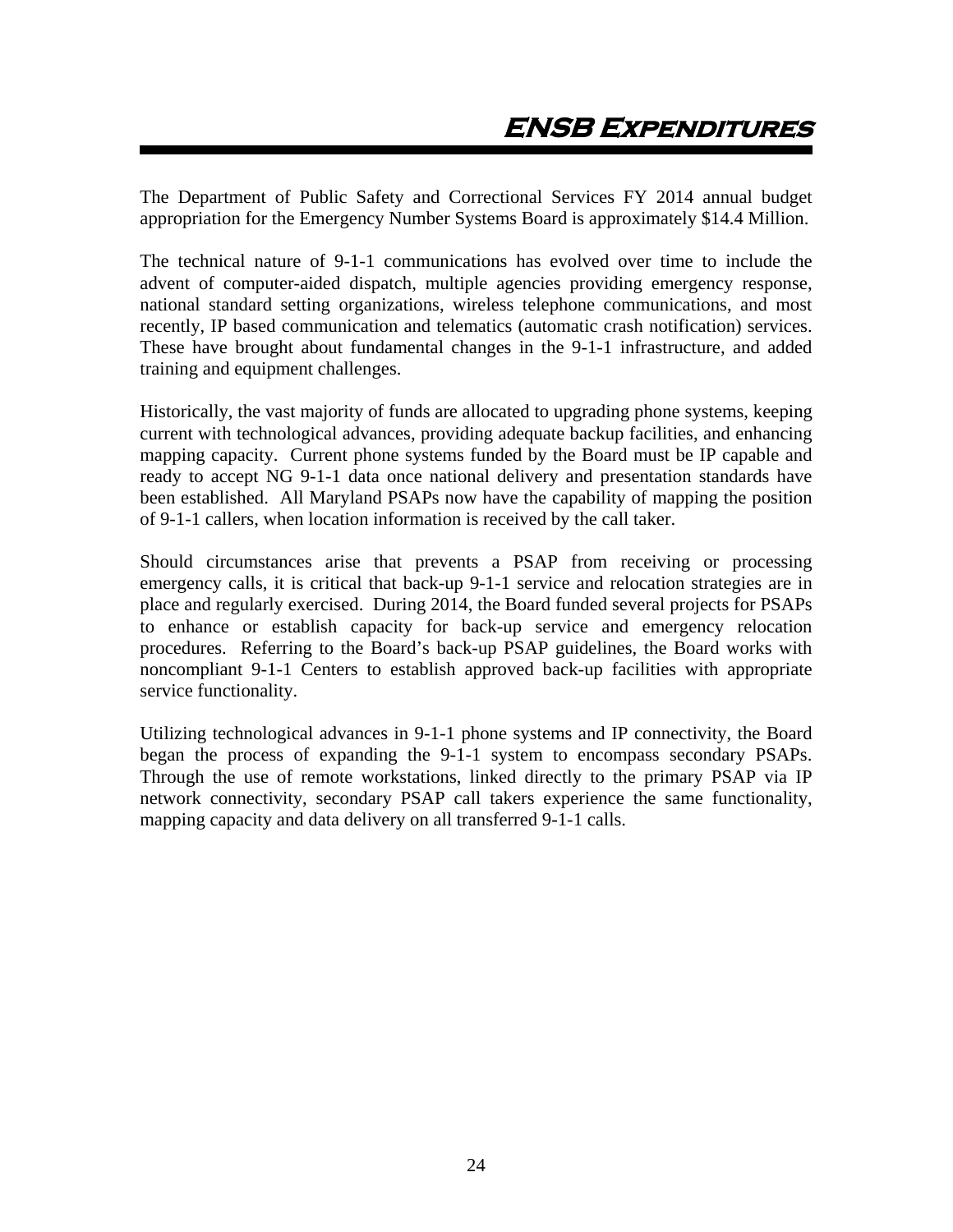

# **The chart below reflects FY 2014 Board expenditures**

### **\*\* Other Funding:**

Other funding is comprised of capital expenditures related to 9-1-1 call processing or its enhancement. Some examples of these capital expenditures are listed below:

- $\triangleright$  9-1-1 center security;
- $\triangleright$  Backup power systems;
- $\triangleright$  Redundant/diverse 9-1-1 call routing;
- $\triangleright$  Training entry-level, in-service and supervisory/administrative;
- $\triangleright$  Lightning/surge protection; and
- > Protocol-based call processing systems.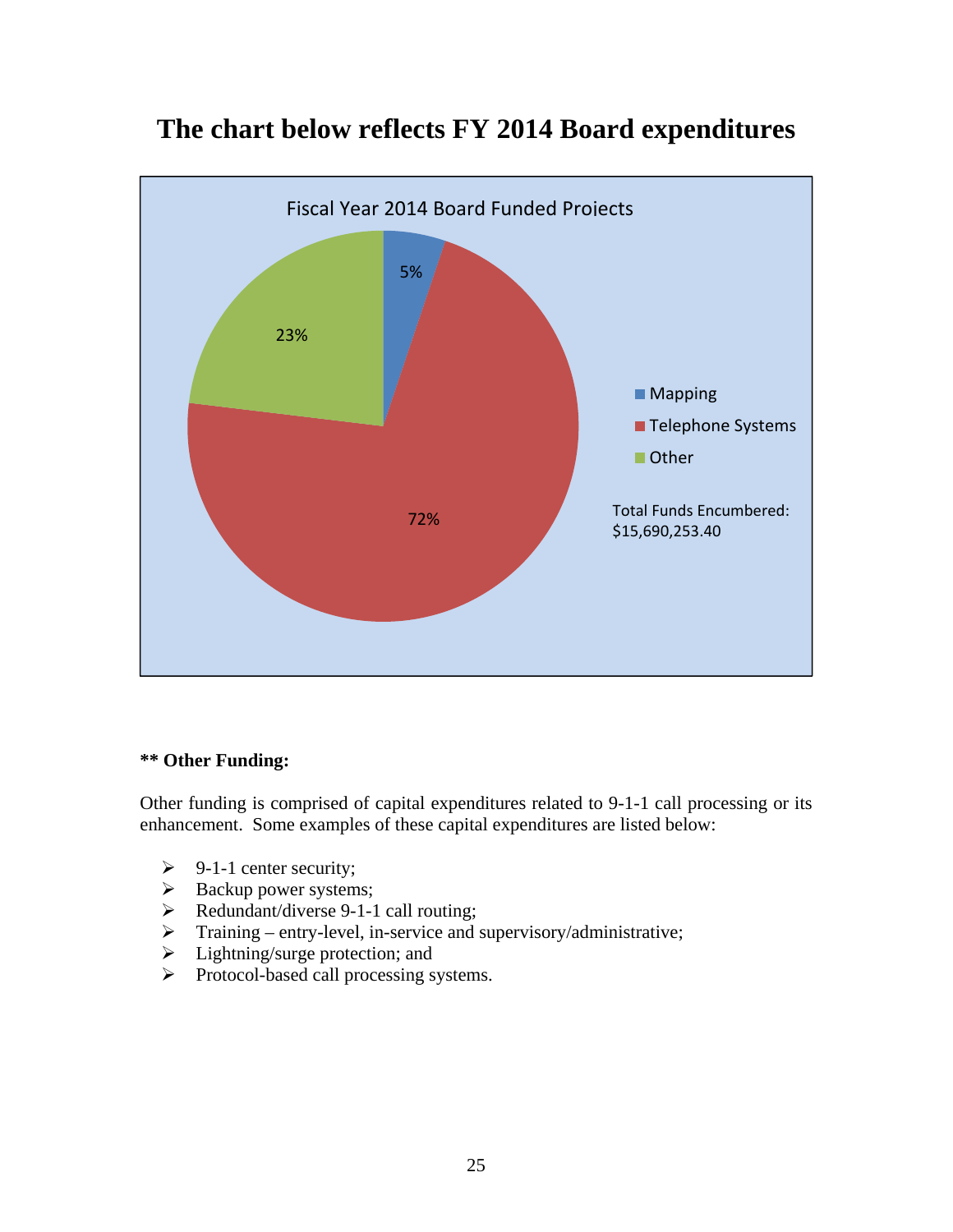#### **PHONE SYSTEM PROJECTS – FISCAL YEAR 2014**

Receiving and processing 9-1-1 calls requires specialized phone system equipment to optimize voice, data and location technologies. These complex phone systems leverage advances in communication equipment to provide responsive 9-1-1 call handling, data management and mapping capacity, while maintaining enhanced 9-1-1 services with legacy systems. The NG 9-1-1 phone systems the Board is currently funding provide the ability to geo-diversely locate core hardware, connect the cores via an IP network to share operational data and functionality, and remotely connect workstations at multiple sites to one system using a common IP network to answer 9-1-1 calls. In response to technological advances in the communication industry, the Board anticipates updating PSAP phone equipment in five to six year cycles. During FY 14, the Board provided funding to upgrade and refresh 9-1-1 enhanced geo-diverse phone systems for six (6) primary PSAPs and three (3) backup PSAPs.

#### **HIGHLIGHTED FISCAL YEAR 2014 PHONE SYSTEM UPGRADES**

In fiscal year 2014, the Board funded geo-diverse IP enabled phone systems for **Washington and Frederick Counties**. In each of these installations, the A-Side of the core system was located at the primary PSAP while the B-Side of the core system was located at their back-up PSAP facilities. Each of these phone system cores  $(A \& B)$  were connected via an IP network to provide real-time sharing of data and operations. Once linked and sharing data, the A or B Side can independently provide 9-1-1 service should the other core side fail or both sides can work in tandem, thus affording PSAPs with enhanced redundancy and increased capacity. In addition, the Board funded workstations connected to existing phone equipment for the **Howard, Cecil, Kent and Harford Counties'** primary PSAPs.

Should circumstances arise that prevents a PSAP from receiving or processing emergency calls, it is critical that back-up 9-1-1 service and relocation strategies are in place and regularly exercised. In 2014, the Board funded phone equipment at the designated back-up PSAP facilities in **Washington, Frederick and Kent Counties**. Each is exercised on a regular basis and can augment their primary PSAP to significantly increase call answering capacity during emergency conditions.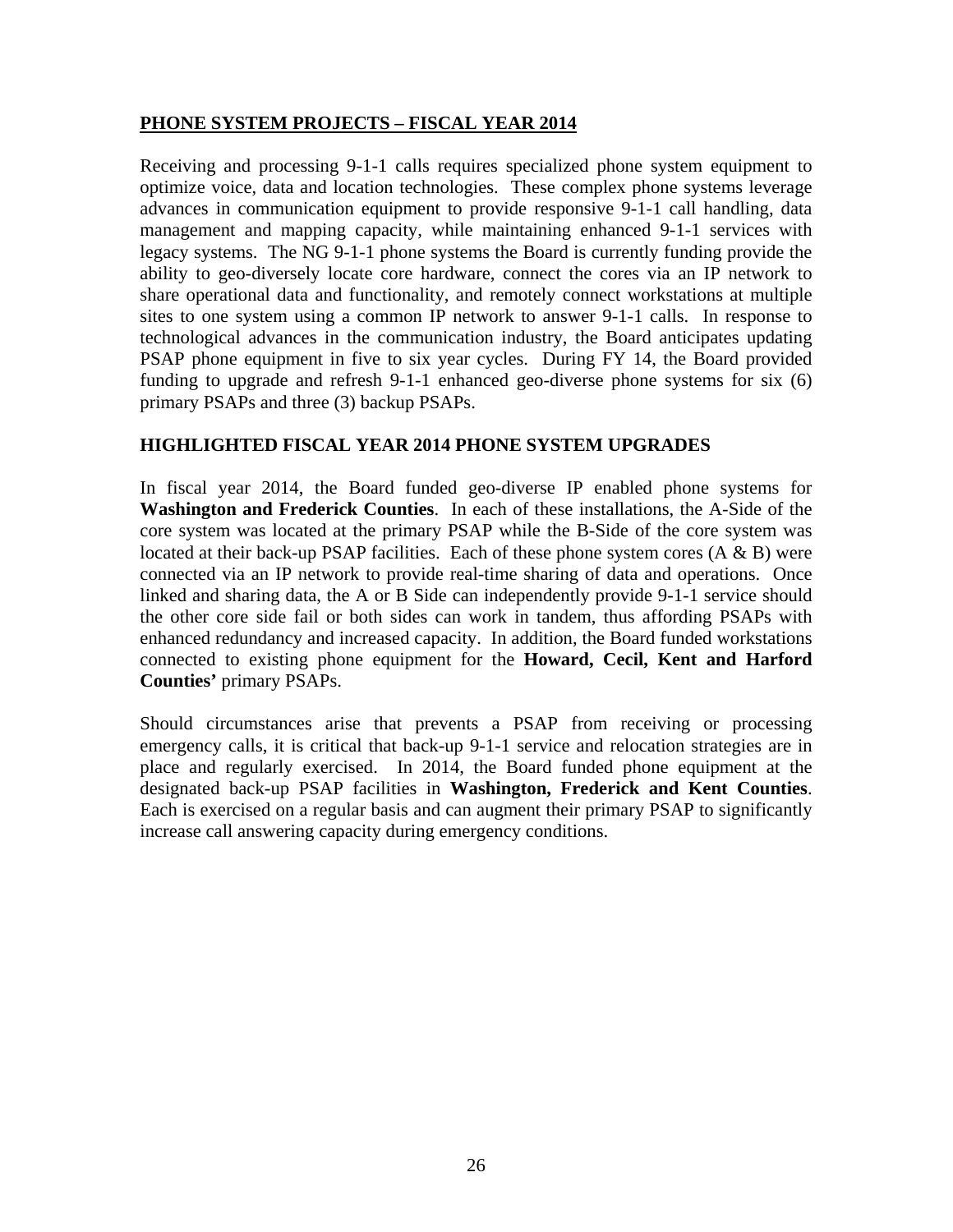The Public Safety Article requires each county to annually report to the Board how the monies received from the State 9-1-1 Trust Fund were spent. The Board is charged with the responsibility of evaluating the expenditures for compliance with applicable laws and regulations. To this end, the Board funds independent audits of county expenditures.

All of the audits for FY 14 were received and auditors compensated. The audits were reviewed and each county found in compliance with the spending limits articulated in the Public Safety Article. Operational expenses typically include 9-1-1 related personnel salaries/benefits, recurring maintenance and service fees, mapping maintenance/updating, network associated fees, and capital expenditures not covered by the Board.

| <b>COUNTY</b>              | <b>COUNTY 9-1-1</b><br><b>FEE REVENUES</b> | <b>COUNTY 9-1-1</b><br><b>EXPENSES</b> <sup>14</sup> | % of 9-1-1 FEE<br><b>OFFSET</b> |
|----------------------------|--------------------------------------------|------------------------------------------------------|---------------------------------|
| <b>Allegany County</b>     | \$395,637.15                               | \$2,174,163.00                                       | 19.33%                          |
| <b>Anne Arundel County</b> | \$4,046,863.34                             | \$6,907,700.00                                       | 72.39%                          |
| <b>Baltimore City</b>      | \$3,591,843.01                             | \$7,301,910.30                                       | 63.29%                          |
| <b>Baltimore County</b>    | \$6,024,303.46                             | \$9,010,616.00                                       | 83.14%                          |
| <b>Calvert County</b>      | \$599,104.01                               | \$2,562,286.00                                       | 23.08%                          |
| <b>Caroline County</b>     | \$177,417.26                               | \$1,037,963.00                                       | 17.15%                          |
| <b>Carroll County</b>      | \$1,055,125.60                             | \$2,603,544.00                                       | 39.74%                          |
| Cecil County               | \$587,299.64                               | \$1,962,984.76                                       | 29.84%                          |
| <b>Charles County</b>      | \$1,050,811.08                             | \$2,113,277.58                                       | 49.25%                          |
| <b>Dorchester County</b>   | \$184,622.95                               | \$2,113,108.00                                       | 8.89%                           |
| <b>Frederick County</b>    | \$1,543,666.44                             | \$5,213,406.00                                       | 29.45%                          |
| <b>Garrett County</b>      | \$200,659.64                               | \$793,179.00                                         | 27.07%                          |
| <b>Harford County</b>      | \$1,667,761.53                             | \$6,191,870.00                                       | 26.46%                          |
| <b>Howard County</b>       | \$2,204,523.15                             | \$5,953,590.00                                       | 45.19%                          |
| Kent County                | \$130,172.32                               | \$725,855.00                                         | 17.86%                          |
| Montgomery County          | \$7,042,332.69                             | \$10,871,381.00                                      | 79.26%                          |
| Prince George's County     | \$6,236,879.29                             | \$10,228,638.39                                      | 60.97%                          |
| Queen Anne's County        | \$311,702.30                               | \$2,029,409.00                                       | 15.17%                          |
| Saint Mary's County        | \$615,398.08                               | \$2,498,730.00                                       | 24.36%                          |
| <b>Somerset County</b>     | \$108,776.12                               | \$903,319.00                                         | 15.74%                          |
| <b>Talbot County</b>       | \$307,175.30                               | \$2,746,613.00                                       | 10.96%                          |
| <b>Washington County</b>   | \$863,978.91                               | \$3,633,842.72                                       | 23.73%                          |
| <b>Wicomico County</b>     | \$534,781.90                               | \$1,039,626.00                                       | 51.51%                          |
| <b>Worcester County</b>    | \$421,030.83                               | \$2,474,137.00                                       | 16.93%                          |

### **Total Operational Cost Offset by 9-1-1 Fee 48.76%**

 $\overline{a}$ 

 $14$  9-1-1 related operational costs as reported by county selected independent auditors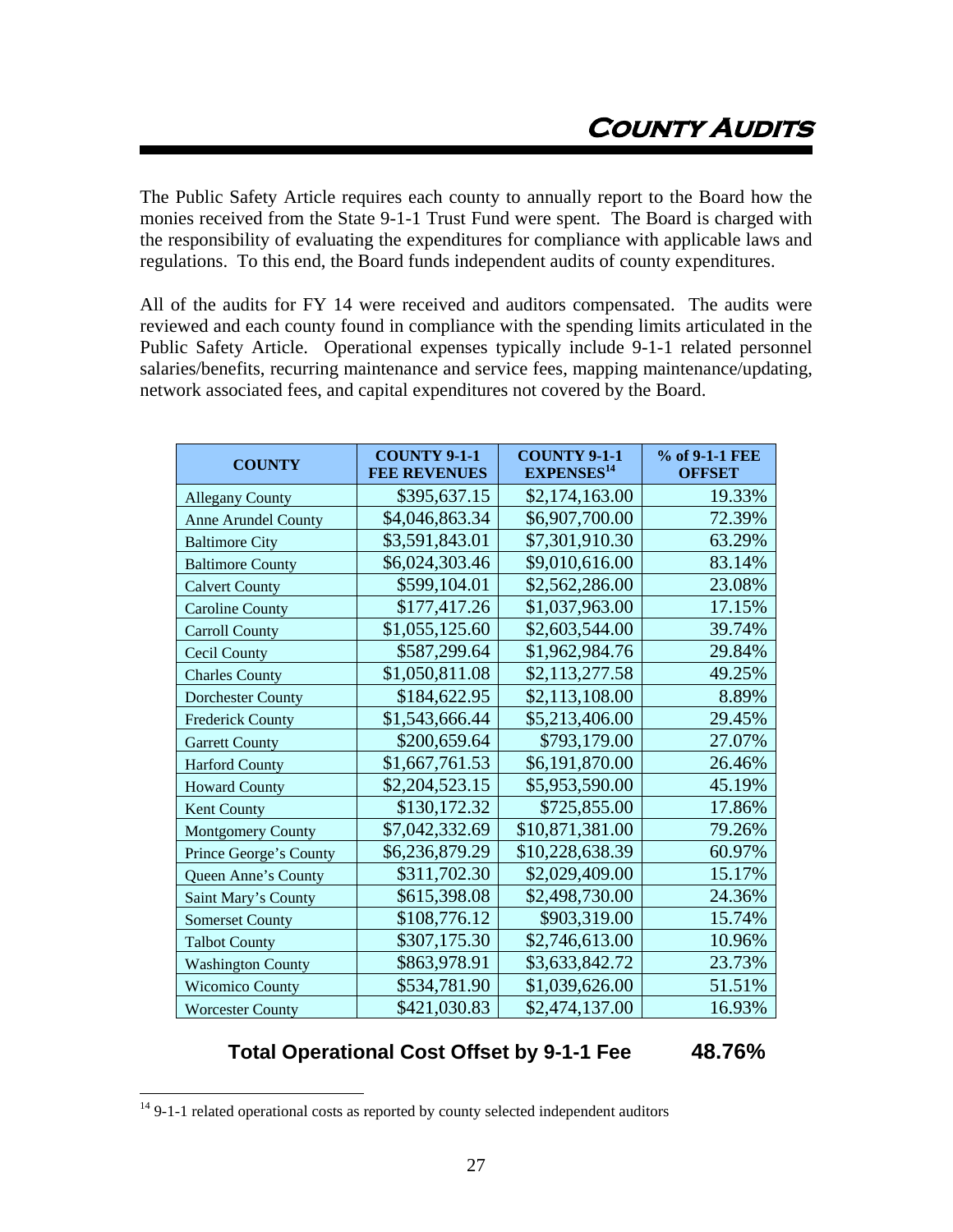Following the June 2012 Derecho Storm, the Metropolitan Washington Council of Governments (MWCOG or COG) established a PSAP Directors' Committee. The initial purpose of the committee was to understand the 9-1-1 network failures that occurred in Northern Virginia as a result of the Derecho, and to craft solutions to prevent a similar reoccurrence. The committee works collaboratively with partners from Virginia, Maryland, the District of Columbia, the federal government and private entities, such as Verizon, to strengthen the reliability and resiliency of the 9-1-1 network in the National Capital Region (NCR).

Due to the Board's efforts to improve 9-1-1 network reliability and resiliency, and with the hardening Maryland's PSAPs against catastrophic failures, Maryland did not experience the same level of 9-1-1 related issues following the Derecho.

Chairman Myers and members of the Office of the Executive Director have participated in the committee's quarterly meetings to discuss what is occurring with 9-1-1 in Maryland, and to share Maryland's successes in strengthening the state's 9-1-1 System.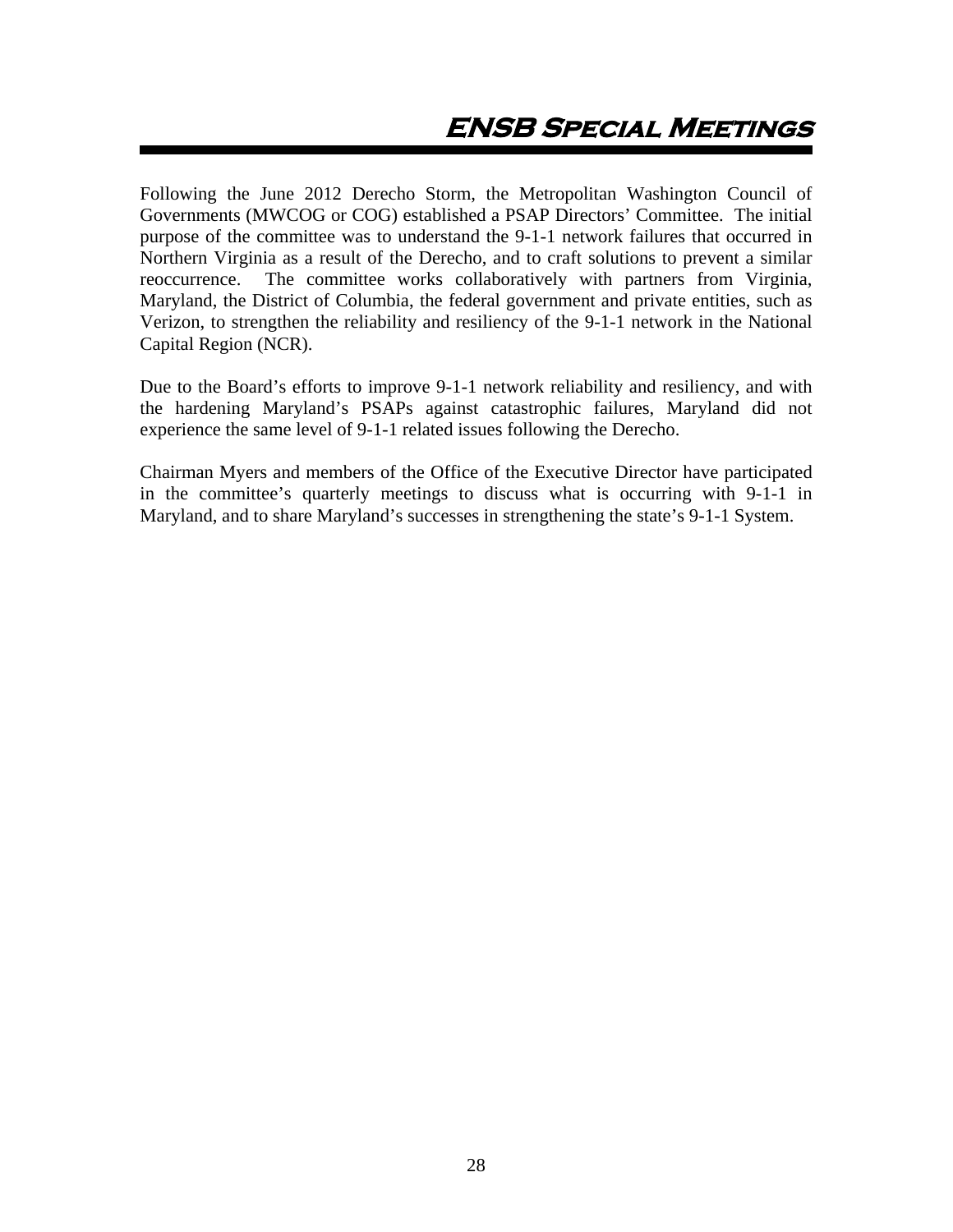Maryland's Managing for Results (MFR) initiative requires the identification of an organizational mission accompanied by specified goals and performance measures. This is incorporated in the department's strategic plan. The Emergency Number Systems Board established two MFR objectives to track the quality and consistency of the emergency response information extracted from 9-1-1 callers by Emergency Number Operators (call takers) staffing Maryland's twenty-four (24) Public Safety Answering Points.

Formerly, PSAPs in Maryland relied solely on the training and experience of the call taker to process a 9-1-1 call. Police and fire protocol systems have been established by national organizations to provide a standard means to query 9-1-1 callers to elicit the information required to properly respond to an emergency call. The response made by the 9-1-1 caller to initial questions identify subsequent questions needed to guide the Emergency Number Operator in appropriately processing the emergency call, and providing the 9-1-1 caller with suitable post-dispatch and pre-arrival instructions. The utilization of nationally established protocols for processing 9-1-1 calls will enhance consistency of 9-1-1 call handling.

Police and fire protocols are two sets of standardized "question and answer" systems that guide the Emergency Number Operator to obtain appropriate (police or fire) emergency response information and to provide post-dispatch and pre-arrival instructions to 9-1-1 callers. The protocols can be implemented either manually employing a card-set system or integrated into an existing computer system to be utilized in an electronic format.

#### **Goal To meet compliance standards for emergency number operator use of nationally established emergency processing protocols in Maryland to extract optimum information for improved emergency response.**

**Objective 1.1 –** By June 2013, at least 95% of the 9-1-1 Centers (Public Safety Answering Points) will utilize nationally established police and/or fire emergency protocol systems for emergency number operators to process 9-1-1 calls.

**Performance:** Goal Achieved - Objective 1.1 was designed to target the implementation of police and fire protocol systems, and Objective 1.2 was designed to target subsequent compliance with protocol standards after implementation. Implementation efforts of police and fire protocols continued in FY 14 with only one additional county needed for our goal of statewide 100% protocol implementation. Twenty-three (23) of Maryland's twenty-four (24) primary PSAPs (96%) are utilizing or implementing either a fire or police protocol system, or both, to enhance their call taking process. The remaining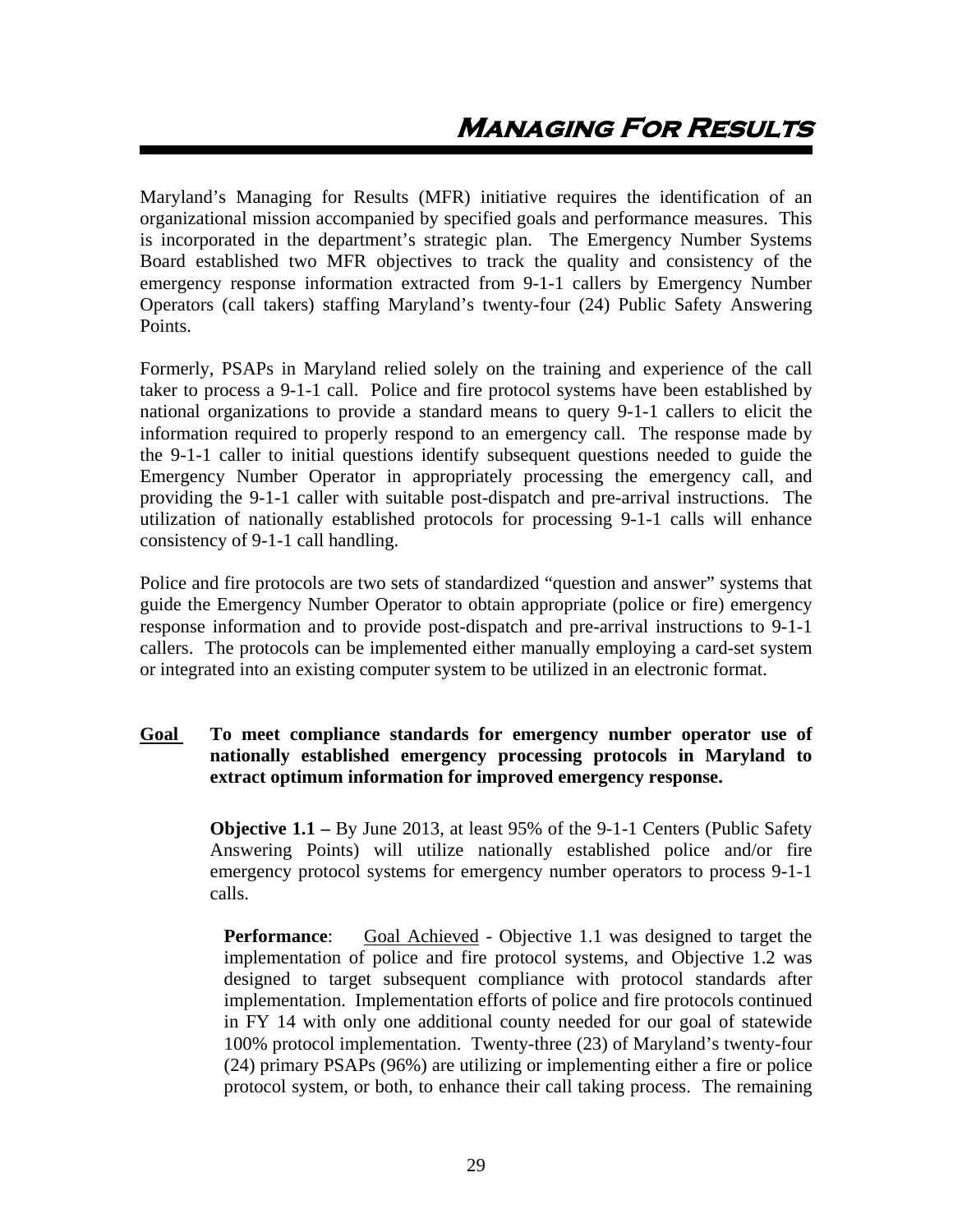county (Howard) has developed a local in-house call-processing system and remains hesitant to change.

**Objective 1.2** – By June 2013, at least 96% of those 9-1-1 Centers (Public Safety Answering Points) that utilize nationally established police and/or fire emergency protocol systems for emergency number operators to process 9-1-1 calls will achieve at least a 90 % standards compliance rate.

Performance: Goal Achieved - ENSB's protocol funding policy requires implementation of protocol systems be accompanied by the implementation of their associated quality assurance (standards) program, which requires a careful review of the "processing of 9-1-1 calls" handled by each Emergency Number Operator to determine the percentage of protocol compliance for each PSAP. We continue to experience an increase (96%) of compliant (90% or better) quality assurance (QA) scores, thus attaining our goal. Concerns remain with local staffing issues, due to fiscal cuts, impacting the "quality assurance" review portion of the protocol implementation phase, thus delaying a jurisdiction's ability to report to the Board QA scores in a consistent fashion. Efforts are being made at the PSAP level to reassign duties as needed to complete monthly QA reviews, which have improved during this review period. Of the jurisdictions that have completed full training/implementation, their quality assurance reviews are completed/submitted within 60 days.

Maryland's statewide utilization of nationally established protocols for processing 9-1-1 calls, to ensure consistency of 9-1-1 call handling in any PSAP and thus to measurably improve public safety, must be tracked by how well the PSAPs comply with the protocols. Objective 1.1 will track the implementation of these protocols; this objective (1.2) will track the compliance with the protocols. Police and fire protocol systems utilize a quality assurance checklist to review actions taken by Emergency Number Operators to determine the percent of protocol compliance. All Emergency Number Operators that have completed protocol training will be subject to quality assurance review.

Maryland has been recognized nationally for its statewide utilization of police, fire, and medical protocol based call-processing systems. The International Academies of Emergency Dispatch (IAED) has developed a program for achieving "Center of Excellence" recognition when a jurisdiction consistently obtains a quality assurance score of 95% or more in any single protocol system. In December 2010, Harford County became the first Center in the nation (second in the world) to receive the Tri-ACE (Accredited Center of Excellence) Certification from the IAED for superior quality assurance scores attained in all three protocol system disciplines (police, fire, and medical). In FY 12, Prince George's County joined Harford County by becoming the fourth PSAP in the nation to receive the Tri-ACE Certification from IAED for superior quality assurance scores.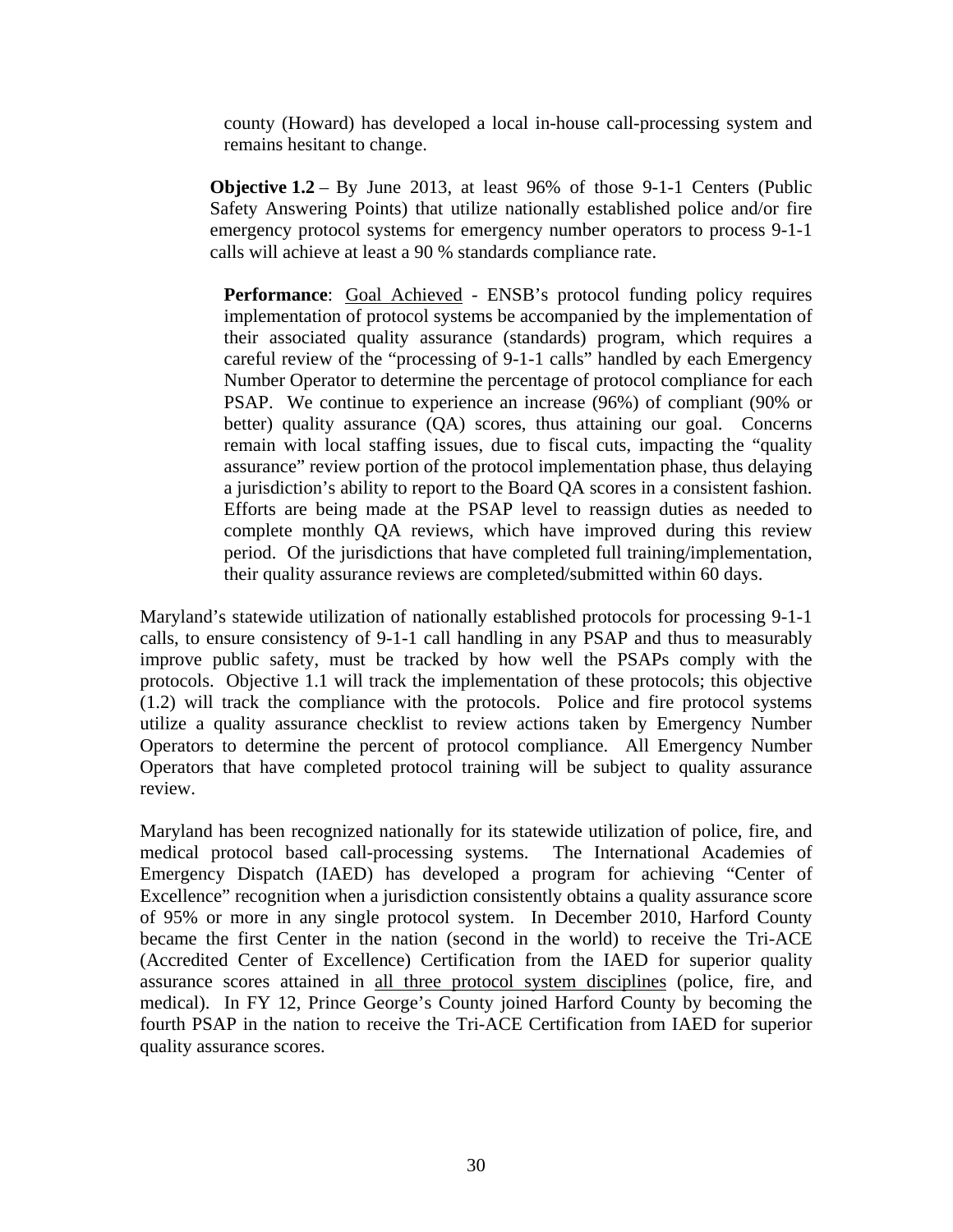**The Emergency Number Systems Board has retired the current FY 14 MFR goal and objectives.** The statewide implementation of protocols and related quality assurance programs has reached successful levels of compliance throughout the state. Our efforts to implement statewide protocol based call processing have been recognized nationally and are indicative of the success of this program.



## **Maryland Deployment of Protocol Usage – June 201415**

 $\overline{a}$ 

<sup>&</sup>lt;sup>15</sup> Anne Arundel County experienced implementation delays due to migrating to a new computer**aided-dispatch (CAD), while Montgomery County delayed implementation while securing a new protocol vendor.**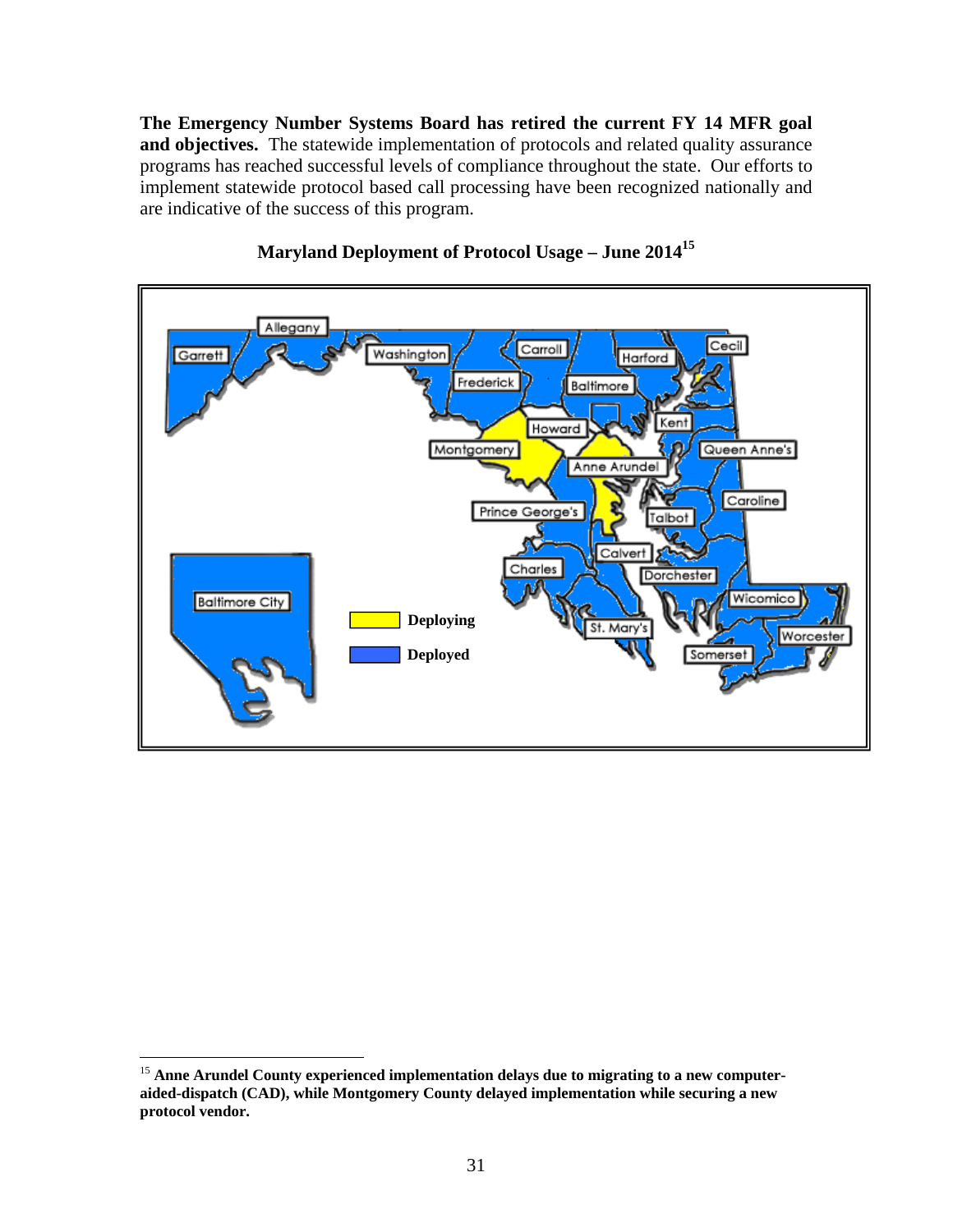The Emergency Number Systems Board's (ENSB) annual Planning Day was held on November 6, 2014. PSAP directors from the twenty-four jurisdictions were asked to participate, bringing together a large segment of Maryland's 9-1-1 community. The purpose of the planning day was to provide a forum to discuss the status of Maryland's 9- 1-1 System, current challenges and future goals. The meeting also provided an opportunity for peer networking and discussing ongoing efforts to improve the delivery of emergency services through the 9-1-1 system. Action items were assigned to various individuals and committees with reports due to the Board at various times in the future. Additional meetings will be held as deemed appropriate by the Emergency Number Systems Board.

#### **PRESENTATIONS & DISCUSSION ITEMS**

#### **FirstNet Update – Lori Stone (MSP)**

Lori Stone of the Maryland State Police (MSP) Interoperability Office presented the group with an update of Maryland's efforts with FirstNet. FirstNet was created by Title VI of the *Middle Class Tax Relief and Job Creation Act of 2012*. The act allows for 20 MHz of spectrum (known as the "D-Block") to be allocated to public safety for the purpose of building a nationwide interoperable data network. The act also established governance for FirstNet by creating a 15 member board. The act provides up to \$7 Billion for funding, which includes \$135 Million for state planning.

Other legislation that impacts FirstNet is the *NextGen 9-1-1 Advancement Act of 2012*, which requires that FirstNet integrate with a future National Public Safety Broadband Network (NPSBN). The *NextGen 9-1-1 Advancement Act of 2012* also encourages a common set of standards to allow the seamless transmission of Next Generation 9-1-1 (NG911) data between Emergency Services IP Networks<sup>16</sup> (ESInets) and other public safety networks, including the NPSBN. Included in the act is a requirement for the Federal Communications Commission (FCC) to develop an action plan for NG911. This plan includes:

- 1. Develop location accuracy mechanisms for 9-1-1;
- 2. Enable consumers to send text, photos and videos to PSAPs;
- 3. Facilitate the completion of NG911 standards;

<u>.</u>

4. Develop a framework for NG911 governance; and

<sup>&</sup>lt;sup>16</sup> An ESInet is a managed IP network that is used for emergency services communications, and can be shared by all public safety agencies. It provides the IP transport infrastructure upon which independent application platforms and core functional processes can be deployed, including, but not restricted to, those necessary for providing NG9-1-1 services. ESInets may be constructed from a mix of dedicated and shared facilities. ESInets may be interconnected at local, regional, state, federal, national and international levels to form an IP-based inter-network (network of networks).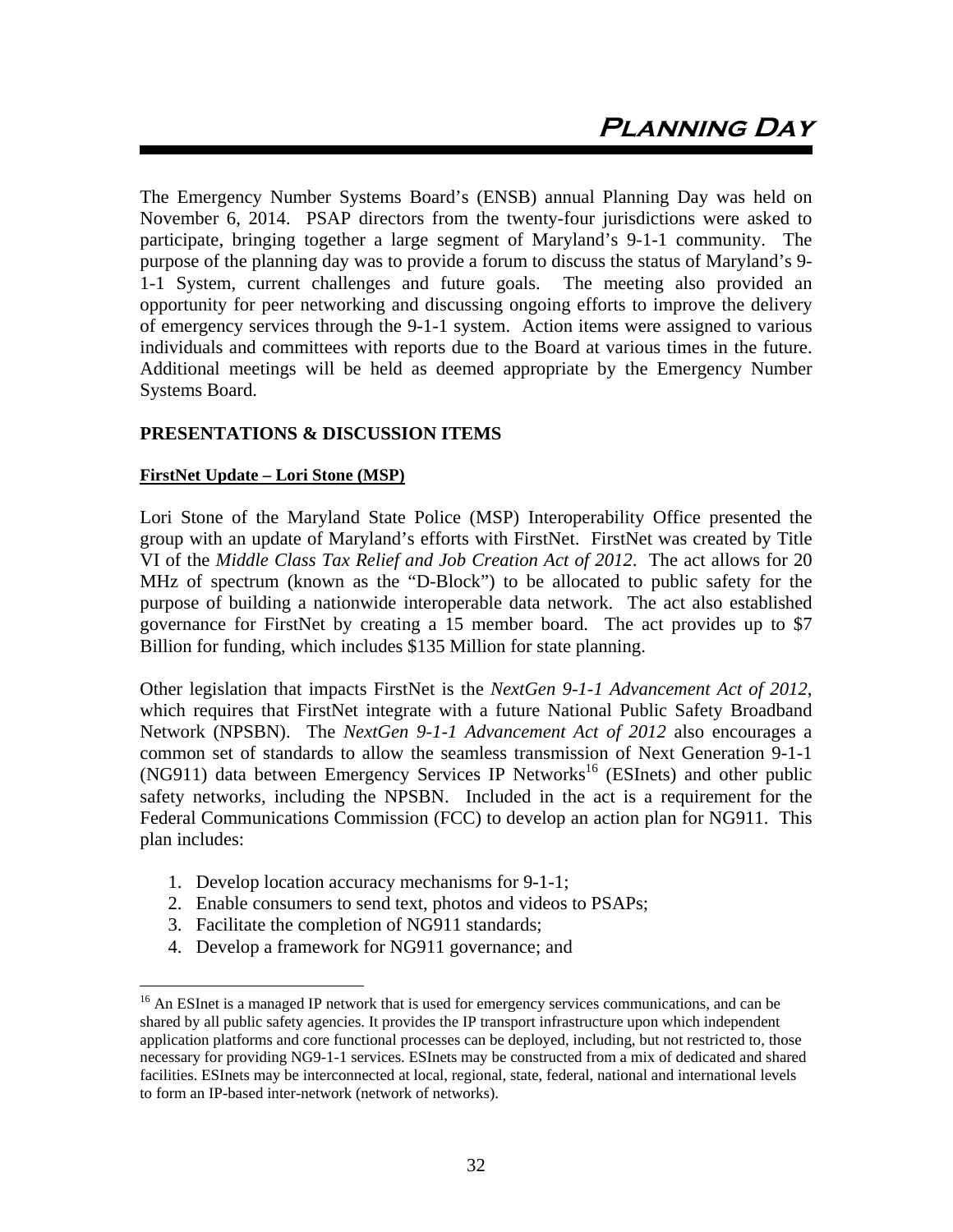5. Develop a funding model for NG911.

FirstNet was envisioned as a public safety grade network, as commercial networks are limited. Specifically, the devices that are used on the commercial networks are not rugged enough for public safety use, the commercial networks can become overwhelmed during a crisis, and commercial networks fail during severe weather events.

Today's Public Safety Answer Points are able to communicate with field units with voice over land mobile radio (LMR) networks and with computer-aided dispatch (CAD) records over data networks. FirstNet will allow for a more robust set of data that can include voice, data, pictures and video that will be sent to field providers over a Long Term Evolution (LTE) network. FirstNet is not the same as Maryland First, which is the state's LMR system.

Maryland's FirstNet efforts are coordinated under the MSP Interoperability Office. So far, the office staff has reached over 1,500 stakeholders including Police and Fire/EMS chiefs, PSAP directors, public safety information technology staff, GIS managers and the private sector. The next steps will be to perform data collections, consultation and planning. Once the Governor approves the plan, the network will be built and become operational. The goal is to have the network on-line by the end of 2016.

Maryland is undertaking the network design as part of a regional cooperative with Pennsylvania, Virginia, West Virginia and Delaware. The group is known as the Mid-Atlantic Consortium for Interoperable Nationwide Advanced Communications (MACINAC).

#### **Enhanced Emerging Infectious Disease Screening for PSAPs - Les Hawthorne (MIEMSS)**

Les Hawthorne of the Maryland Institute of Emergency Medical Service Systems (MIEMSS) presented the group with an update of the state's efforts on the subject of emerging infectious diseases, such as Ebola. PSAP directors should check with Priority Dispatch (http://www.prioritydispatch.net/ebola-software-and-card-updates) and MEIMSS (www.MIEMSS.org) daily for any updates to the emergency medical dispatch protocols.

Mr. Hawthorne reviewed the guidance from Dr. Richard L. Alcorta, MD (Maryland State EMS Director) regarding the Emerging Infectious Disease Screening (EIDS) tool.

#### **Airbus DS Communications – Ken Schuler, Bob Freinberg, Mike Pavick, Jeroen de Witte, David Wilson, Jeff Gillan and Leon Malinoski**

Mr. Shuler introduced the representatives from Airbus DS Communications.

Mr. Freinberg gave an overview of Cassidian's name change to Airbus DS Communications as part of Airbus' acquisition of EADS. The Vesta name will remain with all of the phone products traditionally associated with phone systems; for example, Vesta 4.X is now Vesta 9-1-1, and Aurora is now Vesta Analytics. Airbus only wants to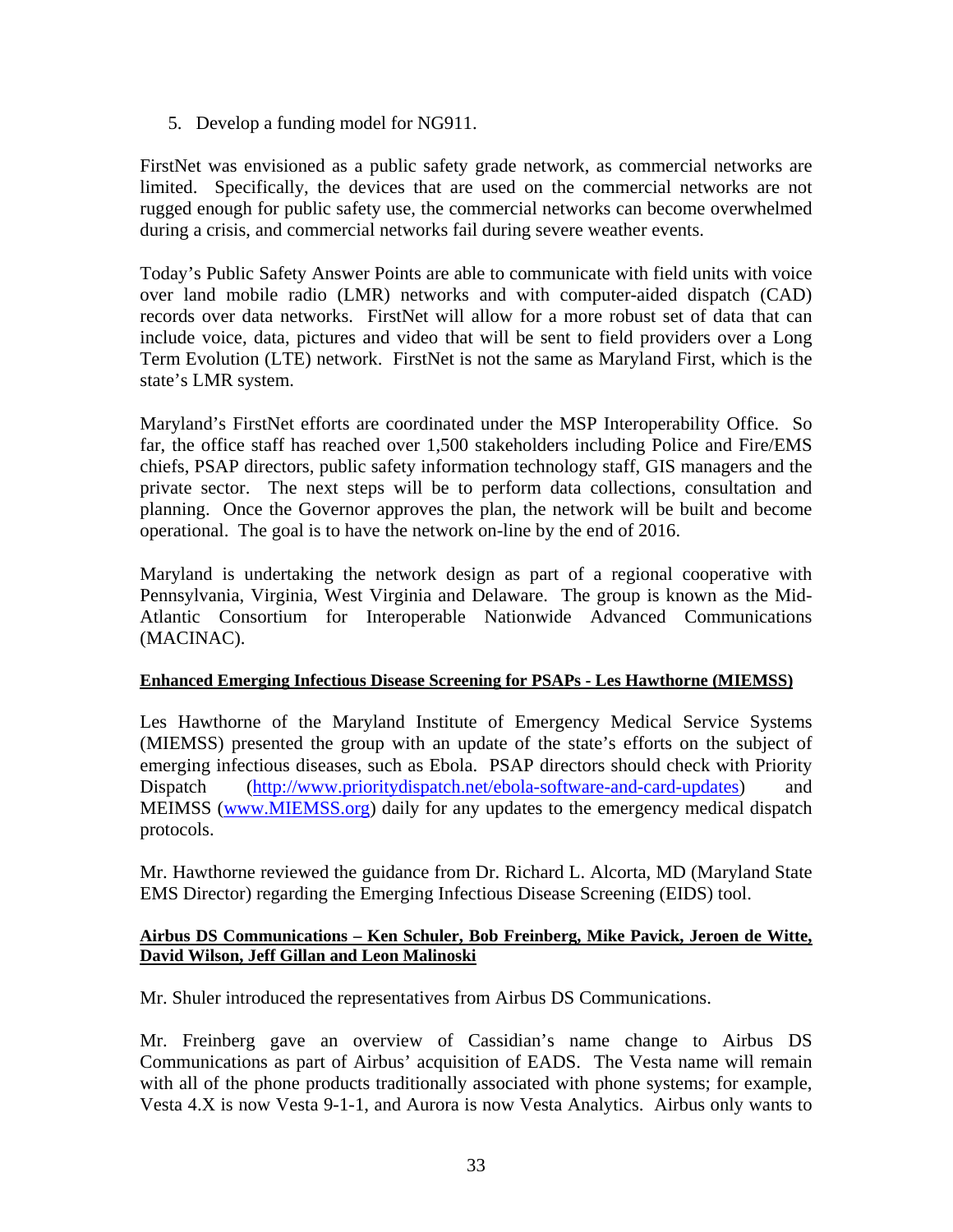be involved in the aerospace and aircraft business, and will look to sell Airbus DS Communications, which is a U.S. held corporation. Airbus hopes to sell Airbus DS Communications by Spring 2015. As part of the process, Airbus DS Communications has downsized its product line to one platform, known as Vesta.

Vesta will be built using commercial off-the-shelf equipment using  $i3^{17}$  and P-25<sup>18</sup> standards so that Vesta will be produced in a cost effective manner. Vesta in its many releases is found in approximately 3,900 PSAPs in the U.S. Sales will continue to work with Verizon, Motorola and Carousel to market its equipment to the PSAPs.

Mr. Gillan provided an overview of the Vesta road map for future releases. By the end of 2014, Vesta release 6 will be available and will provide integrated SMS (text) messaging with the phone position. Vesta release 7 will be available in the middle of 2015, and will have Emergency Services Routing Proxy (ESRP) as part of an integrated i3 solution. Version 7 will be beta tested in San Diego, CA and Harris County, TX. Release 8 will be available by the end of 2015, and will allow for the clustering of equipment for users to load-balance and share equipment across a region while maintaining agency privacy and discretion.

Mr. de Witte provided an overview of the third party application programming interface (API) to allow for IP based bi-directional communications to CAD systems for call control, incident tracking and management. This feature will be available in Vesta release 8. With the API, users will be able to integrate SMS with CAD, have the ability to answer calls from a mapping application, have translation services available for SMS, and will be able to directly transmit emergency dispatch protocols to an SMS originator. Pictures, text and video can be linked to CAD or to the logging recorder without the duplication of records.

Mr. Wilson discussed the platform integration with Vesta. Airbus DS Communications has eight people focusing on integration with third party vendors, such as CAD providers. They are currently working with Motorola and Intergraph.

Mr. Wilson demonstrated the new functionality with Vesta. Users can log on by user ID and skill set. Users will have one single ID on the system to provide for greater accountability by allowing for data gathering and analytics for users with multiple roles. Since backroom equipment can be shared by multiple agencies, users can log in at different sites utilizing the same backroom equipment and take calls as if they were at their home PSAP. With multiple skill sets, users can access call queues based on training, and can have queues for voice calls, text, video or e-mail delivered to their position. Users can also use a standard screen for the PSAP, or the user may customize

1

<sup>&</sup>lt;sup>17</sup> National Emergency Number Association (NENA) i3 solution provides the framework for end-to-end IP network connectivity to PSAP call processing equipment.

<sup>&</sup>lt;sup>18</sup> Association of Public Safety Communications Officials, International (APCO) Land Mobile Radio (LMR) users and manufacturers voluntary and consensus communications standards defined under the auspices of American National Standards Institute (ANSI)-accredited Telecommunications Industry Association (TIA).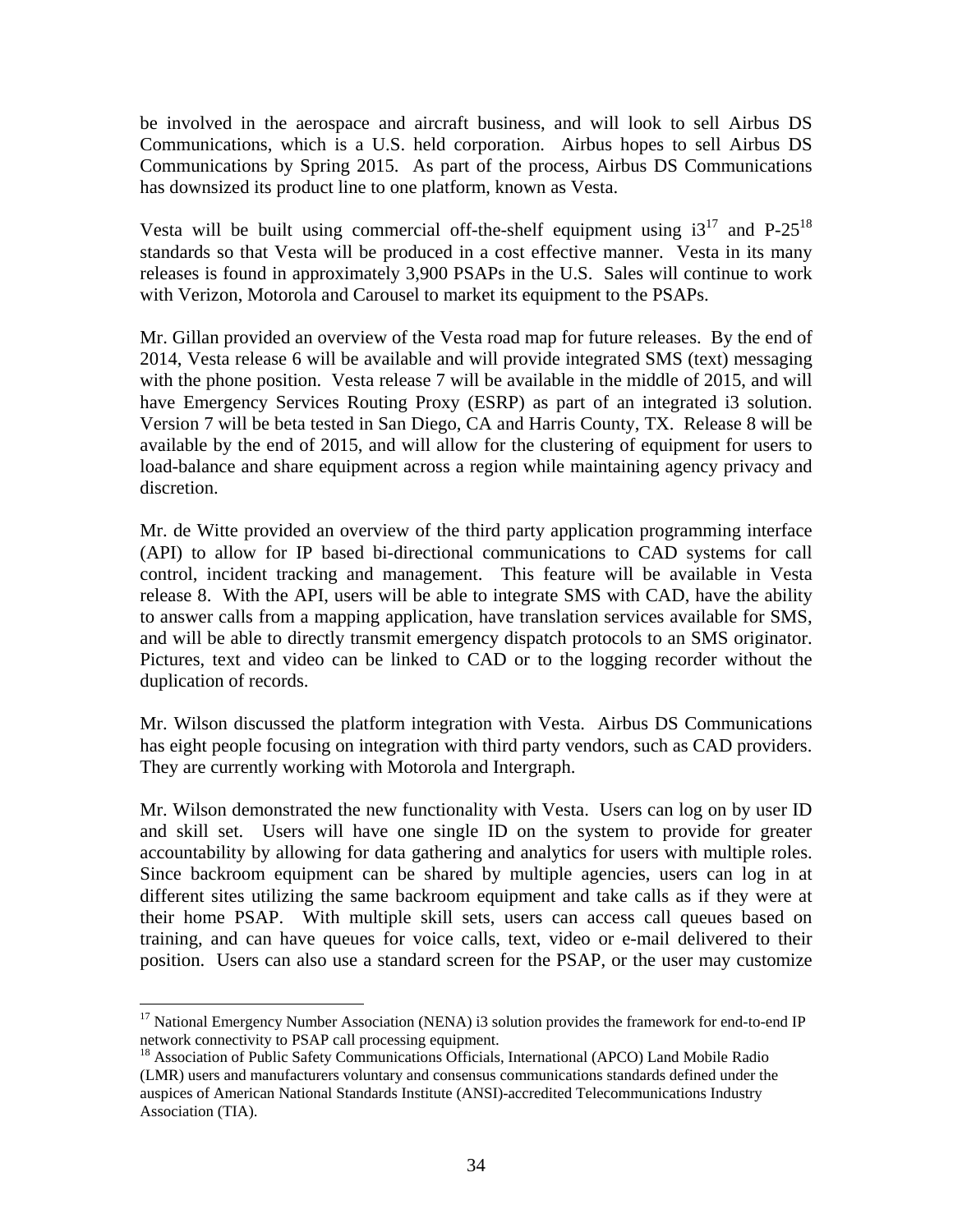their own screen. Vesta will be able to support 250 endpoints with 200 queues and 750 trunks.

With geospatial routing and pre-answer delivery of automatic location information (ALI), calls may be routed to locations other than the PSAP (such as a command post in the field), placed in a lower priority queue for answer, or answered by selecting the call directly from the map.

Vesta will be able to support e-mail. With an incident number or record, a person can email a PSAP with information that can then be appended to a CAD record or an analytics record.

SMS can be transferred within a single system (either within a single PSAP or multiple PSAPs that share a single phone system), but will not be transferable between PSAPs that do not use the same Text Control Centers (TCCs) or phone systems.

#### **Verizon – Walt Puller**

Mr. Puller started his presentation by announcing that the Maryland PSAPs have been migrated from the ALI servers in Freeland and Freehold to new servers in Longmont and Richardson.

Mr. Puller then provided the audience with an overview of the new Network Control Modems (NCM). The NCMs were selected to replace the current remote "make busy" (RMB) keys used by the PSAPs to reroute calls to a back-up PSAP or another county's PSAP. The NCMs can reroute calls to multiple PSAPs without using a predefined route that may take it through a specific set of PSAPs. For example, PSAP A may reroute calls to PSAP C without being routed through PSAP B.

When dialing into the NCM, the user will be able to select from a list of options. Option one will always be to reroute the calls to the county back-up PSAP. Routing to other PSAPs can be added.

Verizon will send out test documents to the PSAPs. Mr. Puller encourages each PSAP to have its staff that will need to use the NCMs to practice with them to become familiar with its operation.

#### **GIS Update – Jim Cannistra (Maryland Department of Planning)**

Mr. Cannistra stood in for Mr. Ken Miller to provide the audience with an update of the Western Shore Imagery Project. The flyover was completed in March and April 2014. The rectification work has been completed, and the imagery will be delivered by Axis Geospatial to the counties in December following an independent quality control review. The project is currently three weeks behind schedule, but the schedule should not slip any further. The goal is to deliver the imagery within a year of the flyover. There are no flyovers scheduled for 2015. The Eastern Shore will be flown in 2016.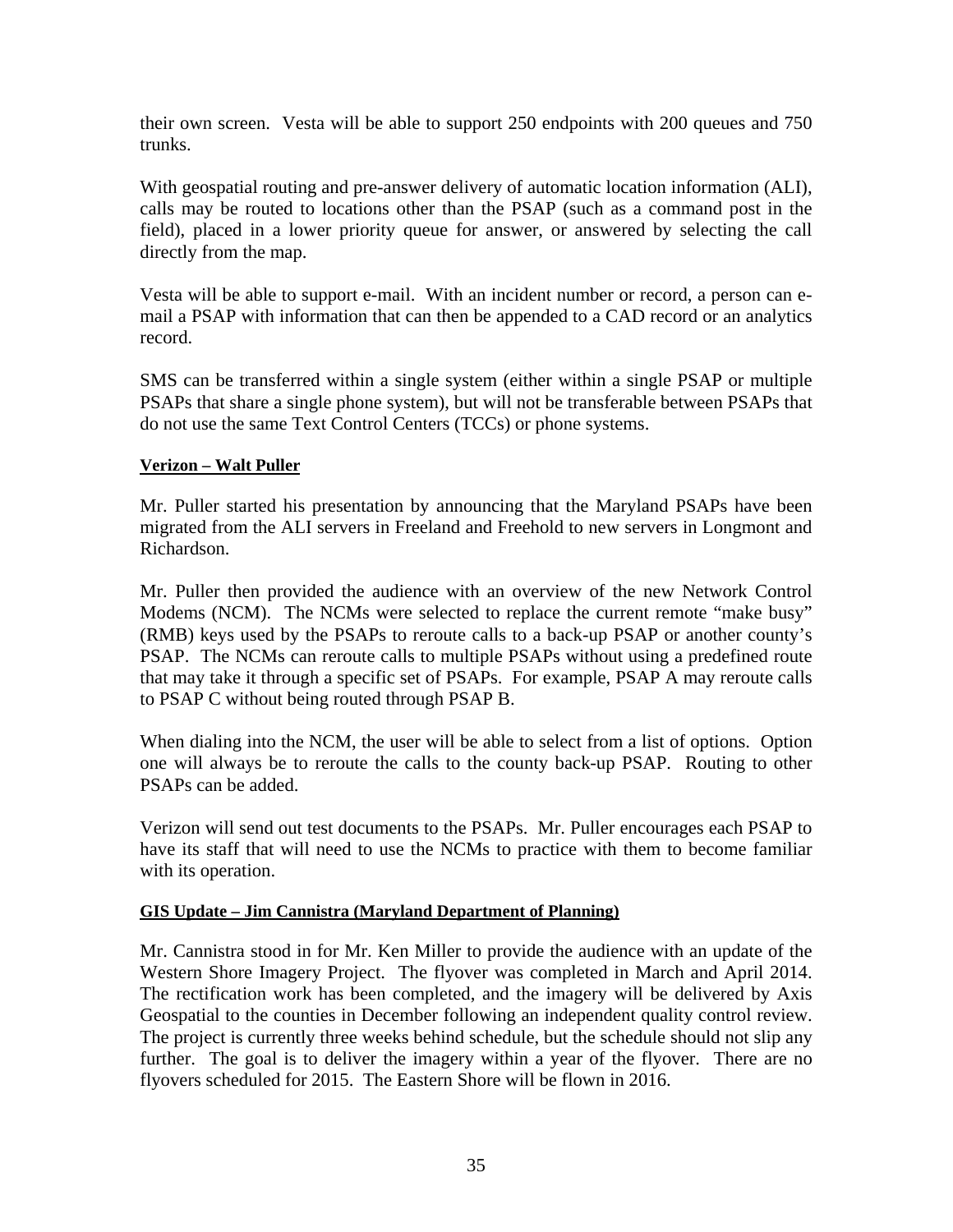#### **Text-to-9-1-1 Pilot: Lessons Learned – John Woelfel (Frederick County)**

Director John Woelfel presented an overview of the text-to-9-1-1 pilot in Frederick County. The pilot began in March 2013. The county partnered with Telecommunications Systems, Inc. (TCS) and Verizon to deliver the calls using an overthe-top web portal. The training needed for the PSAP staff was minimal. The county has only accepted text messages from Verizon due to the limitations of the web portal. As of the planning day meeting, the county has received 11 9-1-1 calls via text message. As T-Mobile is the largest phone provider to the deaf community in Frederick County, it is anticipated that the number of text messages will grow significantly when other service providers' text messages are accepted.

Frederick County will be a beta site for the Airbus DS Communications Vesta 9-1-1 SMS interface. Currently, the web client does not interface with CAD. Due to this limitation, the county has elected to place a web browser with very limited internet connectivity on the PSAP CAD. By doing this, the operator can copy the messages from the TCS web client and paste them into the CAD system, which saves repetitive typing.

A limitation noted with the web client is that the PSAP personnel are unaware when the web client is not operational. These outages typically occur when the PSAP loses its internet connection. The Vesta interface will have a "heartbeat" that will notify PSAP personnel when text messaging is not available.

#### **General Discussion & Board Subcommittee Reports**

The Board's Training Subcommittee reported on the NENA Center Manager Certification Program (CMCP) class that was funded by the Board. A total of 20 students from Maryland attended. The feedback from the attendees was that the class was excellent and should be offered again in Maryland, and that every PSAP director and deputy director should attend. Those in the audience that attended the class echoed that recommendation. The attendees felt that the class enhances 9-1-1 in Maryland by having the directors that attended review and revise their PSAP's written policies and procedures, as well as looking to the future by promoting fiscal responsibility with the combining of PSAPs and/or PSAP equipment, and by addressing procurement issues.

The assembled group felt that supervisory training is needed to promote well run PSAPs, which in turn leads to reduced turnover, absenteeism and the costs of hiring and training new personnel.

The Technology Subcommittee reports that with the end of the Maryland State Police Next Generation 9-1-1 Pilot, counties should consider including equipment for the Maryland State Police and other secondary PSAPs that would benefit from enhanced 9-1- 1 data as part of any future 9-1-1 phone system replacement.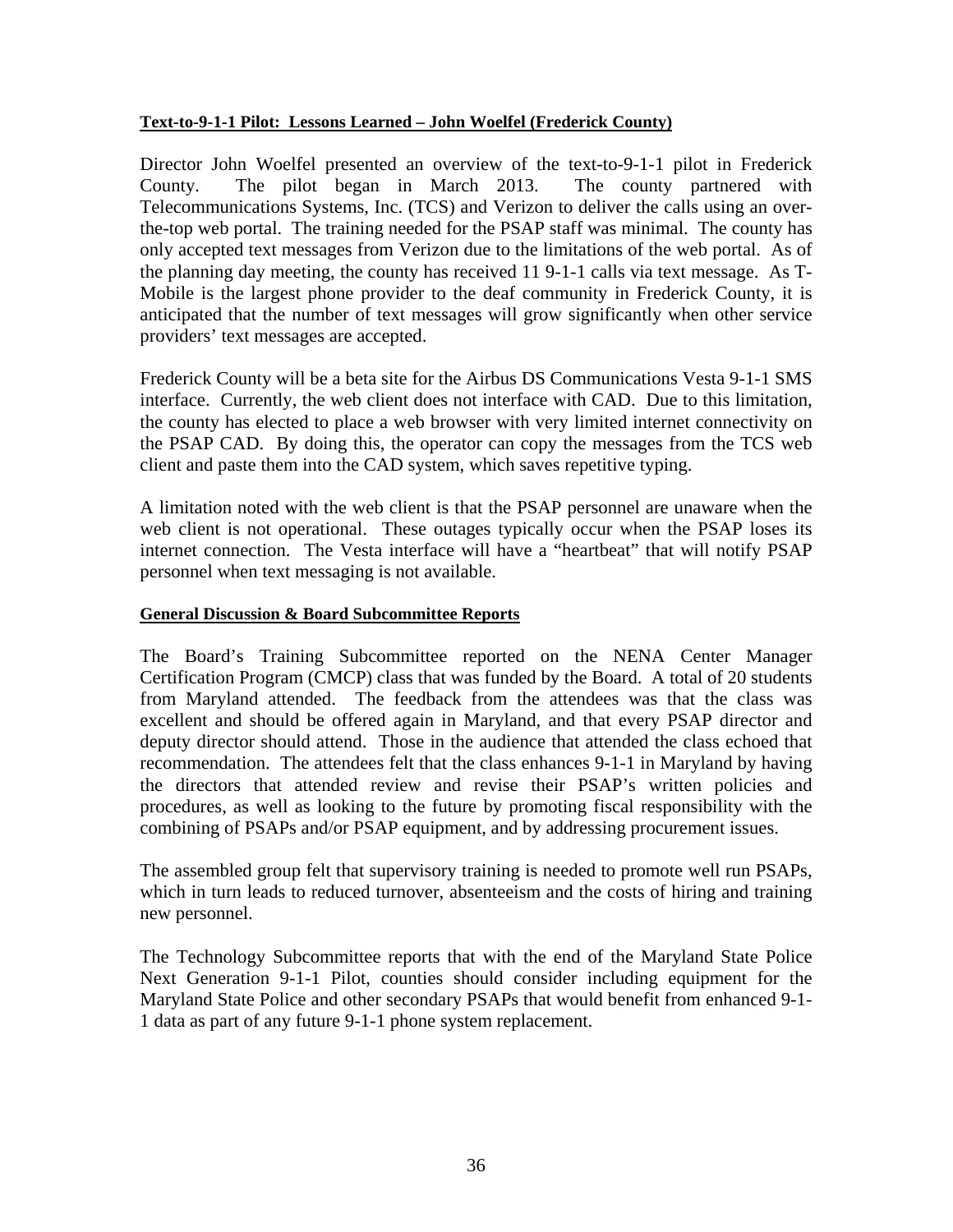#### **Action Items**

- **The Training Subcommittee should work to develop a training curriculum for new and current supervisors.**
- **Verizon to provide instructions for Network Control Modems to PSAP directors.**

Local Directors were appreciative of the ENSB for providing this forum to discuss 9-1-1 in Maryland and to comment on the activity of the Board.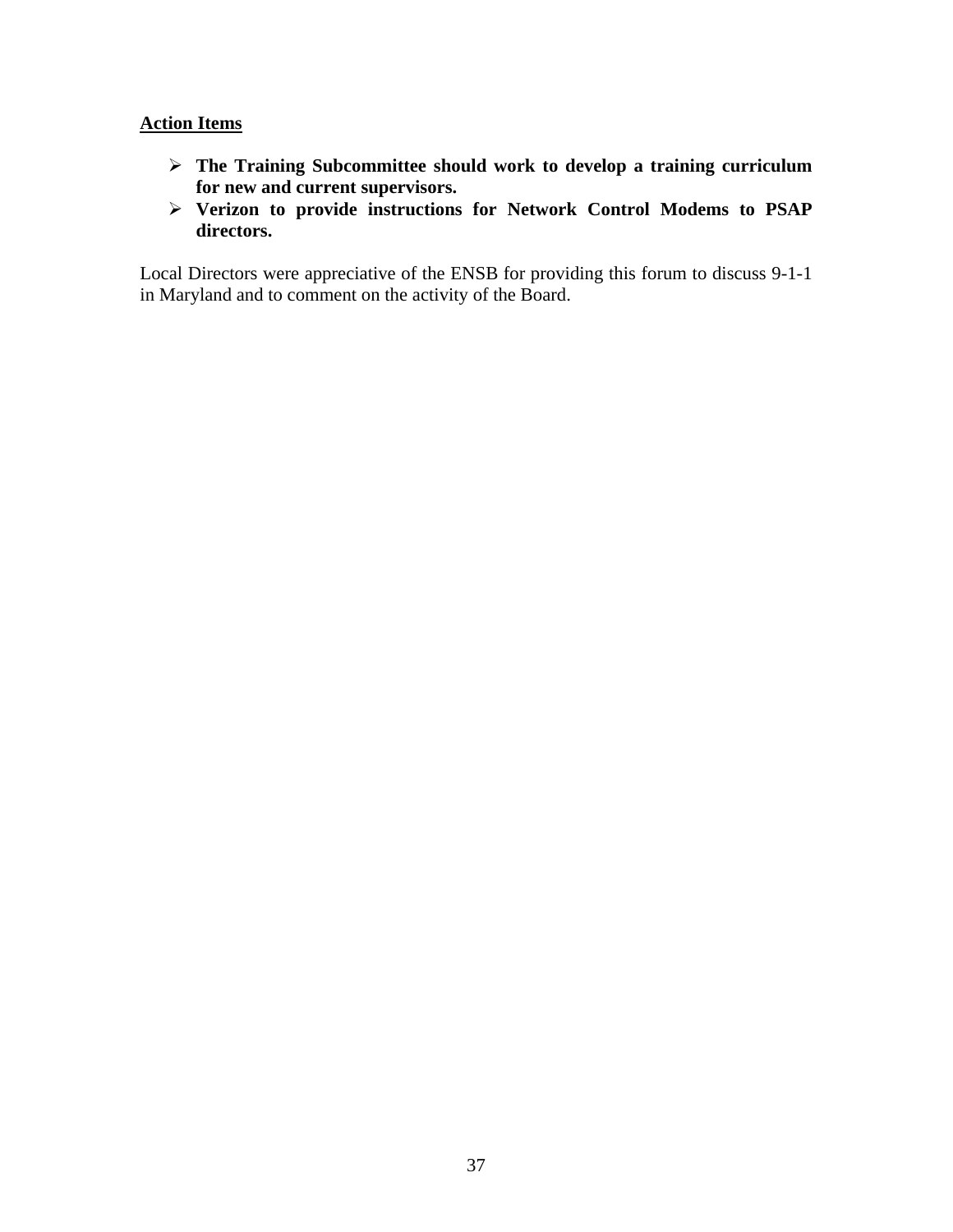Maryland continues to be a national leader in its 9-1-1 training efforts and remains one of the few states to establish legislation mandating 9-1-1 personnel training standards. Telecommunicator training has recently received national media attention and improving 9-1-1 personnel training has become the focus of several organizations and foundations (e.g. The Denise Amber Lee Foundation). At the inception of 9-1-1 in the early 1980s, Maryland understood the importance of training and, through the Code of Maryland Regulations (COMAR), established mandatory 9-1-1 PSAP training standards for both entry-level and in-service programs under the purview of the Emergency Number Systems Board (ENSB). These mandates continue to be updated to maintain current relevance. Compliance is verified through a yearly inspection process conducted by Board staff. It is evident that the ENSB and the Public Safety Answering Points' leadership have taken the obligation of providing timely and pertinent training seriously.

In the early 2000's, to provide a consistent entry-level training program, the ENSB selected a nationally offered Emergency Telecommunicator Course (ETC) developed and maintained current by the International Academies of Emergency Dispatch (IAED). The ETC curriculum and instruction was developed to deliver the information and educational experiences needed to prepare entry-level 9-1-1 call takers to begin their careers in public safety in a standardized and consistent manner. The ENSB funded ETC instructor training to provide each Maryland PSAP with certified ETC instructors. Today, Board funded ETC instructor and entry-level training programs continue to be the foundation for developing competent 9-1-1 call takers.

In response to COMAR, in-service training programs are provided by local jurisdictions and supplemented through training funded by the Board. Training officers develop local agency specific programs, while the Board, at the recommendation of the Training Subcommittee, offers 9-1-1 related training courses on a statewide basis throughout the year (see chart on page 47). These training sessions are open to all Maryland PSAP personnel, and address disciplines designed to enhance the skills and abilities of new or veteran call takers, supervisors and administrators.

Locally developed training programs are reviewed by the ENSB Training Subcommittee for content, relevance and statutory compliance. Also during the annual PSAP inspection process, each local jurisdiction's training program records are inspected by ENSB staff to validate that all 9-1-1 employees are receiving COMAR compliant training.

Maryland has been recognized nationally for its statewide utilization of police, fire, and medical protocol based call-processing systems. Nationally certified protocol systems provide a systematic methodology to query emergency response information from 9-1-1 callers that follows predetermined questioning guidelines and to provide standardized instructions to the caller prior to the first responder's arrival. Protocols offer a consistent 9-1-1 call handling process, and a quantifiable quality assurance review methodology.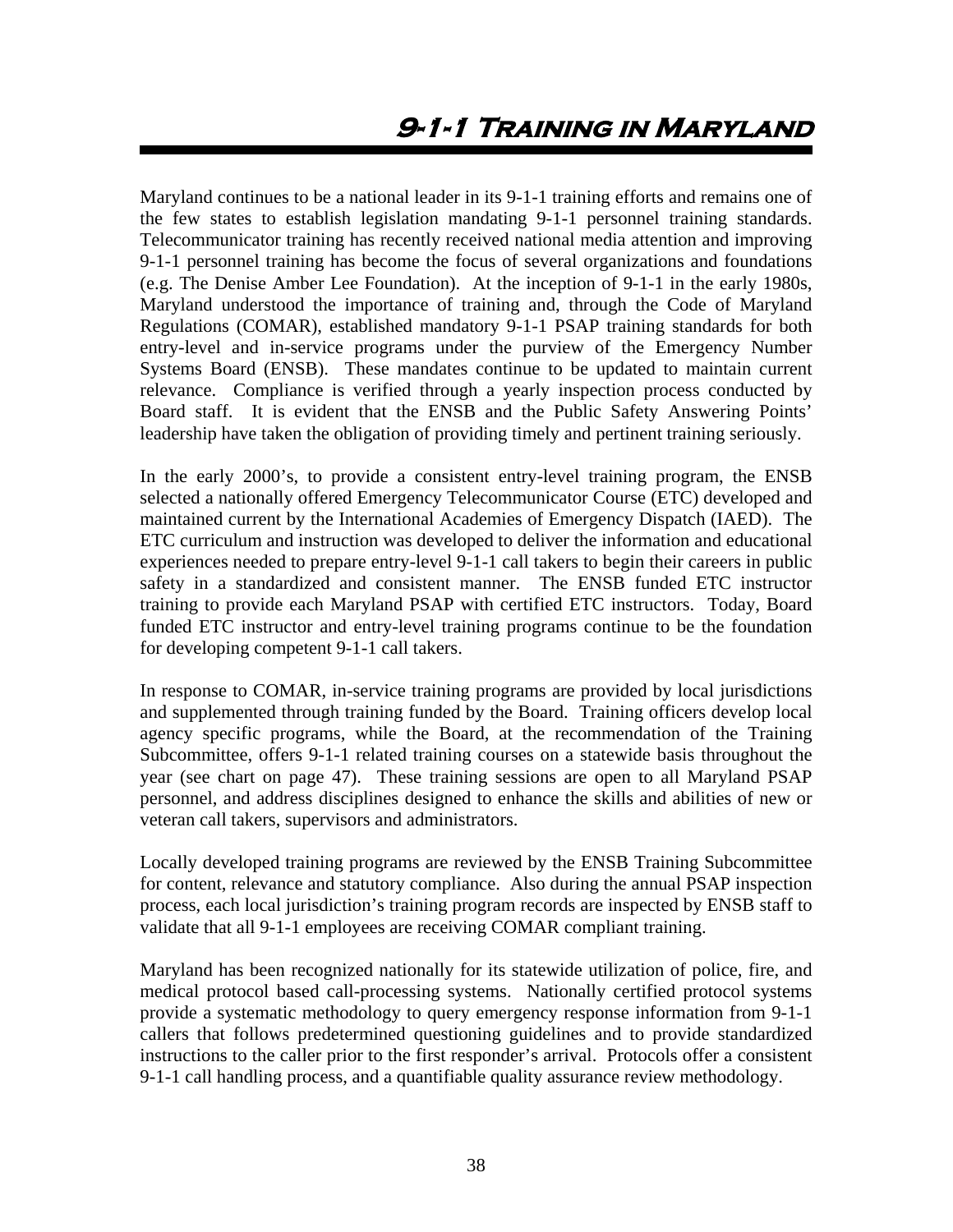Embracing the value of continuing education, Maryland remains a national leader in the ongoing training of 9-1-1 personnel through the support of the ENSB. The Board's emphasis on entry-level training, with the ETC program, and support of utilizing emergency medical, fire, and police protocols has significantly enhanced the delivery 9- 1-1 service. The evaluation of 9-1-1 personnel through a disciplined quality assurance process is also required of jurisdictions receiving ENSB funding for protocol programs. The IAED protocol quality assurance process identifies individual, unit, and overall center compliance scores. National standards have been established to recognize centers that achieve superior quality assurance scores. Harford County and Prince George's County are among the first PSAPs in the world to receive the Tri-ACE (Accredited Center of Excellence) Certification from IAED for superior quality assurance scores attained in all three disciplines (police, fire and medical).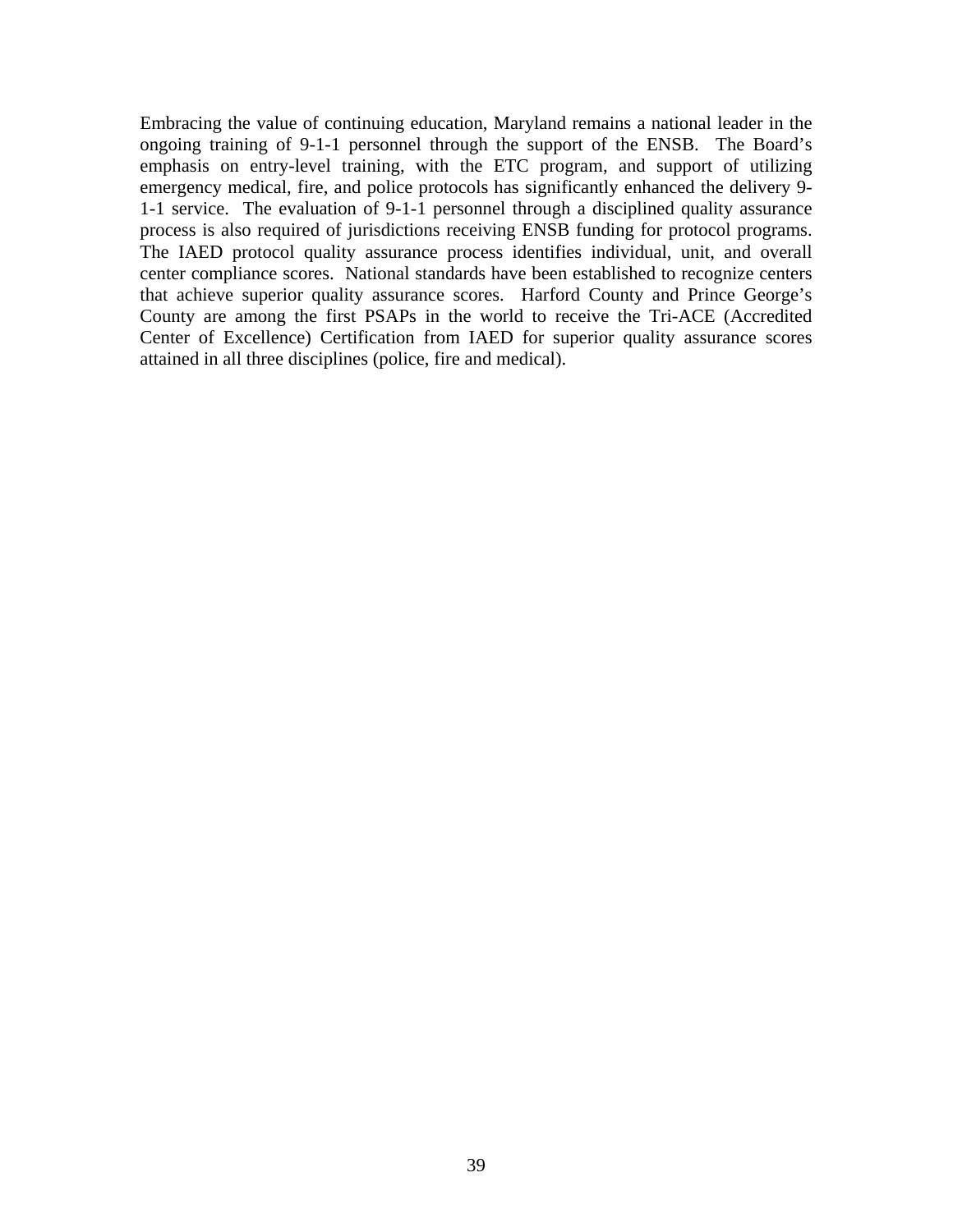# **Policy/Standards Subcommittee**

The Policy/Standards Subcommittee<sup>19</sup> is tasked with developing the policy and guidelines to provide guidance to the Board and PSAPs with regard to requesting and encumbering funding from the 9-1-1 Trust Fund. They also craft and respond to recommendations for legislative changes affecting the Public Safety Article and the Code of Maryland Regulations (COMAR) as it relates to 9-1-1 service.

#### **STRATEGIES**

 $\overline{a}$ 

- $\triangleright$  Develop written guidelines to be used by the ENSB in its consideration of the pricing, functionality, and quantities proposed for routine 9-1-1 equipment and service purchases.
- Develop procurement standards including equipment replacement cycles, spare/back-up equipment purchase guidelines, and minimum qualifications.
- Review the standards and procurement activities of national associations and efforts of other jurisdictions/states to adopt best practices in Maryland.
- $\triangleright$  Identify synergistic procurement opportunities in Maryland and foster the competitive bidding process.
- Develop statistical models to capture and reflect information relative to the Board's procurement activities and pricing trends.
- $\triangleright$  Work with the other subcommittees as needed to support the overall goals and objectives of the Board.

| <b>Policy/Standards Subcommittee</b>  |
|---------------------------------------|
| <b>Chairman</b><br>Brian Josef - ENSB |
| Anthony Myers - ENSB                  |
| Andrew Johnston - ENSB                |
| Susan Greentree - ENSB                |
| William Frazier - ENSB                |
| Lt. Col. William Pallozzi - ENSB      |
| Ken Miller - ENSB                     |
| Ray Windisch - Baltimore County       |
| Wally Campbell – Anne Arundel County  |

<sup>&</sup>lt;sup>19</sup> Currently the Policy and Standards Subcommittee are acting together to achieve their missions.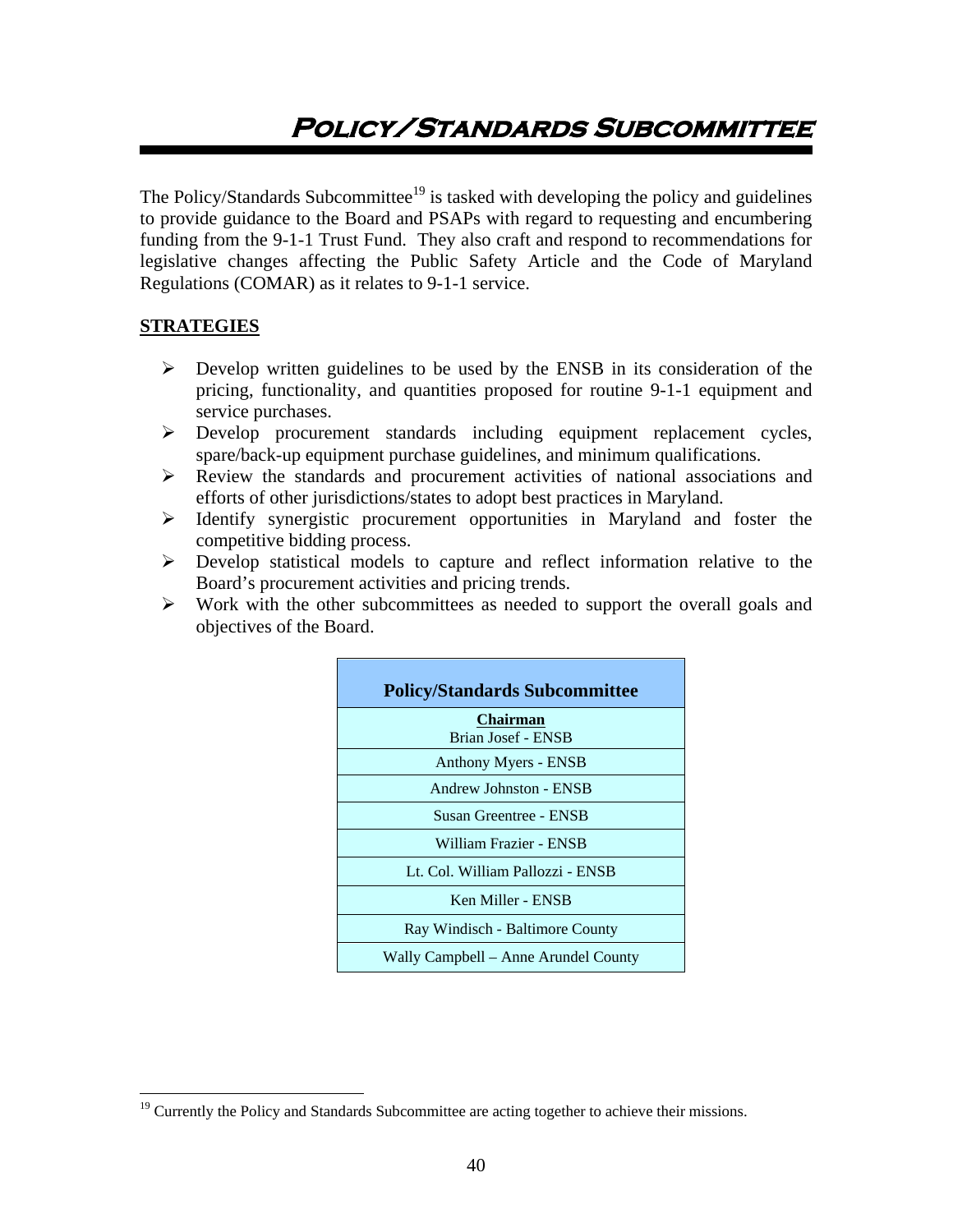Through the efforts of this committee working with the Training Subcommittee, Board standards were established to fund police and fire protocol recertification costs that are required for the 9-1-1 call taker maintain his or her certification.

During 2014, the Standards Subcommittee reviewed current equipment improvements and associated pricing ranges of items commonly funded by the Board to establish more responsive fiscal guidelines to assist Board efforts. Specifically, the subcommittee revised the funding guidelines for the purchase of chairs in 2014.

The Policy Subcommittee also presented Federal Communication Commission (FCC) updates to members concerning expanded efforts to safeguard the reliability and resiliency of 9-1-1 networks, national text to 9-1-1 pilots, and national NG 9-1-1 efforts.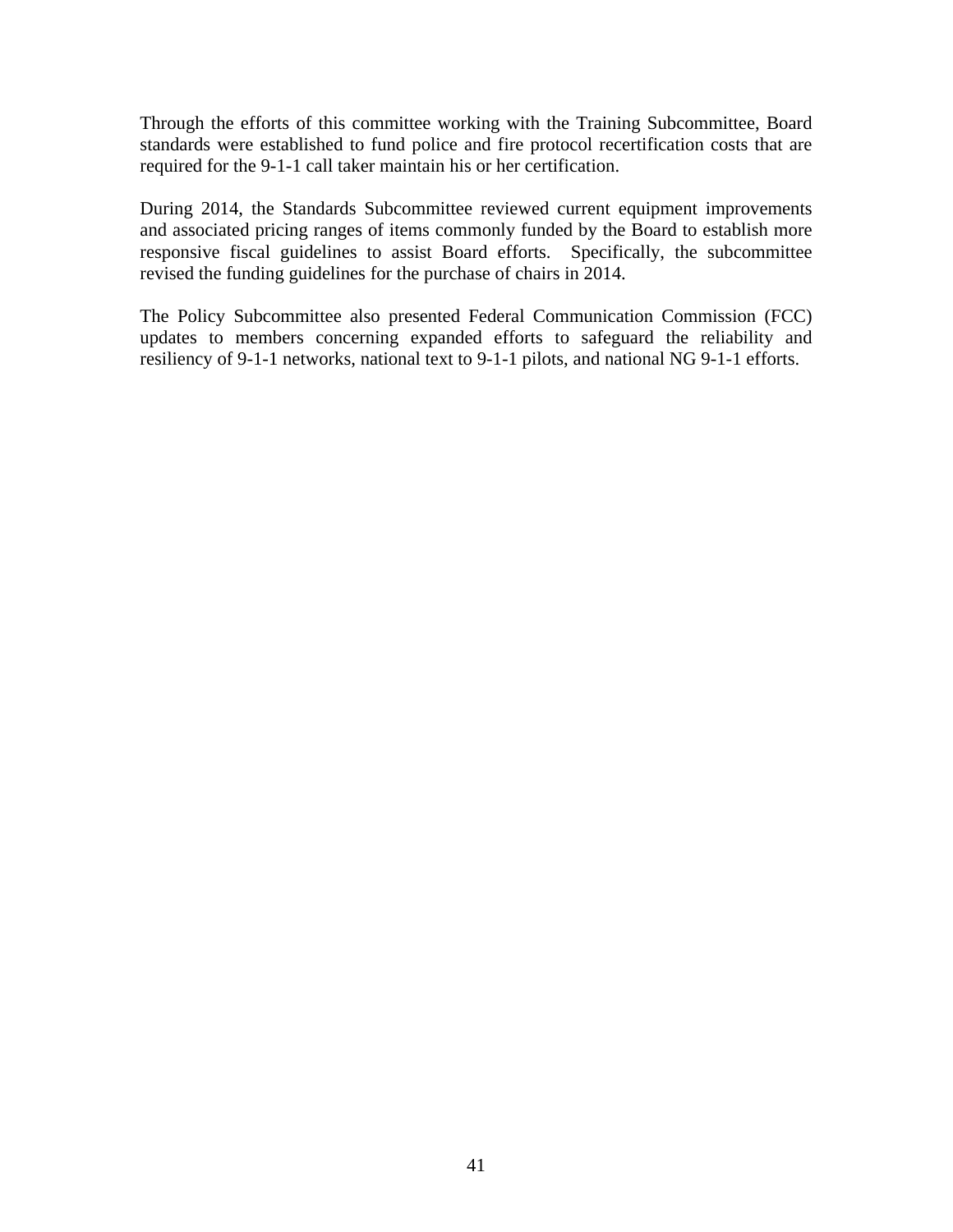The Technology Subcommittee is responsible for the investigation and research of technology related issues, and the dissemination of technical information to the membership of the ENSB. This subcommittee will be focused on issues that could impact the management, operation and maintenance of E9-1-1 systems serving the residents of the State of Maryland.

| <b>Technology Subcommittee</b>     |
|------------------------------------|
| <b>Chairman</b><br>Rod Hart - ENSB |
| Rich Berg - ENSB                   |
| Anthony Myers - ENSB               |
| <b>Steve Marshall - ENSB</b>       |
| Andy Johnston - ENSB               |
| Jack Markey - ENSB                 |
| Ray Windisch – Baltimore County    |

The Technology Subcommittee is currently reviewing the feasibility of implementing a Next Generation 9-1-1 System (NG 9-1-1) in Maryland. The Technology Subcommittee is following NG 9-1-1 technological advancements and establishment of industry standards/regulations to better prepare the Board as to NG 9-1-1 implementation options.

During 2014, The Technology Subcommittee conducted meetings with PSAP personnel and vendors to discuss migration to NG 9-1-1. The recurring funding required establishing and maintaining a NG 9-1-1 network was identified as a major element that will require a cost to benefit analysis to be conducted before committing the local funding necessary for this effort to advance.

The Technology Subcommittee coordinated presentations to the Board concerning Maryland FirstNet efforts, text-to-9-1-1, mapping and cyber security.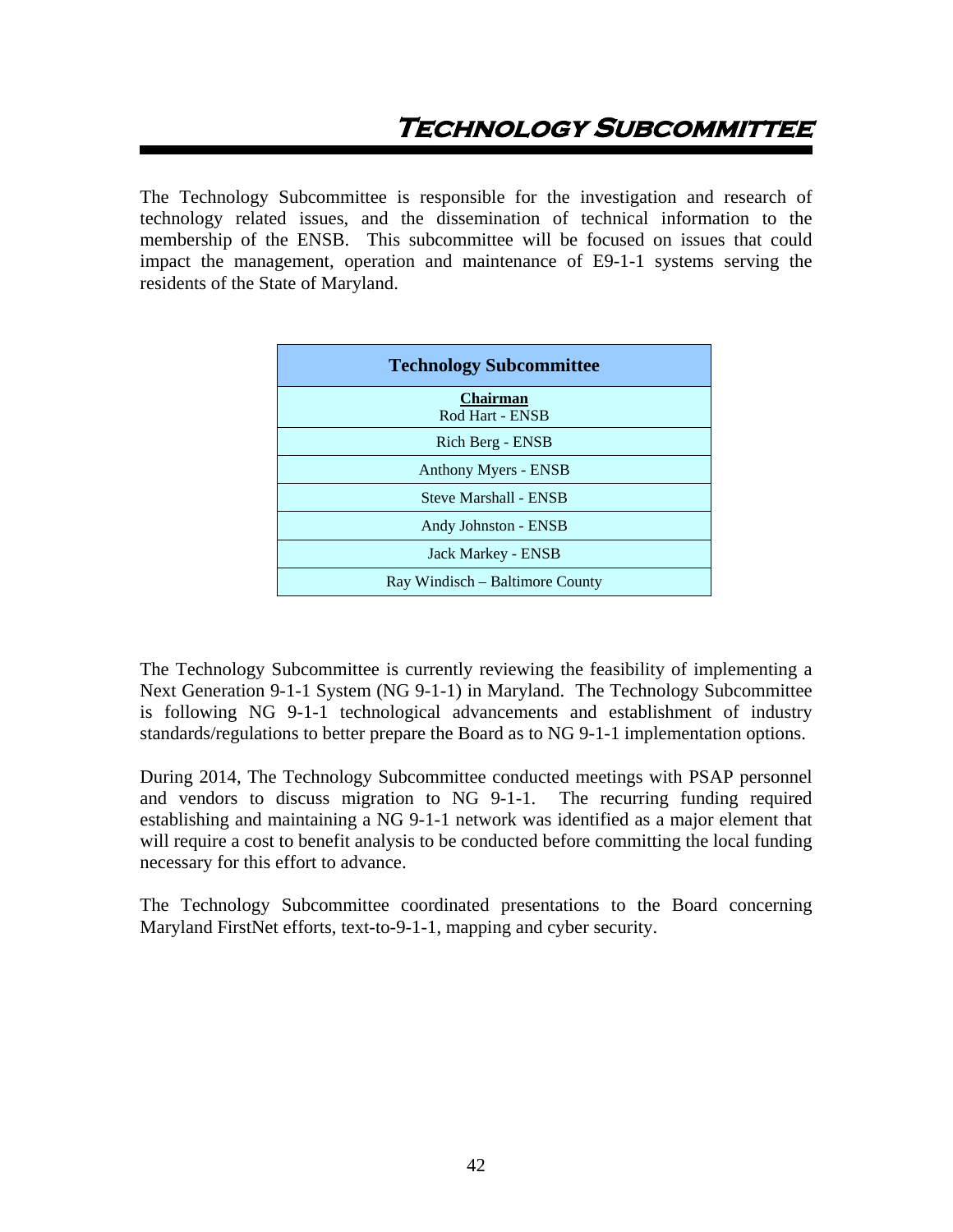The Training Subcommittee is comprised of members of the Board and the PSAP community. In order to provide Maryland with a robust training program that will meet the requirements of the Code of Maryland Regulations (COMAR), the Training Subcommittee reviewed numerous training opportunities, programs and seminars before deciding which programs to offer in 2014.

| <b>ENSB Training Subcommittee</b>     |  |  |
|---------------------------------------|--|--|
| <b>Chairman</b>                       |  |  |
| Bryan Ebling – ENSB                   |  |  |
| William Frazier – ENSB                |  |  |
| Sue Greentree – ENSB                  |  |  |
| John "Chris" McNamara - Howard County |  |  |
| Mitch Vocke – Harford County          |  |  |
| Andrew Johnston - ENSB                |  |  |
| Jennifer Swisher – Washington County  |  |  |
| Scott Roper – Coordinator             |  |  |

The Code of Maryland Regulations (COMAR) provides specific guidance on the topical requirements for training, but does not address job relatedness, testing standards, or instructional methodologies for entrance level, in-service or supervisory training. The Board, through the recommendation of the Training Subcommittee, partnered with the International Academies of Emergency Dispatch (IAED) to provide an Emergency Telecommunicator Course (ETC) for Maryland's newly hired 9-1-1 call takers. This course provides a comprehensive review of the skills and abilities needed for successful handling of 9-1-1 emergency calls, and utilizes a curriculum designed for adult based learning. Trainers from each PSAP attend IAED sponsored classes to earn their ETC Instructor certification. During 2014, 219 9-1-1 call takers successfully completed the ETC entry-level training program. For additional information of the program, the web address for IAED is http://www.emergencydispatch.org/.

As established in COMAR, in-service training is a requirement for all jurisdictions. Training programs can be provided by each local jurisdiction as well as on a statewide basis. Training officers at the local level develop agency specific training programs and evaluate individual training based on the needs for their center and county. A variety of educational resources is utilized by each jurisdiction to ensure local personnel are properly trained and prepared for any emergency requests they may receive. The Training Subcommittee annually reviews each PSAPs training program to ensure curricula meets established guidelines.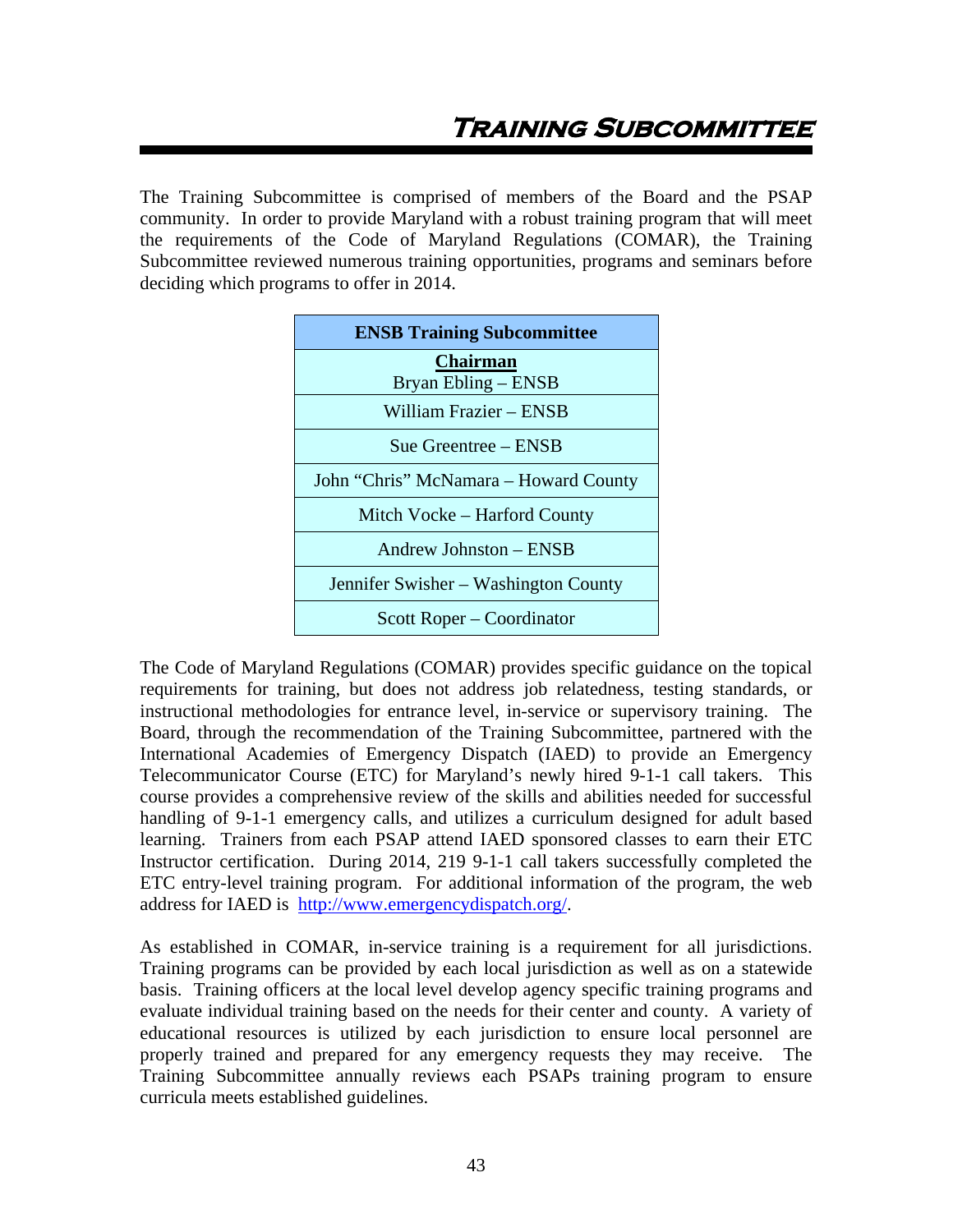Throughout 2014, the Training Subcommittee reviewed new programs and local training requests to determine appropriateness to enhance 9-1-1 service in Maryland. Upon subcommittee recommendation, various training programs are offered to PSAP personnel and held at locations around the state to ensure accessibility to all jurisdictions. The Training Subcommittee will continue to look for training opportunities to take advantage technological advances in training media and presentation.

During 2014, programs from nationally recognized training vendors including the National Emergency Number Association (NENA), Association of Public Safety Communications Officials - International, Inc. (APCO), Public Safety Training Consultants, Priority Dispatch and the Public Safety Group were offered. The chart below indicates the number of students trained during Board funded classes.



For the first time, Maryland offered the NENA Center Manager Certification Program (CMCP). This 40-hour class is for PSAP directors and senior managers, and is designed to provide management level classes and peer-networking for the attendees. This class was held in April 2014 in Sykesville, MD and had 24 attendees from Maryland.

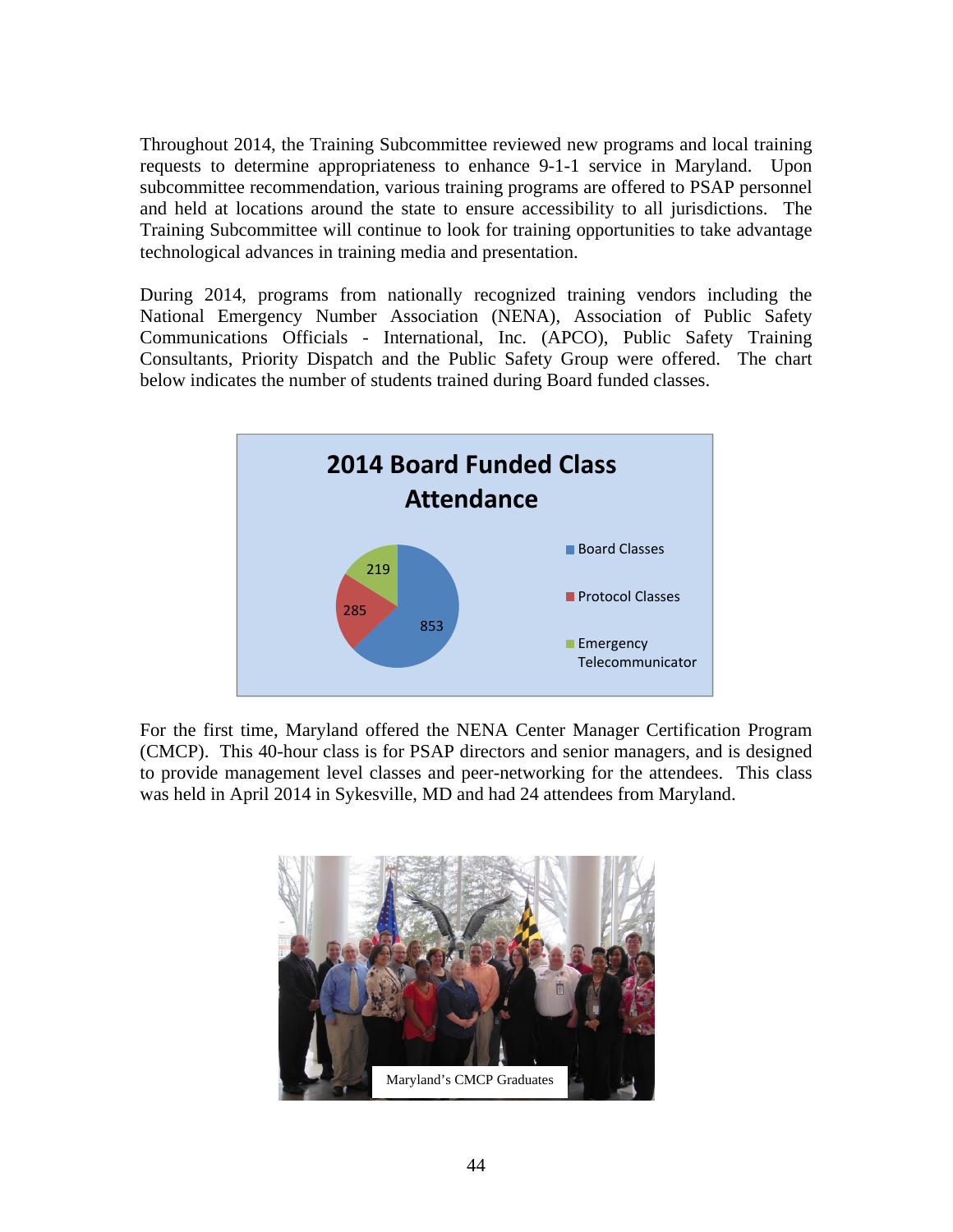The Training Subcommittee continues to utilize the facilities of the Public Safety Training Center, located in Sykesville, Maryland. This facility, which is centrally located, provides a rich learning environment with state of the art technology and ample classroom space that can accommodate up to 75 students in one room.

The Emergency Number Systems Board supports a variety of training programs and encourages the use of protocol systems throughout Maryland. Over 95 percent of the jurisdictions are currently using either Emergency Fire or Emergency Police Dispatch, in addition to Emergency Medical Dispatch protocols. In support of this effort, various protocol classes and protocol quality assurance training have been presented around the state.

The Training Subcommittee reviewed various training programs recommended by our 9- 1-1 Centers. Course selections were made and offered throughout the year to best accommodate employee scheduling. Training programs were typically provided at least twice for geographic diversity to allow all counties across the state to attend. **See list of training programs on next page.**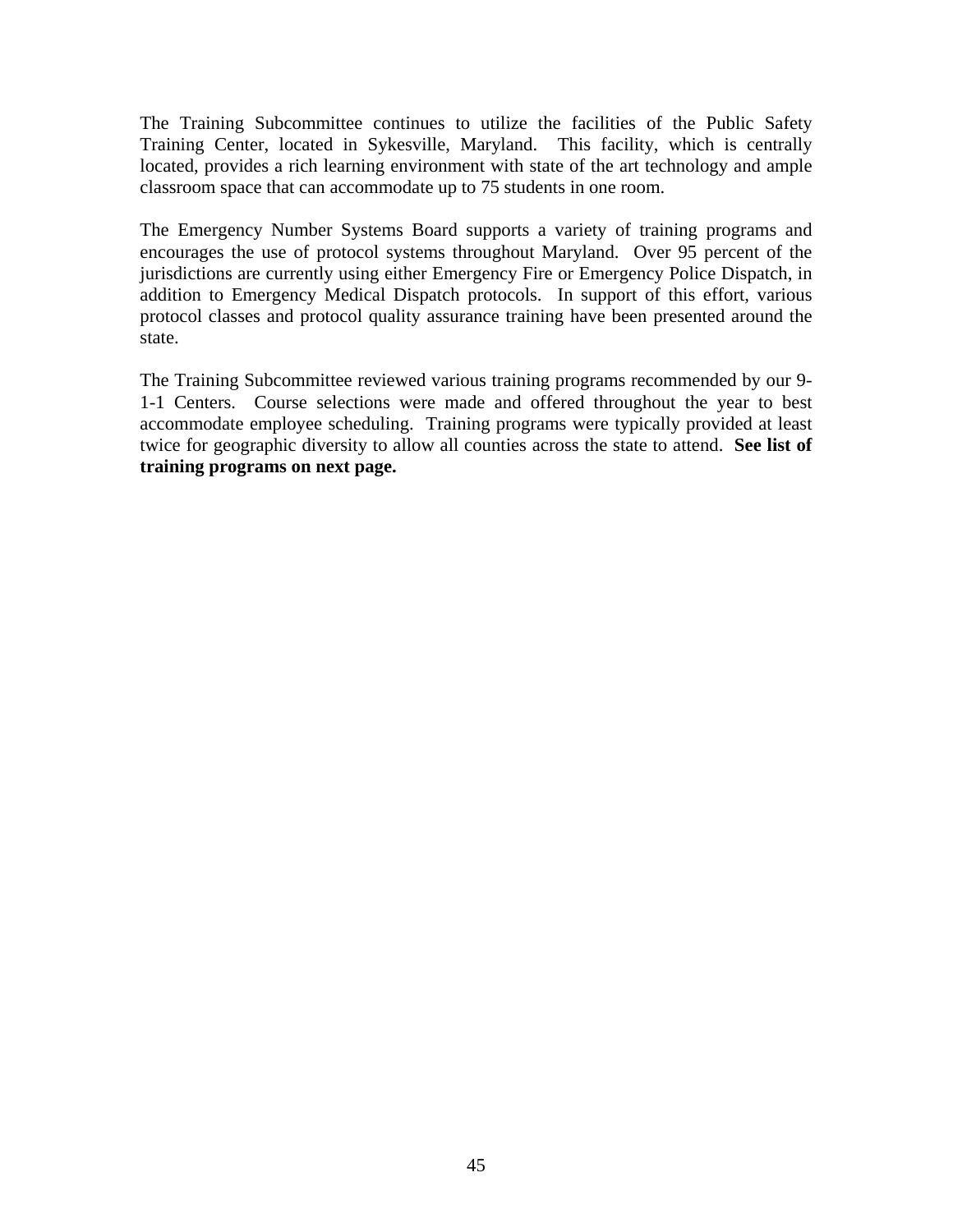## **2014 Training Programs**

| Protocol Classes (30 Sessions)                             | 285 Attendees |
|------------------------------------------------------------|---------------|
| <b>Emergency Telecommunicator (ETC)</b>                    | 219 Attendees |
| <b>IAED Emergency Telecommunicator Instructor</b>          | 20 Attendees  |
| <b>IAED</b> Active Assailant                               | 142 Attendees |
| <b>PSTC Active Shooter</b>                                 | 117 Attendees |
| <b>APCO Communications Training Officer</b>                | 58 Attendees  |
| <b>PSTC Communications Training Officer</b>                | 55 Attendees  |
| <b>PSTC Spirit of Service</b>                              | 57 Attendees  |
| <b>PSTC What if it Were Family</b>                         | 140 Attendees |
| <b>PSTC Complacency, Cannibalism and Critical Thinking</b> | 37 Attendees  |
| <b>PSTC Crisis Communications</b>                          | 83 Attendees  |
| <b>PSTC Critical Incident Stress Management</b>            | 72 Attendees  |
| <b>PSG Domestic Violence</b>                               | 36 Attendees  |
| <b>Miltenberger Seminar</b>                                | 40 Attendees  |
| Mideastern Chapter APCO Conference (Various Topics)        | 30 Attendees  |
| <b>NENA Communications Center Manager Program</b>          | 20 Attendees  |

## **2014 TOTAL ATTENDEES 1357**

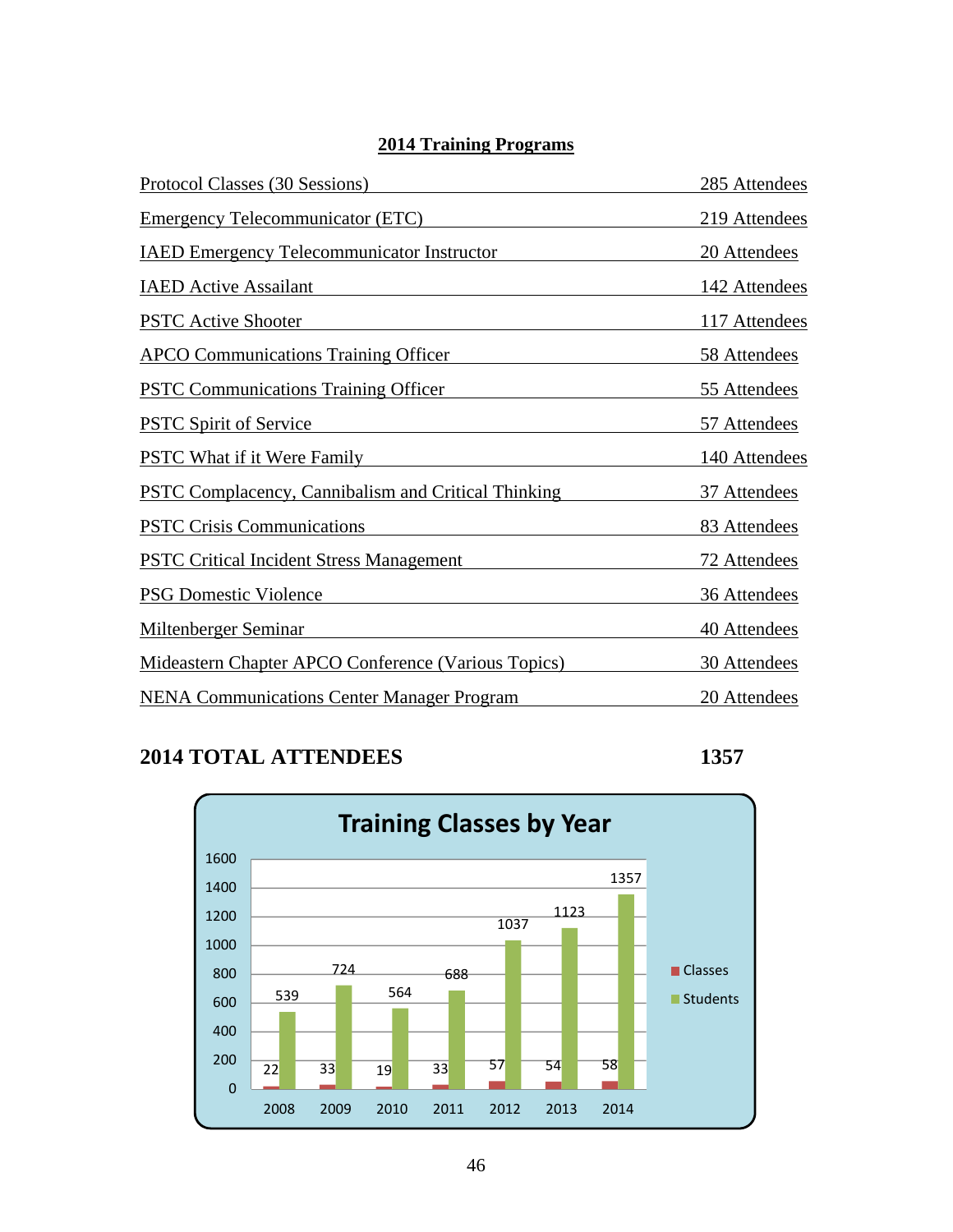# **ENSB/MENA Day of Celebration**

#### **SEPTEMBER 12, 2014**

The Emergency Number Systems Board (ENSB), in cooperation with the Maryland Emergency Number Association (MENA) presented the eleventh annual *9-1-1 Day of Celebration* on September 12, 2014. This event is intended to recognize the dedication and professional service provided by Maryland's Telecommunicators that answer 9-1-1 calls from the residents and visitors of Maryland requesting emergency services. Carroll

County hosted the 2014 *Day of Celebration* at the Sykesville Volunteer Fire Department. More than 140 Telecommunicators, supervisors, and other 9-1-1 service related personnel were welcomed to Carroll County by John Woelfel, President of the Maryland Chapter of NENA. Attendees then began the morning session with a training seminar titled "What If It Were Family" presented by Public Safety Training Consultants (PSTC), a nationwide leader in 9-1-1 Center training.



Amy Brown of Frederick County is presented with a *Telecommunicator of the Year* award by Gail Ritondo, whose life was saved by Ms. Brown's CPR instructions provided during a 9-1-1 call.

*Telecommunicator of the Year* awards were presented to exemplary Telecommunicators

selected by their local 9-1-1 center directors for outstanding service and dedication to Public Safety through 9-1-1 communications. Seventeen of Maryland's twenty-four 9-1- 1 centers participated. The honorees were presented with a plaque recognizing their achievement and were acknowledged by their peers. The MENA President John Woelfel made the award presentations to the *Telecommunicator of the Year* recipients. Assisting in the presentation of these awards was ENSB member William Frazier.

#### **Marilyn Farndon "Excellence in Training" Award**

Marilyn Farndon was the first Executive Director of the Emergency Number Systems Board. Marilyn played a critical role in establishing many of the Board's policies and guidelines. She understood the critical need of standardized training and one of her signature achievements was bringing the 9-1-1 community together to develop Maryland's first certified entry-level training program. In recognition of this, and Marilyn Farndon's many other accomplishments, the Board has established the *Marilyn Farndon Excellence in Training Award* to recognize Maryland's most deserving 9-1-1 Instructor that has demonstrated a superior commitment to training through the development and presentation of relevant training curricula that enhances 9-1-1 service in Maryland. The recipient is selected by the Board's Training Subcommittee and the presentation of this award is made each year as part of the ENSB/MENA *Telecommunicator of the Year* awards ceremony at the *9-1-1 Day of Celebration*.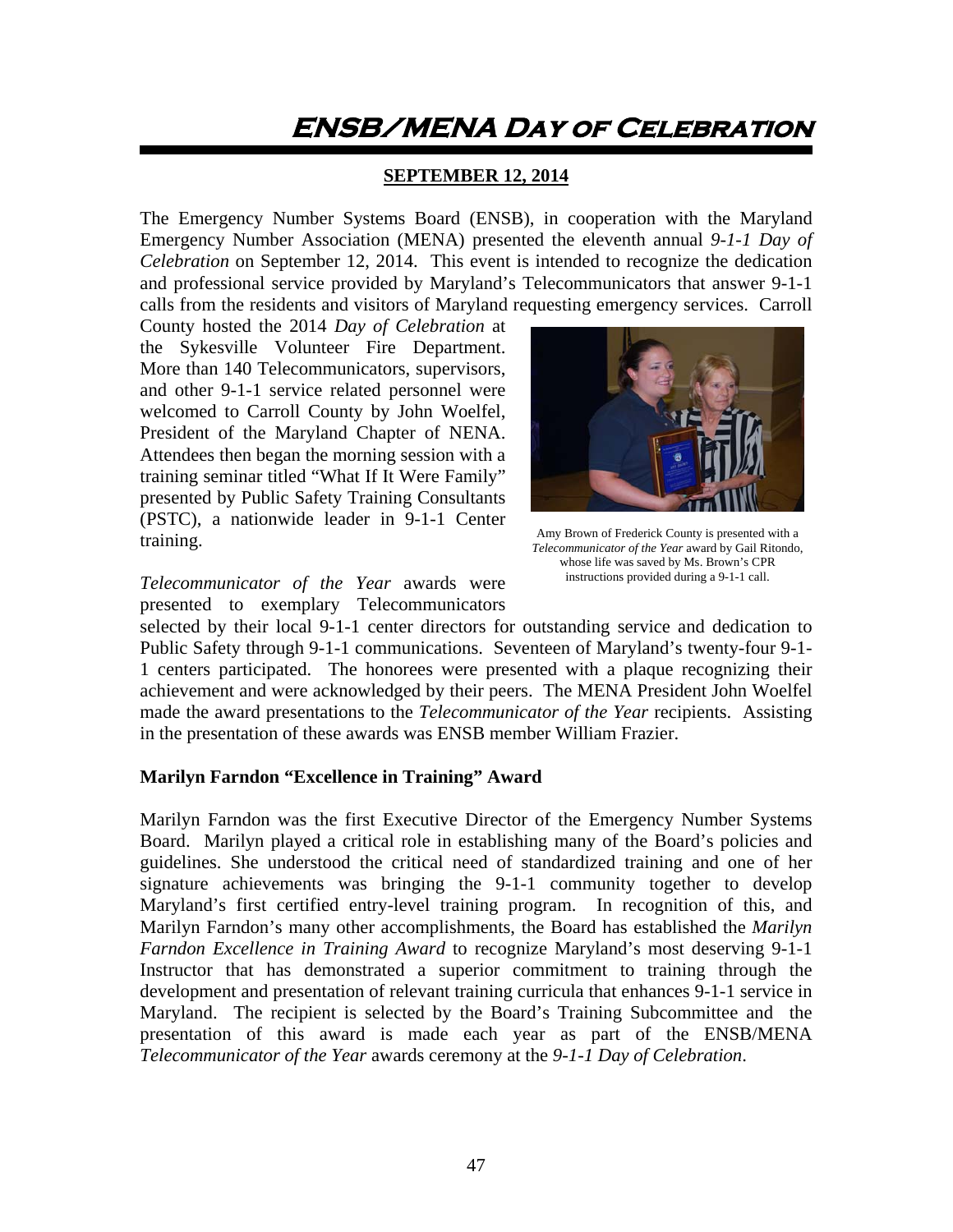# **The 2014** *Marilyn Farndon Excellence in Training Award* **was presented to:**



**Carol Redding, Training Coordinator with Baltimore County**

**Carol Redding receives the** *Marilyn Farndon Excellence in Training Award* **from Board member William Fraizer, and prior recipients Chris McNamara and John Woelfel.** 

Throughout 2014, the Board and executive office fostered relationships with a number of professional organizations in support of 9-1-1. These included the National Emergency Numbers Association (NENA), the Maryland Emergency Number Association (MENA – local chapter of NENA), the Association of Public-Safety Communications Officials (APCO), the 9-1-1 Institute, and the National Association of State 9-1-1 Administrators (NASNA).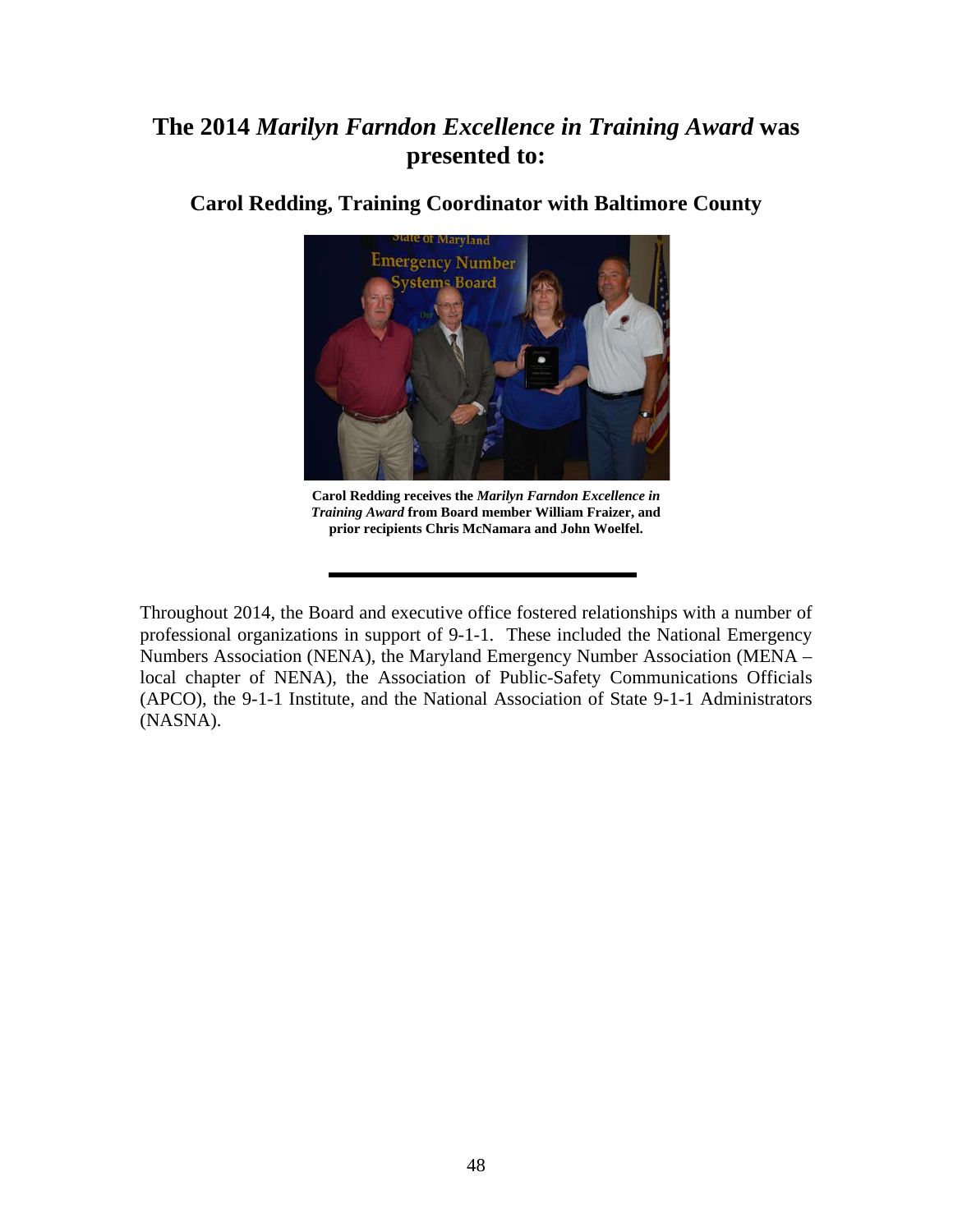# **Conclusions and Next Steps**

As evidenced by this report, the Emergency Number Systems Board is continuing to identify, evaluate and develop strategies to embrace new 9-1-1 related technologies and public safety services. The Board also monitors local and national efforts to establish future standards surrounding the delivery, processing, sharing, and storing of 9-1-1 calls and data. To prepare for adopting proven technological advancements in public communications and migrating to a Next Generation 9-1-1 environment, the Board has identified the below listed action items to be addressed in the near future. Each action item has been assigned to one of the Board's subcommittees for follow up, and recommendations will be presented to the Board for further action.

#### **BOARD ASSIGNED ACTION ITEMS**

**Maryland Networks:** NG 9-1-1 will require an IP network to transport 9-1-1 calls and data. One option would be to use a local or state owned network. The Board will seek to test the ability and cost effectiveness of Network Maryland and other local IP networks to act as the transport agent for 9-1-1 related calls and data in a controlled environment. **Assigned to Technology Subcommittee** 

- $\triangleright$  Explore the testing of network capacity, reliability, and identifying bandwidth requirements necessary to link diversely located redundant core components of Airbus DS (formerly Cassidian) 9-1-1 phone equipment in a county using local or Network Maryland connectivity.
- Explore if local or Network Maryland broadband service can provide dedicated network connectivity for 9-1-1 related calls and data.

**Text-to-9-1-1 Interface**: One of the first NG 9-1-1 related services will be the ability to request emergency assistance by texting 9-1-1. The Board will expand on the Frederick County text-to-9-1-1 pilot and seek to test the integration of text-to-9-1-1 services with Airbus DS Communications 9-1-1 phone equipment (Vesta) utilizing IP connectivity. **Assigned to Standards Subcommittee** 

- $\triangleright$  Frederick County is working with Verizon and TCS to integrate directly with Vesta equipment – testing should occur within the next few months.
- $\triangleright$  Prior to texting-to-9-1-1 services being offered, the Board will develop an informational guide for PSAPs, which will include text-to-9-1-1 standards, best practices, potential staffing/workload impact, methods of receiving 9-1-1 text messages, and the process to request 9-1-1 texting service from the wireless carriers**.** It should be noted, that this request will place each county into a nationwide queue to receive 9-1-1 text messages, with the cellular carriers initiating text-to-9-1-1 services to each PSAP in the general order that the requests were received.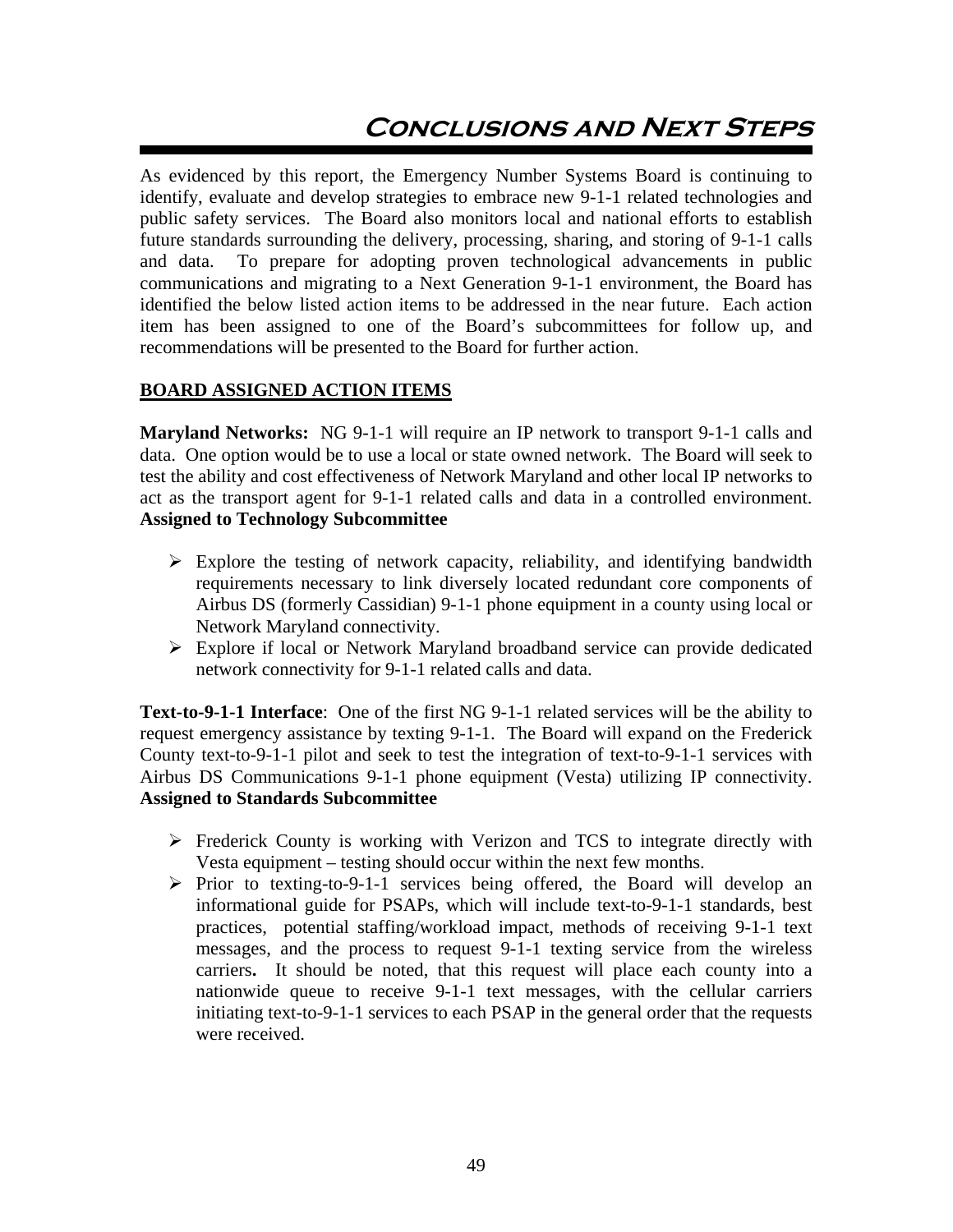**Future Funding Requirements:** The Board will continue to evaluate the evolving allocation of network, equipment, and services costs to determine whether the current 9- 1-1 funding model in Maryland warrants modification. **Assigned to Policy Subcommittee** 

- $\triangleright$  The current funding model for 9-1-1 related capital, maintenance, operational, and call delivery costs will need to be examined in a NG 9-1-1 environment, in which monthly recurring costs could significantly increase.
	- The Board will seek monthly recurring NG 9-1-1 network related cost estimates from local, state, and commercial network providers to determine local 9-1-1 fiscal impact.
	- The Board will explore supporting a possible increase in the additional local fee, which would be directed to offset NG 9-1-1 related expenses.

**Location Accuracy**: In a NG 9-1-1 environment, the current ANI/ALI database will be replaced. It will be critical to have the mapping capacity to locate callers via latitude and longitude in order to geo-route calls to the appropriate PSAP. The Board will continue to monitor technological and regulatory developments regarding location accuracy to ensure that counties are prepared to utilize advancements in geo-based routing. **Assigned to GIS Board Representative** 

 $\triangleright$  The Board will explore the fiscal and operational impact of developing and maintaining a geo-based database for routing 9-1-1 calls via a NG 9-1-1 network and call routing gateway environment.

**NG 9-1-1:** The Board will continue to explore NG 9-1-1 software, applications, and managed services with vendors and service providers. NG 9-1-1 standards setting organizations (NENA and APCO), as well as national and local NG 9-1-1 related projects and implementation strategies, will be monitored to advance Maryland's effort to embrace NG 9-1-1 technologies. **Assigned to Technology Subcommittee** 

- $\triangleright$  The Board will seek regular updates from TCS, Intrado and other national NG 9-1-1 service providers for their current NG 9-1-1 standards for data, gateway technology, call routing, and their related cost estimates.
- $\triangleright$  The Board will work with Maryland's 9-1-1 phone system providers to identify current efforts to integrate data reception through their phone premise equipment.
- $\triangleright$  The Board will monitor and identify local and regional partnership opportunities to secure NG 9-1-1 based network and gateway services.
- $\triangleright$  The Board will explore and work with the Public Service Commission on tariff issues and related PSAP costs when transitioning from the current selective router system to a NG 9-1-1 network/gateway system for routing 9-1-1 calls to PSAPs.
- The Board will work with County PSAPs to develop a NG 9-1-1 budgetary cost model as Maryland transitions to a NG 9-1-1 system.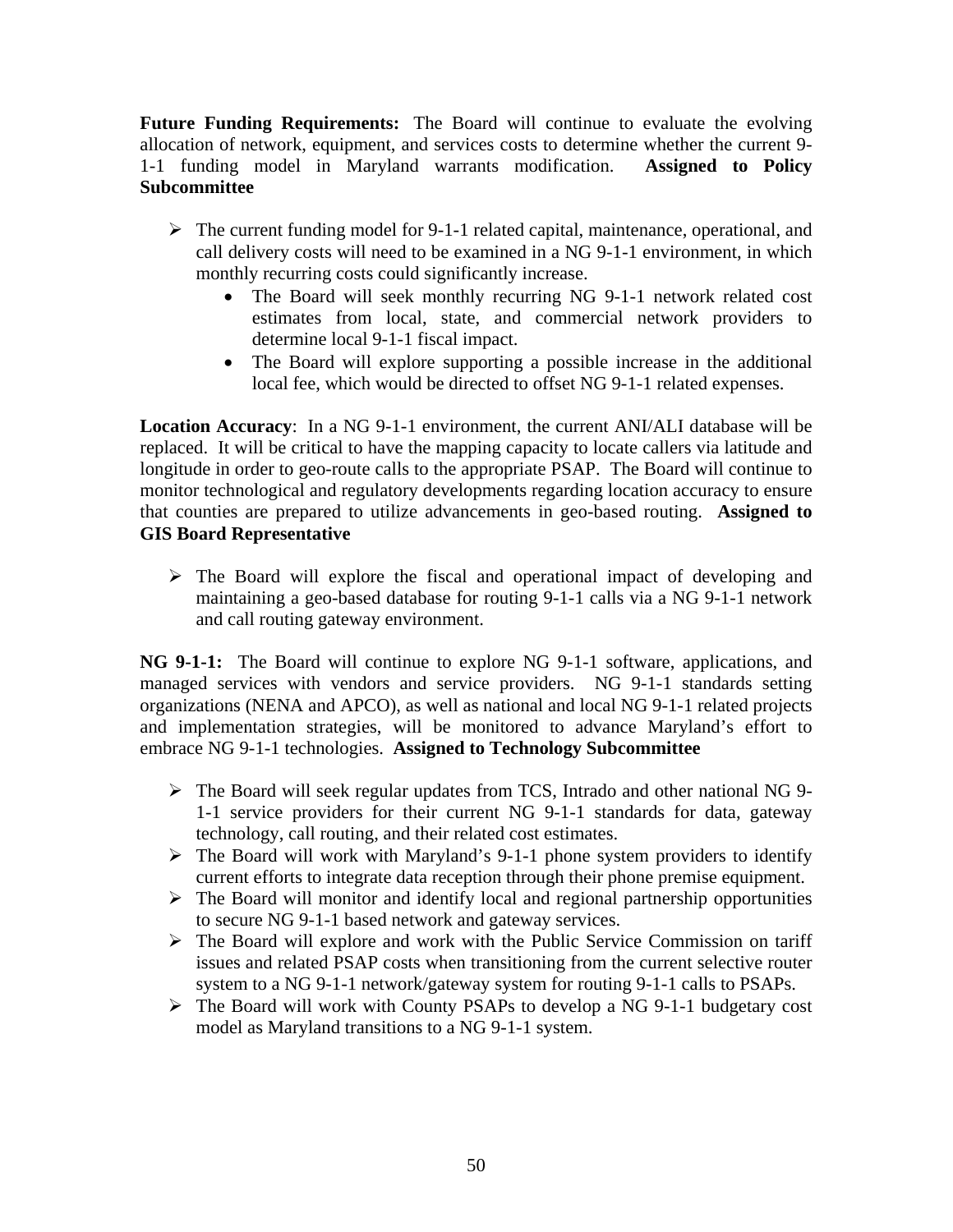**9-1-1 System Redundancy and Resiliency:** The Board will continue its practice of scheduling Verizon representatives to provide service and sales updates, and to also address unresolved county issues, as part of the monthly public ENSB meeting agenda. Working with Verizon, the PSAP community, and other 9-1-1 related service providers the Board will seek to ensure the reliability, resiliency, and responsiveness of Maryland's 9-1-1 System. **The Board will have Verizon provide monthly service reports and provide follow-up interaction with the 9-1-1 community (as needed)** 

 The Board will work with each county to take advantage of Verizon's offer to conduct local table-top disaster exercises. The Board will continue to work with Verizon and the counties to schedule table-top disaster exercises with each PSAP, or joint exercises to be conducted on a regional basis to include multiple PSAPs.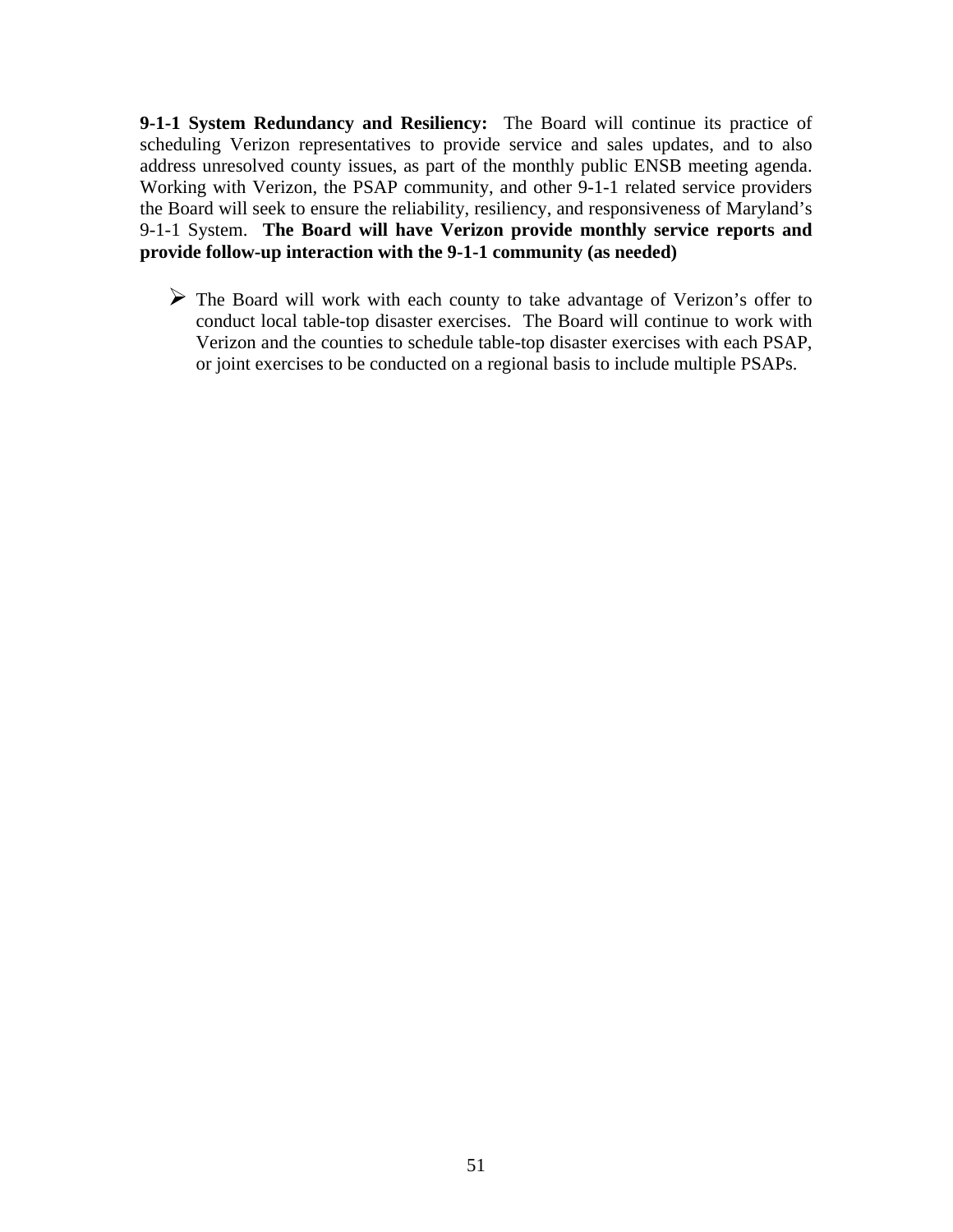# **APPENDIX**

# **PUBLIC SAFETY ARTICLE**

*"9-1-1 Emergency Telephone System"* 

Title 1 - Section 3

#### **§1–301**.

(a) In this subtitle the following words have the meanings indicated.

(b) "Additional charge" means the charge imposed by a county in accordance with § 1–311 of this subtitle.

(c) "Board" means the Emergency Number Systems Board.

(d) "Commercial mobile radio service" or "CMRS" means mobile telecommunications service that is:

(1) provided for profit with the intent of receiving compensation or monetary gain;

(2) an interconnected, two–way voice service; and

(3) available to the public.

(e) "Commercial mobile radio service provider" or "CMRS provider" means a person authorized by the Federal Communications Commission to provide CMRS in the State.

(f) "County plan" means a plan for a  $9-1-1$  system or enhanced  $9-1-1$  system, or an amendment to the plan, developed by a county or several counties together under this subtitle.

- $(g)$  (1) "Customer" means:
	- (i) the person that contracts with a home service provider for CMRS; or
	- (ii) the end user of the CMRS if the end user of the CMRS is not the

contracting party.

(2) "Customer" does not include:

(i) a reseller of CMRS; or

(ii) a serving carrier under an arrangement to serve the customer outside the home service provider's licensed service area.

(h) "Enhanced 9–1–1 system" means a 9–1–1 system that provides:

- (1) automatic number identification;
- (2) automatic location identification; and
- (3) any other technological advancements that the Board requires.

(i) "FCC order" means an order issued by the Federal Communications Commission under proceedings regarding the compatibility of enhanced 9–1–1 systems and delivery of wireless enhanced 9– 1–1 service.

(j) "Home service provider" means the facilities–based carrier or reseller that contracts with a customer to provide CMRS.

(k) "Next generation 9–1–1 services" means an Internet Protocol (IP)–based system, comprised of hardware, software, data, and operational policies and procedures, that:

(1) provides standardized interfaces from emergency call and message services to support emergency communications;

(2) processes all types of emergency calls, including voice, text, data, and multimedia information;

(3) acquires and integrates additional emergency call data useful to call routing and handling;

(4) delivers the emergency calls, messages, and data to the appropriate public safety answering point and other appropriate emergency entities;

(5) supports data or video communications needs for coordinated incident response and management; and

(6) provides broadband service to public safety answering points or other first responder entities.

(l) "9–1–1–accessible service" means telephone service or another communications service that connects an individual dialing the digits 9–1–1 to an established public safety answering point.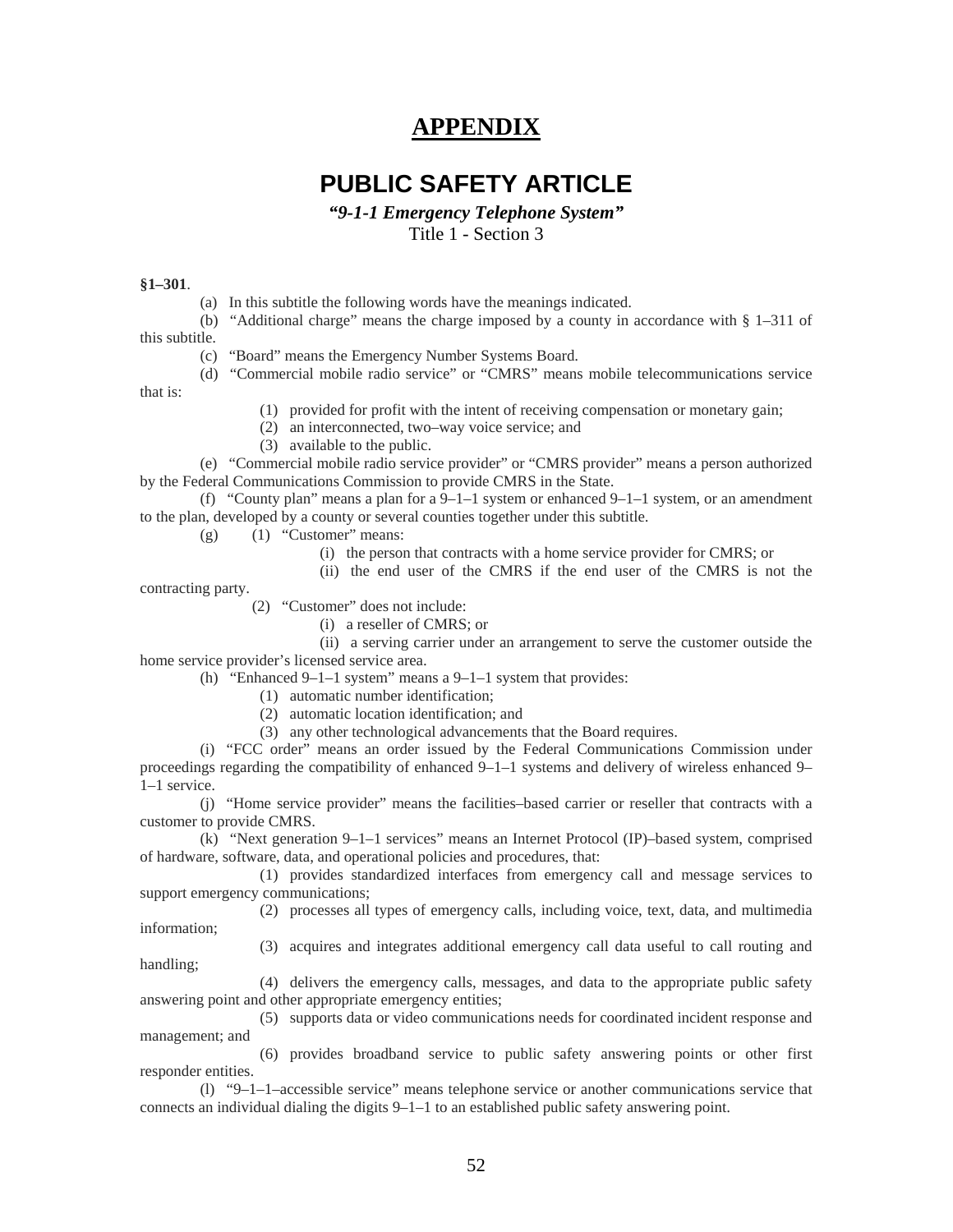- (m) "9–1–1 fee" means the fee imposed in accordance with § 1–310 of this subtitle.
- (n) (1) "9–1–1 service carrier" means a provider of CMRS or other 9–1–1–accessible service.
	- (2) "9–1–1 service carrier" does not include a telephone company.
- (o) (1) "9–1–1 system" means telephone service that:
	- (i) meets the planning guidelines established under this subtitle; and
	- (ii) automatically connects an individual dialing the digits 9–1–1 to an

established public safety answering point.

(2)  $\degree$ 9-1-1 system" includes:

(i) equipment for connecting and outswitching 9–1–1 calls within a telephone

central office;

(ii) trunking facilities from a telephone central office to a public safety

answering point; and

(iii) equipment to connect 9–1–1 calls to the appropriate public safety

agency.

(p) "9–1–1 Trust Fund" means the fund established under § 1–308 of this subtitle.

(q) "Prepaid wireless  $E 9-1-1$  fee" means the fee that is required to be collected by a seller from a consumer in the amount established under § 1–313 of this subtitle.

(r) "Prepaid wireless telecommunications service" means a commercial mobile radio service that:

- (1) allows a consumer to dial 9–1–1 to access the 9–1–1 system;
- (2) must be paid for in advance; and
- (3) is sold in predetermined units that decline with use in a known amount.
- (s) "Public safety agency" means:

(1) a functional division of a public agency that provides fire fighting, police, medical, or other emergency services; or

(2) a private entity that provides fire fighting, police, medical, or other emergency services on a voluntary basis.

- (t) "Public safety answering point" means a communications facility that:
	- (1) is operated on a 24–hour basis;
	- (2) first receives 9–1–1 calls in a 9–1–1 service area; and

(3) as appropriate, dispatches public safety services directly, or transfers 9–1–1 calls to appropriate public safety agencies.

(u) "Secretary" means the Secretary of Public Safety and Correctional Services.

(v) "Seller" means a person that sells prepaid wireless telecommunications service to another person.

(w) "Wireless enhanced 9–1–1 service" means enhanced 9–1–1 service under an FCC order.

#### **§1–302**.

(a) The General Assembly:

(1) recognizes the paramount importance of the safety and well–being of the public;

(2) recognizes that timely and appropriate assistance must be provided when the lives or property of the public are in imminent danger;

(3) recognizes that emergency assistance usually is summoned by telephone, and that a multiplicity of emergency telephone numbers existed throughout the State and within each county;

(4) was concerned that avoidable delays in reaching appropriate emergency assistance were occurring to the jeopardy of life and property;

(5) acknowledges that the three digit number, 9–1–1, is a nationally recognized and applied telephone number that may be used to summon emergency assistance and to eliminate delays caused by lack of familiarity with emergency numbers and by confusion in circumstances of crisis; and

(6) recognizes that all end user customers of  $9-1-1$ –accessible services, including consumers of prepaid wireless telecommunications service, should contribute in a fair and equitable manner to the 9–1–1 Trust Fund.

(b) The purposes of this subtitle are to:

(1) establish the three digit number, 9–1–1, as the primary emergency telephone number for the State; and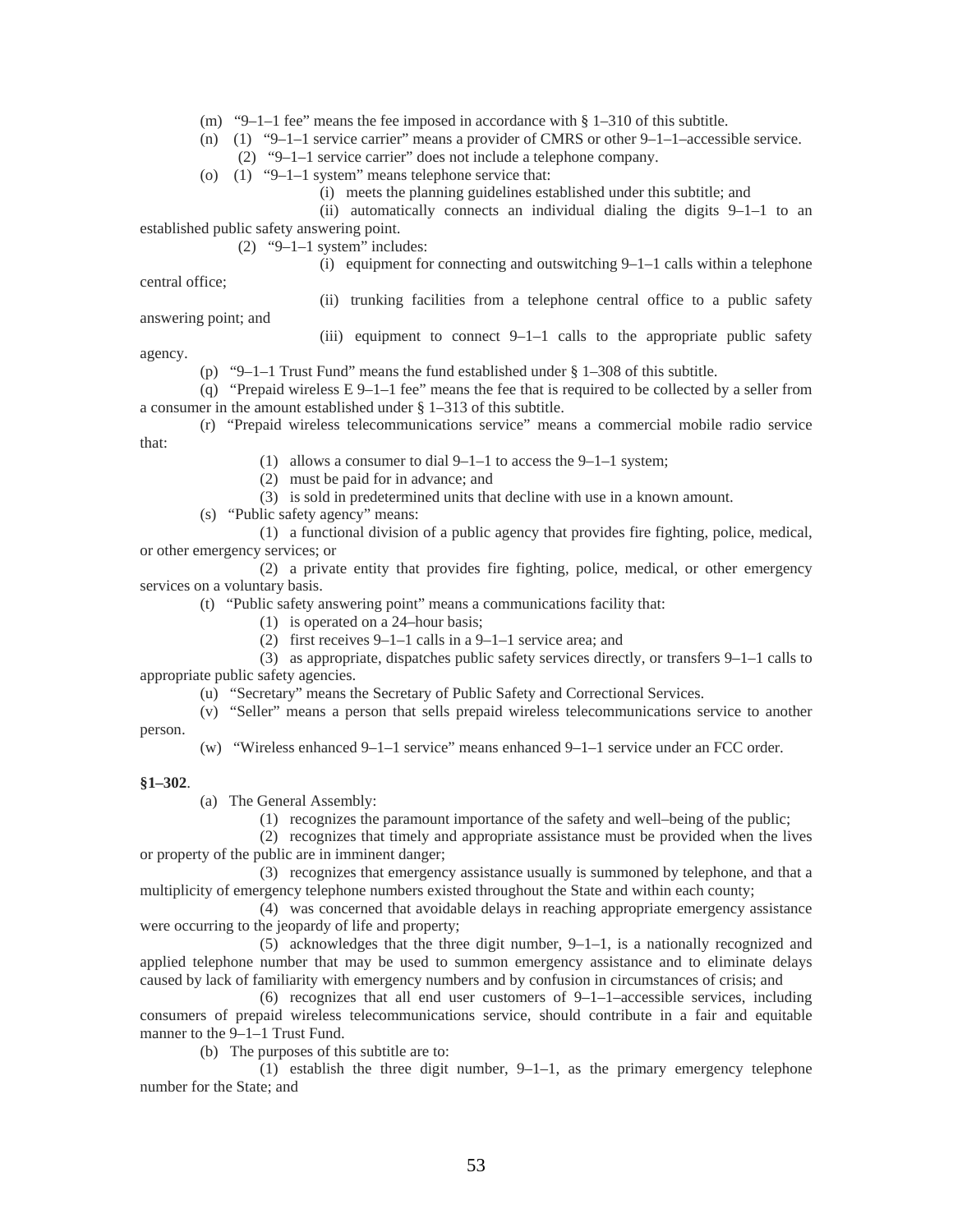(2) provide for the orderly installation, maintenance, and operation of 9–1–1 systems

in the State.

**§1–303**.

(a) (1) This subtitle does not require a public service company to provide any equipment or service other than in accordance with tariffs approved by the Public Service Commission.

(2) The provision of services, the rates, and the extent of liability of a public service company are governed by the tariffs approved by the Public Service Commission.

(b) (1) This subtitle does not require a 9–1–1 service carrier to provide any equipment or service other than the equivalent of the equipment and service required of a telephone company under subsection (a) of this section.

(2) This subtitle does not extend any liability to a 9–1–1 service carrier or seller of prepaid wireless telecommunications service.

#### **§1–304**.

(a) Each county shall have in operation an enhanced 9-1-1 system.

(b) If implementation is preceded by cooperative planning, the enhanced 9-1-1 system required under subsection (a) of this section may operate as part of a multicounty system.

(c) (1) Services available through a 9-1-1 system shall include police, fire fighting, and emergency ambulance services.

(2) Other emergency and civil defense services may be incorporated into the 9-1-1 system at the discretion of the county or counties served by the 9-1-1 system.

(d) (1) The digits 9-1-1 are the primary emergency telephone number in the 9-1-1 system.

(2) A public safety agency whose services are available through the 9-1-1 system:

(i) may maintain a separate secondary backup telephone number for

emergency calls; and

(ii) shall maintain a separate telephone number for nonemergency calls.

(e) Educational information that relates to emergency services made available by the State or a county:

(1) shall designate the number 9-1-1 as the primary emergency telephone number; and

(2) may include a separate secondary backup telephone number for emergency calls.

(f) (1) Each public safety answering point shall notify the public safety agencies in a county 9- 1-1 system of calls for assistance in the county.

(2) Written guidelines shall be developed to govern the referral of calls for assistance to the appropriate public safety agency.

(3) State, county, and local public safety agencies with concurrent jurisdiction shall have written agreements to ensure a clear understanding of which specific calls for assistance will be referred to which public safety agency.

(g) Counties, other units of local government, public safety agencies, and public safety answering points may enter into cooperative agreements for the allocation of maintenance, operational, and capital costs attributable to the 9-1-1 system.

#### **§1–305**.

(a) There is an Emergency Number Systems Board in the Department of Public Safety and Correctional Services.

(b) (1) The Board consists of 17 members.

(2) Of the 17 members:

(i) one member shall represent a telephone company operating in the State;

(ii) one member shall represent the wireless telephone industry in the State;

(iii) one member shall represent the Maryland Institute for Emergency

Medical Services Systems;

(iv) one member shall represent the Department of State Police;

(v) one member shall represent the Public Service Commission;

(vi) one member shall represent the Association of Public–Safety Communications Officials International, Inc.;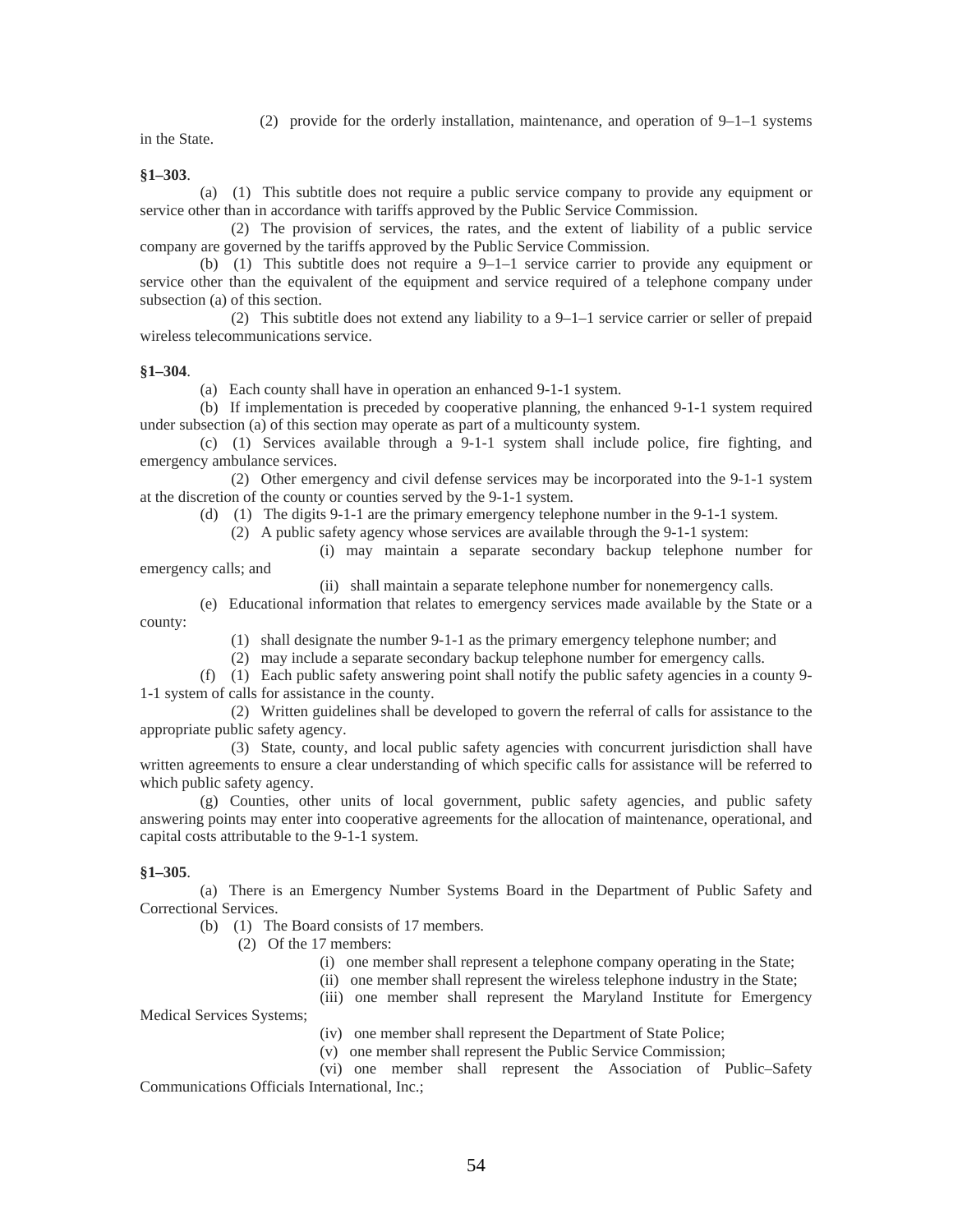(vii) two members shall represent county fire services in the State, with one member representing career fire services and one member representing volunteer fire services;

(viii) one member shall represent police services in the State;

(ix) two members shall represent emergency management services in the

State;

more;

(x) one member shall represent a county with a population of 200,000 or

200,000;

(xi) one member shall represent a county with a population of less than

(xii) one member shall represent the Maryland chapter of the National Emergency Numbers Association;

#### (xiii) one member shall represent the geographical information systems in the

State; and

qualifies.

(xiv) two members shall represent the public.

(3) The Governor shall appoint the members with the advice and consent of the Senate.

(c) (1) The term of a member is 4 years and begins on July 1.

(2) The terms of the members are staggered as required by the terms provided for members of the Board on October 1, 2003.

(3) At the end of a term, a member continues to serve until a successor is appointed and

(4) If a vacancy occurs after a term has begun, the Governor shall appoint a successor to represent the organization or group in which the vacancy occurs.

(5) A member who is appointed after a term has begun serves only for the rest of the term and until a successor is appointed and qualifies.

(d) The Governor shall appoint a chairperson from among the Board members.

- (e) The Board shall meet as necessary, but at least once each quarter.
- (f) A member of the Board:
	- (1) may not receive compensation as a member of the Board; but
	- (2) is entitled to reimbursement for expenses under the Standard State Travel Regulations,

as provided in the State budget.

- (g) The Secretary shall provide staff to the Board, including:
	- (1) a coordinator who is responsible for the daily operation of the office of the Board; and
	- (2) staff to handle the increased duties related to wireless enhanced 9–1–1 service.

#### **§1–306**.

- (a) The Board shall coordinate the enhancement of county 9–1–1 systems.
- (b) The Board's responsibilities include:

(1) establishing planning guidelines for enhanced 9–1–1 system plans and deployment of wireless enhanced 9–1–1 service in accordance with this subtitle;

(2) establishing procedures to review and approve or disapprove county plans and to evaluate requests for variations from the planning guidelines established by the Board;

(3) establishing procedures for the request for reimbursement of the costs of enhancing a 9– 1–1 system by a county or counties in which a 9–1–1 system is in operation, and procedures to review and approve or disapprove the request;

(4) transmitting the planning guidelines and procedures established under this section, and any amendments to them, to the governing body of each county;

(5) submitting to the Secretary each year a schedule for implementing the enhancement of county or multicounty 9–1–1 systems, and an estimate of funding requirements based on the approved county plans;

(6) developing, with input from counties, and publishing on or before July 1, 2004, an implementation schedule for deployment of wireless enhanced 9–1–1 service;

(7) reviewing and approving or disapproving requests for reimbursement of the costs of enhancing 9–1–1 systems, and submitting to the Secretary each year a schedule for reimbursement and an estimate of funding requirements;

(8) reviewing the enhancement of 9–1–1 systems;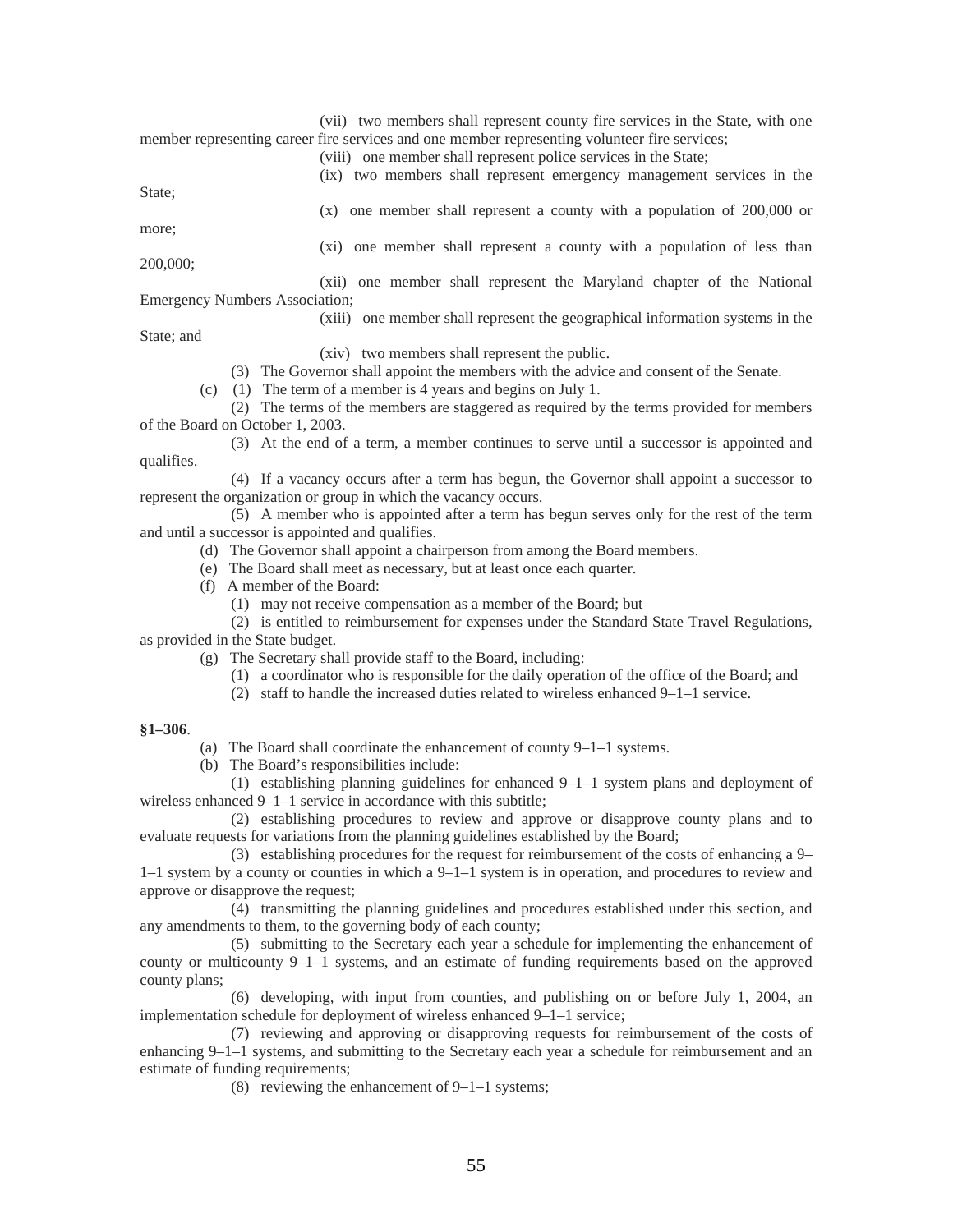(9) providing for an audit of county expenditures for the operation and maintenance of 9–1–

1 systems;

- (10) ensuring inspections of public safety answering points;
- (11) reviewing and approving or disapproving requests from counties with operational enhanced 9–1–1 systems to be exempted from the expenditure limitations under § 1–312 of this subtitle;
	- (12) authorizing expenditures from the 9–1–1 Trust Fund that:
		- (i) are for enhancements of 9–1–1 systems that:
			- 1. are required by the Board;
				- 2. will be provided to a county by a third party contractor; and
			- 3. will incur costs that the Board has approved before the formation
- of a contract between the county and the contractor; and
	- (ii) are approved by the Board for payment:
		- 1. from money collected under § 1–310 of this subtitle; and
		- 2. directly to a third party contractor on behalf of a county; and
- (13) establishing planning guidelines for next generation 9–1–1 services system plans and deployment of next generation 9–1–1 services in accordance with this subtitle.
	- (c) The guidelines established by the Board under subsection  $(b)(1)$  and  $(13)$  of this section:
		- (1) shall be based on available technology and equipment; and

(2) may be based on any other factor that the Board determines is appropriate, including population and area served by 9–1–1 systems.

#### **§1–307**.

(a) The Board shall submit an annual report to the Governor, the Secretary, and, subject to § 2- 1246 of the State Government Article, the Legislative Policy Committee.

(b) The report shall provide the following information for each county:

- (1) the type of 9-1-1 system currently operating in the county;
- (2) the total 9-1-1 fee and additional charge charged;
- (3) the funding formula in effect;
- (4) any statutory or regulatory violation by the county and the response of the Board;
- (5) any efforts to establish an enhanced 9-1-1 system in the county; and
- (6) any suggested changes to this subtitle.

#### **§1–308**.

- (a) There is a 9–1–1 Trust Fund.
- (b) The purposes of the 9–1–1 Trust Fund are to:
	- (1) reimburse counties for the cost of enhancing a 9–1–1 system;
	- (2) pay contractors in accordance with  $\S 1-306(b)(12)$  of this subtitle; and
	- (3) fund the coordinator position and staff to handle the increased duties related to

wireless enhanced  $9-1-1$  service under § 1–305 of this subtitle, as an administrative cost.

(c) The 9–1–1 Trust Fund consists of:

(1) money from the 9–1–1 fee collected and remitted to the Comptroller under § 1–310 of this subtitle;

(2) money from the additional charge collected and remitted to the Comptroller under § 1–311 of this subtitle;

(3) money from the prepaid wireless  $E_2$  9–1–1 fee collected and remitted to the Comptroller under § 1–313 of this subtitle; and

- (4) investment earnings of the 9–1–1 Trust Fund.
- (d) Money in the 9–1–1 Trust Fund shall be held in the State Treasury.

(e) The Secretary shall administer the 9–1–1 Trust Fund, subject to the guidelines for financial management and budgeting established by the Department of Budget and Management.

(f) The Secretary shall direct the Comptroller to establish separate accounts in the  $9-1-1$  Trust Fund for the payment of administrative expenses and for each county.

(g) (1) Any investment earnings shall be credited to the 9–1–1 Trust Fund.

(2) The Comptroller shall allocate the investment income among the accounts in the 9–1–1 Trust Fund, prorated on the basis of the total fees collected in each county.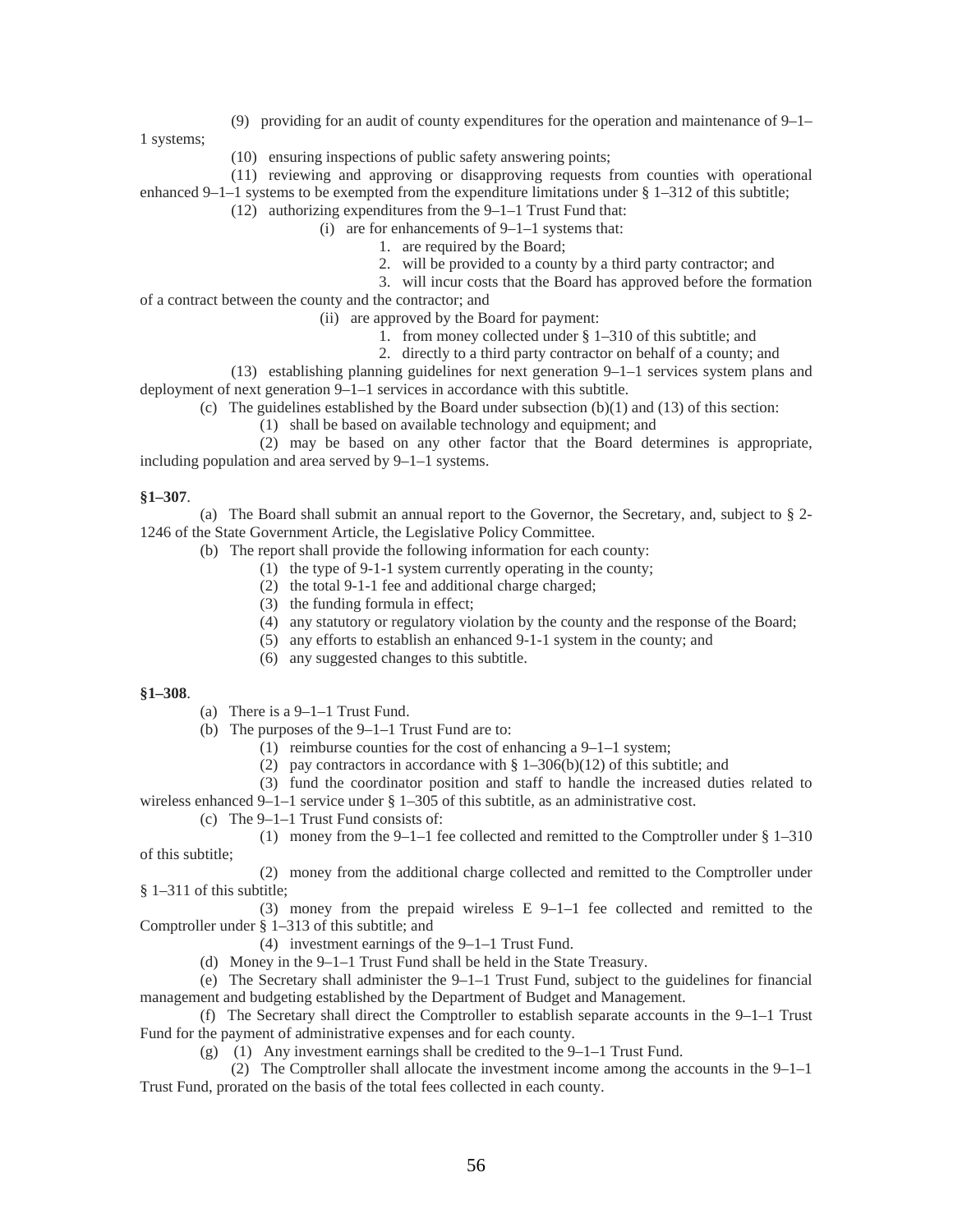**§1–309**.

county.

(a) On recommendation of the Board, each year the Secretary shall request an appropriation from the 9–1–1 Trust Fund in an amount sufficient to:

- (1) carry out the purposes of this subtitle;
- (2) pay the administrative costs chargeable to the  $9-1-1$  Trust Fund; and
- (3) reimburse counties for the cost of enhancing a 9–1–1 system.

(b) (1) Subject to the limitations under subsection (e) of this section, the Comptroller shall disburse the money in the 9–1–1 Trust Fund as provided in this subsection.

(2) Each July 1, the Comptroller shall allocate sufficient money from the 9–1–1 fee to pay the costs of administering the 9–1–1 Trust Fund.

(3) As directed by the Secretary and in accordance with the State budget, the Comptroller, from the appropriate account, shall:

(i) reimburse counties for the cost of enhancing a 9–1–1 system; and

(ii) pay contractors in accordance with  $\S 1-306(b)(12)$  of this subtitle.

(4) (i) The Comptroller shall pay to each county from its account the money requested by the county to pay the maintenance and operation costs of the county's  $9-1-1$  system in accordance with the State budget.

(ii) The Comptroller shall pay the money for maintenance and operation costs on September 30, December 31, March 31, and June 30 of each year.

(c) (1) Money accruing to the 9–1–1 Trust Fund may be used as provided in this subsection.

- (2) Money collected from the 9–1–1 fee may be used to:
	- (i) reimburse counties for the cost of enhancing a 9–1–1 system; and
	- (ii) pay contractors in accordance with  $\S 1-306(b)(12)$  of this subtitle.

(3) Money collected from the additional charge may be used by the counties for the maintenance and operation costs of the 9–1–1 system.

(4) Money collected from the prepaid wireless E 9–1–1 fee may be used as follows:

(i) 25% for the same purpose as the  $9-1-1$  fee under paragraph (2) of this subsection; and

(ii) 75% for the same purpose as the additional charge under paragraph (3) of this subsection, prorated on the basis of the total fees collected in each county.

(d) (1) Reimbursement may be made only to the extent that county money was used to enhance the 9–1–1 system.

(2) Reimbursement for the enhancement of 9–1–1 systems shall include the installation of equipment for automatic number identification, automatic location identification, and other technological advancements that the Board requires.

(3) Reimbursement from money collected from the 9–1–1 fee may be used only for 9–1–1 system enhancements approved by the Board.

(e) (1) The Board may direct the Comptroller to withhold from a county money for 9–1–1 system expenditures if the county violates this subtitle or a regulation of the Board.

(2) (i) The Board shall state publicly in writing its reason for withholding money from a county and shall record its reason in the minutes of the Board.

(ii) On reaching its decision to withhold money, the Board shall notify the

(iii) The county has 30 days after the date of notification to respond in writing to the Board.

(3) (i) On notification by the Board, the Comptroller shall hold money for the county in the county's account in the 9–1–1 Trust Fund.

(ii) Money held by the Comptroller under subparagraph (i) of this paragraph does not accrue interest for the county.

(iii) Interest income earned on money held by the Comptroller under subparagraph (i) of this paragraph accrues to the 9–1–1 Trust Fund.

(4) County money withheld by the Comptroller shall be withheld until the Board directs the Comptroller to release the money.

(f) (1) The Legislative Auditor shall conduct fiscal/compliance audits of the 9–1–1 Trust Fund and of the appropriations and disbursements made for purposes of this subtitle.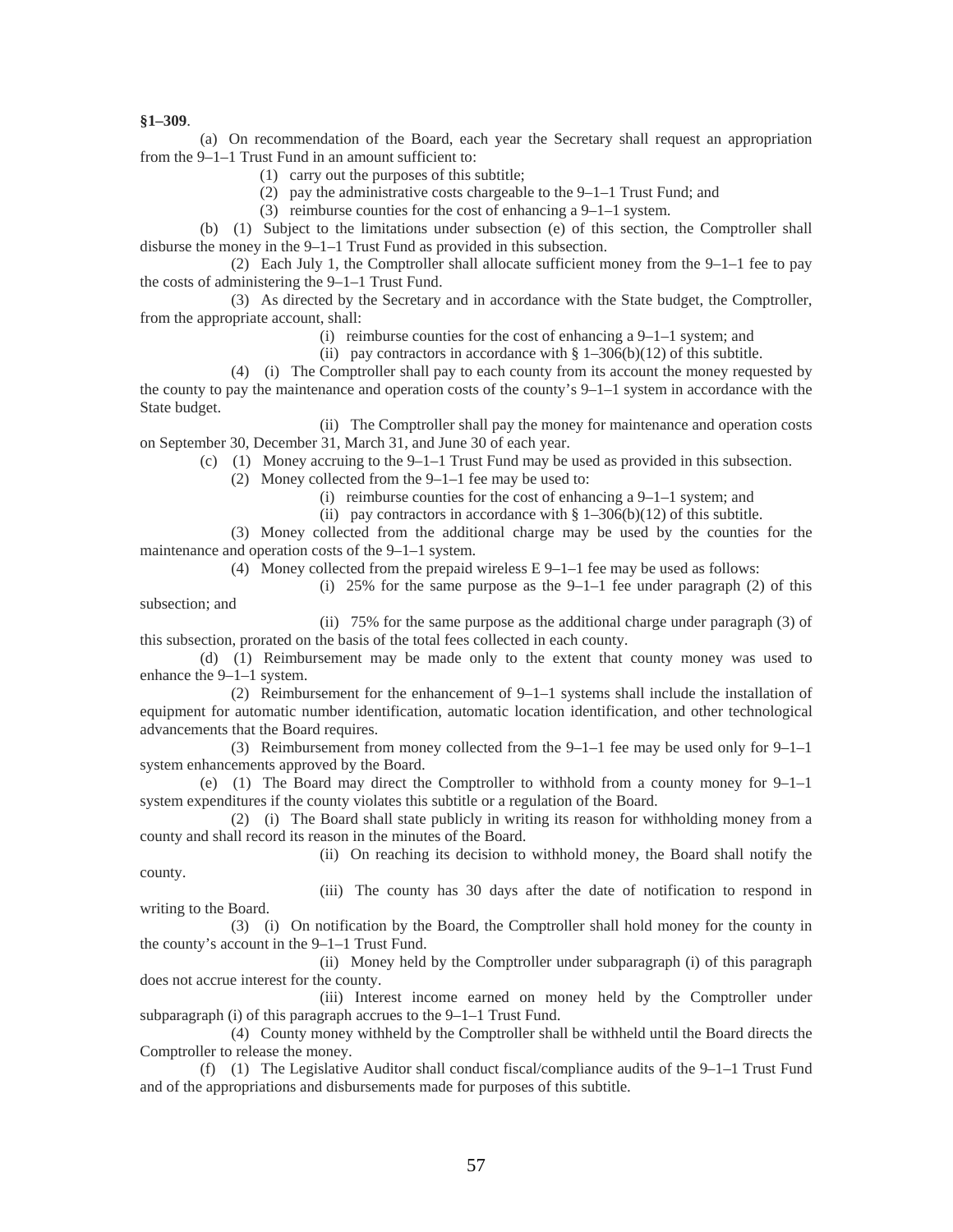(2) The cost of the fiscal portion of the audits shall be paid from the 9–1–1 Trust Fund as an administrative cost.

#### **§1–310**.

(a) This section does not apply to prepaid wireless telecommunications service.

(b) Each subscriber to switch local exchange access service or CMRS or other  $9-1-1$ –accessible service shall pay a 9–1–1 fee.

(c) The 9–1–1 fee is 25 cents per month, payable when the bill for the telephone service or CMRS or other 9–1–1–accessible service is due.

(d) (1) The Public Service Commission shall direct each telephone company to add the 9–1–1 fee to all current bills rendered for switched local exchange access service in the State.

(2) Each telephone company:

(i) shall act as a collection agent for the 9–1–1 Trust Fund with respect to the

9–1–1 fees;

(ii) shall remit all money collected to the Comptroller on a monthly basis;

and

(iii) is entitled to credit, against the money from the  $9-1-1$  fees to be remitted to the Comptroller, an amount equal to 0.75% of the 9–1–1 fees to cover the expenses of billing, collecting, and remitting the 9–1–1 fees and any additional charges.

(3) The Comptroller shall deposit the money remitted in the 9–1–1 Trust Fund.

(e) (1) Each  $9-1-1$  service carrier shall add the  $9-1-1$  fee to all current bills rendered for CMRS or other 9–1–1–accessible service in the State.

(2) Each 9–1–1 service carrier:

(i) shall act as a collection agent for the 9–1–1 Trust Fund with respect to the

9–1–1 fees;

(ii) shall remit all money collected to the Comptroller on a monthly basis;

and

(iii) is entitled to credit, against the money from the 9–1–1 fees to be remitted to the Comptroller, an amount equal to 0.75% of the 9–1–1 fees to cover the expenses of billing, collecting, and remitting the 9–1–1 fees and any additional charges.

(3) The Comptroller shall deposit the money remitted in the 9–1–1 Trust Fund.

(4) The Board shall adopt procedures for auditing surcharge collection and remittance by CMRS providers.

(5) On request of a CMRS provider, and except as otherwise required by law, the information that the CMRS provider reports to the Board shall be confidential, privileged, and proprietary and may not be disclosed to any person other than the CMRS provider.

(f) Notwithstanding any other provision of this subtitle, the  $9-1-1$  fee does not apply to an intermediate service line used exclusively to connect a CMRS or other 9–1–1–accessible service, other than a switched local access service, to another telephone system or switching device.

(g) A CMRS provider that pays or collects 9–1–1 fees under this section has the same immunity from liability for transmission failures as that approved by the Public Service Commission for local exchange telephone companies that are subject to regulation by the Commission under the Public Utilities Article.

#### **§1–311**.

(a) This section does not apply to prepaid wireless telecommunications service.

(b) In addition to the 9–1–1 fee, the governing body of each county, by ordinance or resolution enacted or adopted after a public hearing, may impose an additional charge to be added to all current bills rendered for switched local exchange access service or CMRS or other 9–1–1–accessible service in the county.

(c) (1) The additional charge imposed by a county may not exceed 75 cents per month per bill.

(2) The amount of the additional charges may not exceed a level necessary to cover the total eligible maintenance and operation costs of the county.

(d) The additional charge continues in effect until repealed or modified by a subsequent county ordinance or resolution.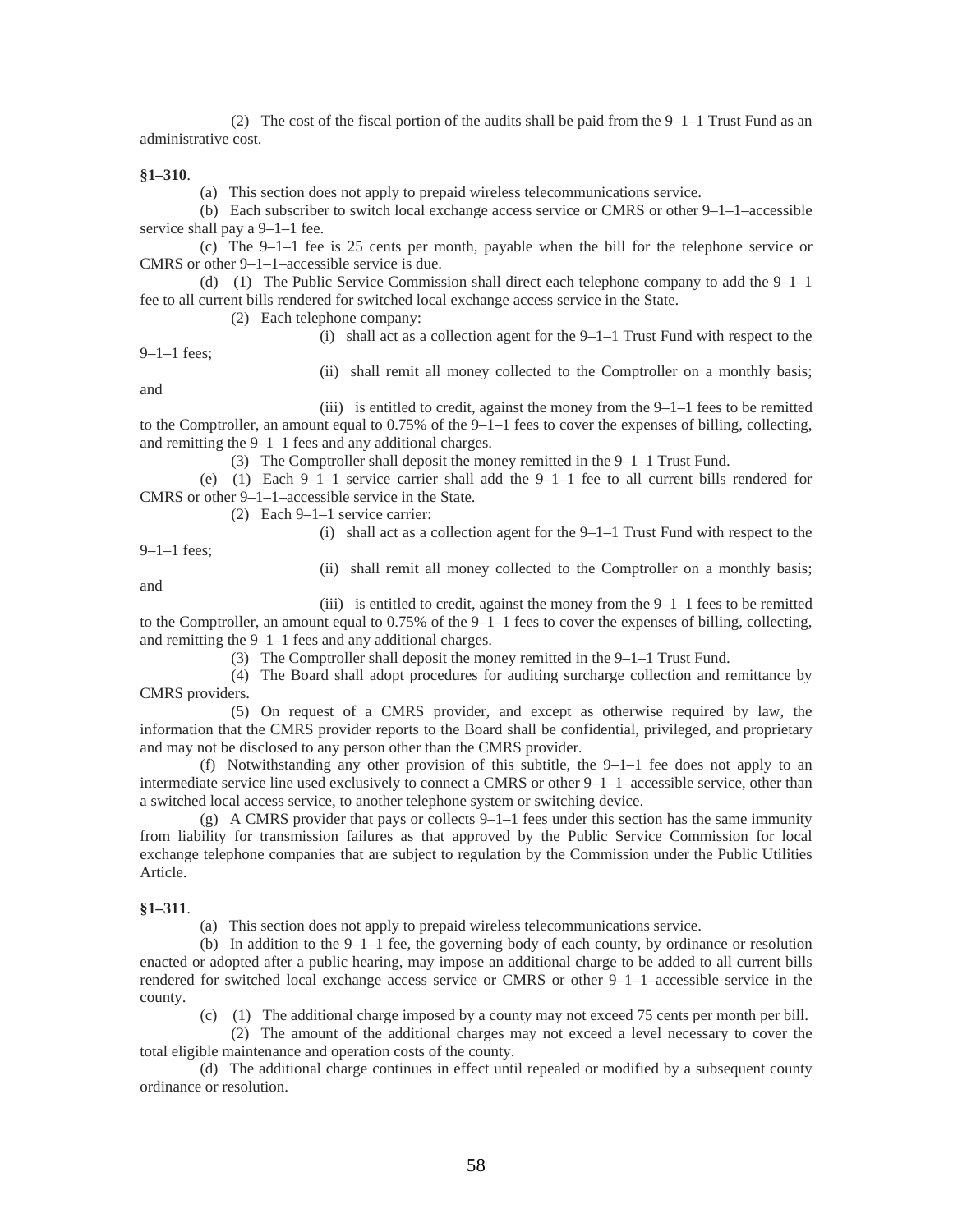(e) After imposing, repealing, or modifying an additional charge, the county shall certify the amount of the additional charge to the Public Service Commission.

(f) The Public Service Commission shall direct each telephone company that provides service in a county that imposed an additional charge to add, within 60 days, the full amount of the additional charge to all current bills rendered for switched local exchange access service in the county.

(g) Within 60 days after a county enacts or adopts an ordinance or resolution that imposes, repeals, or modifies an additional charge, each 9–1–1 service carrier that provides service in the county shall add the full amount of the additional charge to all current bills rendered for CMRS or other 9–1–1– accessible service in the county.

(h) (1) Each telephone company and each 9–1–1 service carrier shall:

(i) act as a collection agent for the 9–1–1 Trust Fund with respect to the additional charge imposed by each county;

(ii) collect the money from the additional charge on a county basis; and

(iii) remit all money collected to the Comptroller on a monthly basis.

(2) The Comptroller shall deposit the money remitted in the 9–1–1 Trust Fund account maintained for the county that imposed the additional charge.

#### **§1–312**.

(a) During each county's fiscal year, the county may spend the amounts distributed to it from 9- 1-1 fee collections for the installation, enhancement, maintenance, and operation of a county or multicounty 9-1-1 system.

(b) Subject to the provisions of subsection (c) of this section, maintenance and operation costs may include telephone company charges, equipment costs, equipment lease charges, repairs, utilities, personnel costs, and appropriate carryover costs from previous years.

(c) During a year in which a county raises its local additional charge under § 1-311 of this subtitle, the county:

(1) may use 9-1-1 trust funds only to supplement levels of spending by the county for 9-1-1 maintenance or operations; and

(2) may not use 9-1-1 trust funds to supplant spending by the county for 9-1-1 maintenance or operations.

(d) The Board shall provide for an audit of each county's expenditures for the maintenance and operation of the county's 9-1-1 system.

(e) (1) For a county without an operational Phase II wireless enhanced 9-1-1 system within the time frames established by the Board under § 1-306(b)(6) of this subtitle, the Board shall adopt procedures, to take effect on or after January 1, 2006, to assure that:

(i) the money collected from the additional charge and distributed to the county are expended during the county's fiscal year as follows:

1. for a 9-1-1 system in a county or a multicounty area with a population of 100,000 individuals or less, a maximum of 85% may be spent for personnel costs; and

2. for a 9-1-1 system in a county or multicounty area with a population of over 100,000 individuals, a maximum of 70% may be spent for personnel costs; and

(ii) the total amount collected from the 9-1-1 fee and the additional charge shall be expended only for the installation, enhancement, maintenance, and operation of a county or multicounty system.

(2) The Board may grant an exception to the provisions of paragraph (1) of this subsection in extenuating circumstances.

(3) A county with an operational Phase II wireless enhanced 9-1-1 system is exempt from the provisions of paragraph (1) of this subsection.

#### **§1–313**.

(a) (1) In this section the following words have the meanings indicated.

(2) "Consumer" means a person that purchases prepaid wireless telecommunications service in a retail transaction.

(3) "Provider" means a person that provides prepaid wireless telecommunications service under a license issued by the Federal Communications Commission.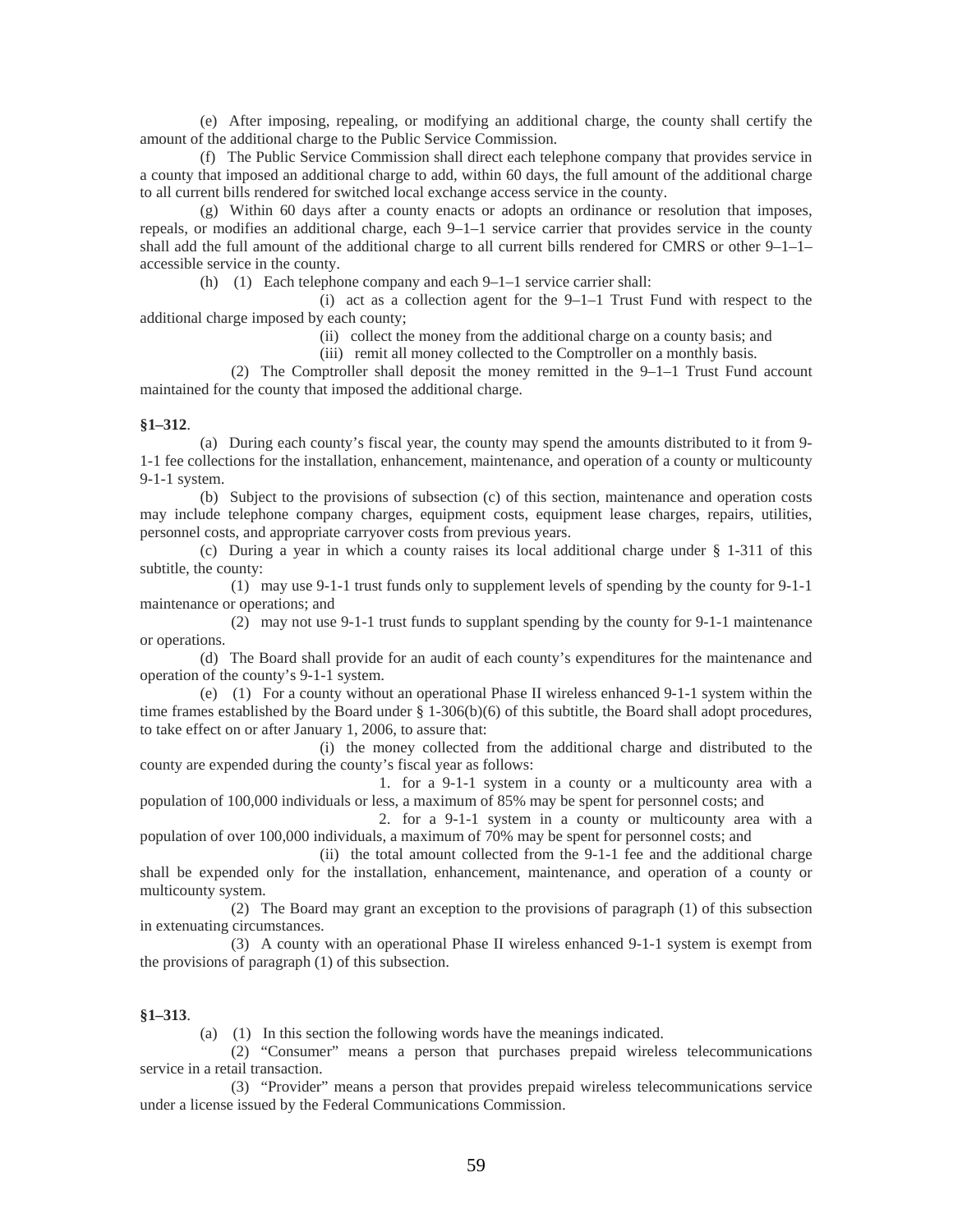(4) "Retail transaction" means the purchase of prepaid wireless telecommunications service from a seller for any purpose other than resale.

(b) There is a prepaid wireless E 9–1–1 fee of 60 cents per retail transaction.

(c) (1) (i) The prepaid wireless  $E\left[9-1-1\right]$  fee shall be collected by the seller from the consumer for each retail transaction in the State.

(ii) The prepaid wireless  $E_1 = 9 - 1 - 1$  fee collected by the seller under this section is not subject to the sales and use tax under the Tax – General Article.

(2) A retail transaction occurs in the State if:

(i) the sale or recharge takes place at the seller's place of business located in

the State;

(ii) the consumer's shipping address is in the State; or

(iii) no item is shipped, but the consumer's billing address or the location associated with the consumer's mobile telephone number is in the State.

(d) The amount of the prepaid wireless  $E 9-1-1$  fee shall be disclosed to the consumer at the time of the retail transaction.

(e) (1) Except as provided in paragraph (2) of this subsection, the prepaid wireless  $E\left(9-1-1\right)$  fee is the liability of the consumer and not of the seller or of any provider.

(2) The seller is liable for remitting all prepaid wireless  $E\left(9-1-1\right)$  fees that the seller collects from consumers as provided in this section.

(f) (1) Before December 28, 2013, a seller may deduct and retain 50% of prepaid wireless E 9– 1–1 fees collected from consumers for direct start–up costs.

(2) On or after December 28, 2013, a seller may deduct and retain 3% of prepaid wireless E 9–1–1 fees collected from consumers.

(g) A seller shall report and remit to the Comptroller all prepaid wireless  $E\left(9-1-1\right)$  fees collected by the seller in the manner provided for the remitting of the sales and use tax under Titles 11 and 13 of the Tax – General Article.

(h) The Comptroller shall deposit all reported and remitted prepaid wireless  $E\left[9-1-1\right]$  fees into the 9–1–1 Trust Fund within 30 days of receipt.

(i) A seller may demonstrate that a sale is not a retail transaction in a manner established by the Comptroller that is substantially similar to the procedures for demonstrating a resale for exemption from the sales and use tax under Titles 11 and 13 of the Tax – General Article.

(j) For the purpose of this section, the audit and appeal procedures established for the sales and use tax under Titles 11 and 13 of the Tax – General Article apply.

(k) A seller that is not a provider of prepaid wireless telecommunications service is not liable for damages in connection with:

(1) the provision of, or failure of,  $9-1-1$  or  $E\left(-9-1-1\right)$  service;

(2) identifying, or failing to identify, the telephone number, address, location, or name associated with any person or device that is accessing or attempting to access  $9-1-1$  or E  $9-1-1$  service; or

(3) the provision of any lawful assistance to any investigative or law enforcement officer.

(l) Providers and sellers of prepaid wireless telecommunications service have the same immunity from liability for transmission failures as that approved by the Public Service Commission for local exchange telephone companies that are subject to regulation by the Commission under the Public Utilities Article.

(m) A tax, a fee, a surcharge, or any other charge may not be imposed by the State, any political subdivision of the State, or any intergovernmental agency, for  $E\left[9-1-1\right]$  funding purposes, on any provider, seller, or consumer with respect to the sale, purchase, use, or provision of prepaid wireless telecommunications service.

(n) The Comptroller shall adopt regulations to carry out the provisions of this section.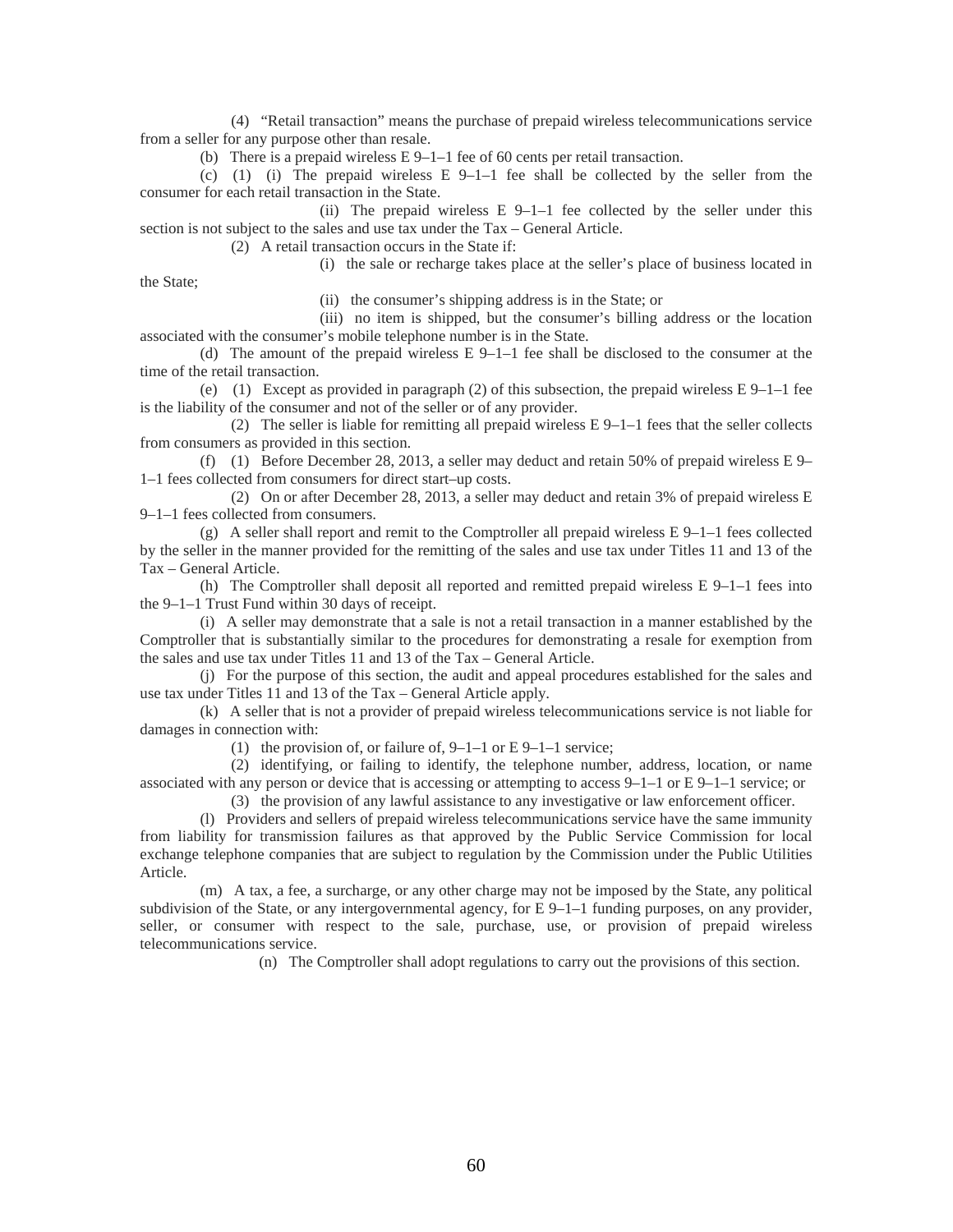# **CODE OF MARYLAND REGULATIONS**

*12.11.03.00* 

**Title 12 DEPARTMENT OF PUBLIC SAFETY AND CORRECTIONAL SERVICES** 

## *Subtitle 11 OFFICE OF THE SECRETARY*

#### **Chapter 03 9-1-1 Emergency Telephone System**

## **Authority: Public Safety Article, Title 1, Subtitle 3, Correctional Services Article, §2-109; Annotated Code of Maryland**

*12.11.03.01* 

#### **.01 Emergency Number Systems Board Authority.**

The Emergency Number Systems Board shall coordinate the implementation, enhancement, maintenance, and operation of county or multicounty 9-1-1 systems.

*12.11.03.02* 

### **.02 Definitions.**

A. In this chapter, the following terms have the meanings indicated.

B. Terms Defined.

(1) "Additional charge" has the meaning stated in Public Safety Article, §1-301, Annotated Code of Maryland.

(2) "Board" means the Emergency Number Systems Board.

(3) "9-1-1 system" means a telephone service or any other communication service that meets the planning guidelines under Public Safety Article, §1-306, Annotated Code of Maryland, and automatically connects an individual dialing the digits 9-1-1 to a public safety answering point.

(4) "Public safety answering point" has the meaning stated in Public Safety Article, §1-301, Annotated Code of Maryland.

*12.11.03.03* 

### **.03 The Emergency Number Systems Board.**

A. The Emergency Number Systems Board is under the direction of the Secretary of Public Safety and Correctional Services.

B. Board membership shall be according to Public Safety Article, §1-305, Annotated Code of Maryland.

C. The Board shall meet as necessary, but not less than quarterly each calendar year.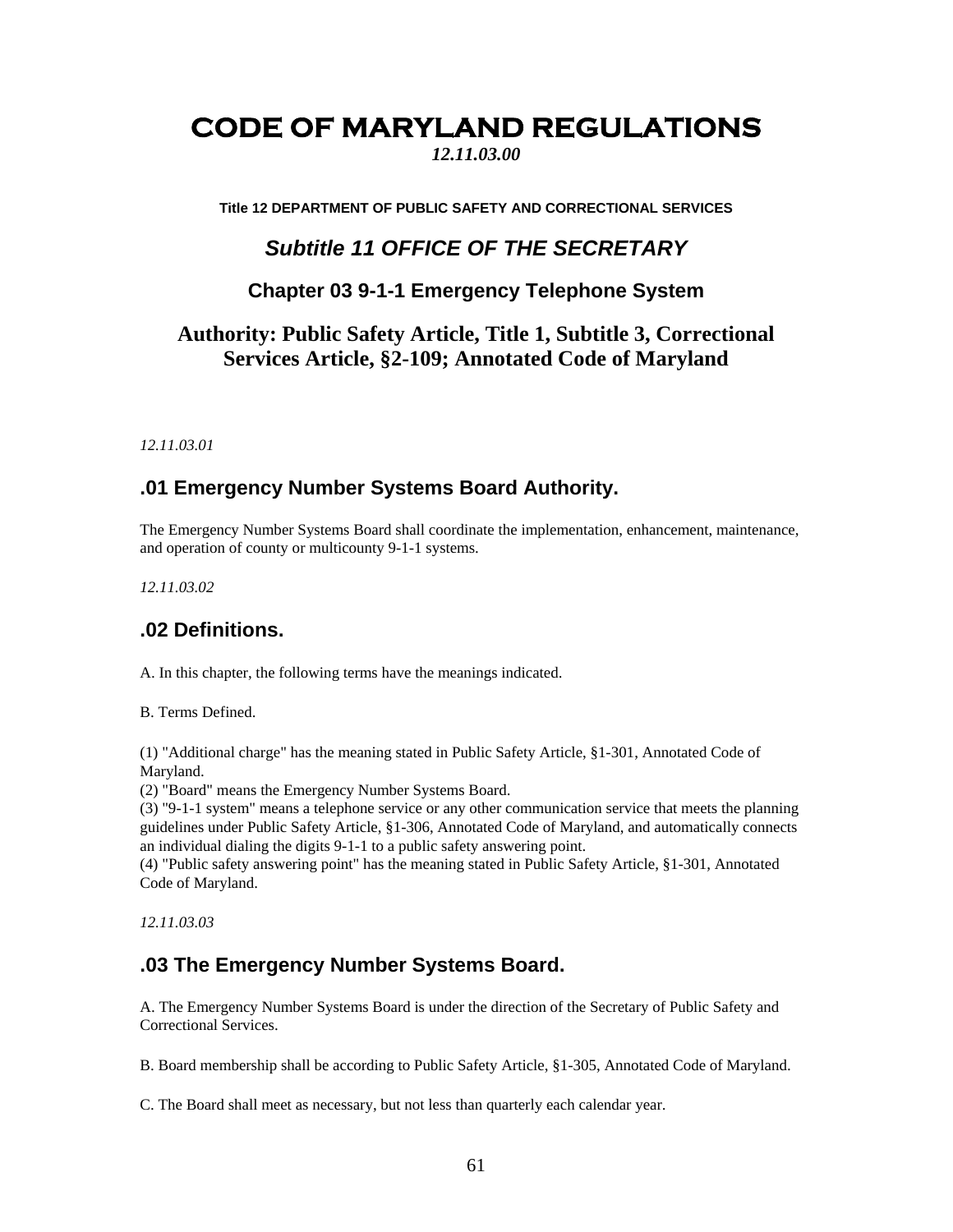D. The Board requires a majority of confirmed members present at a meeting to constitute a quorum.

E. The Board requires a majority vote of members present at a meeting before taking action.

F. The Board shall coordinate enhancement of county or multicounty 9-1-1 systems according to provisions under Public Safety Article, §1-306, Annotated Code of Maryland.

*12.11.03.04* 

## **.04 Implementation by County or Multicounty Area.**

A county or multicounty area shall maintain an enhanced 9-1-1 system that:

A. Uses the digits 9-1-1 as the published emergency telephone number for access to emergency services;

B. Has public safety answering points that provide 24-hour public access and dispatch service;

C. Provides transfer and referrals to related public safety services;

D. Provides for staffing all public safety answering points with personnel trained as required by this chapter;

E. Provides for equipping all public safety answering points with adequate access to TTY equipment to facilitate use by an individual with a speech or hearing disability;

F. Provides access to services for an individual who does not speak or understand the English language;

G. May provide access to local emergency management centers for all public safety answering points;

H. Permits a county to designate a public safety answering point using cooperative arrangements acceptable to the participating agencies;

I. Permits public safety answering points to transfer or relay emergency calls received requiring services outside of the jurisdiction of the system receiving the call;

J. Maintains a current master street address guide and communicates updated information to parties responsible for an automatic number identification (ANI) and automatic location identification (ALI) system;

K. Uses telephone equipment and services that provide:

(1) A visual or audible indication, or both, of an incoming call;

(2) The capability for the call taker to monitor a transferred call to ensure that the call is properly transferred;

(3) Annual telephone company monitoring of service to determine the grade of service and, if appropriate, to make recommendations to ensure that not more than one busy signal in every 100 incoming calls during an average busy hour is maintained; and

(4) Documentation of the date and time a 9-1-1 call is received; and

L. Has a sufficient number of call takers and equipment to consistently answer incoming calls on a daily average of 10 seconds or less.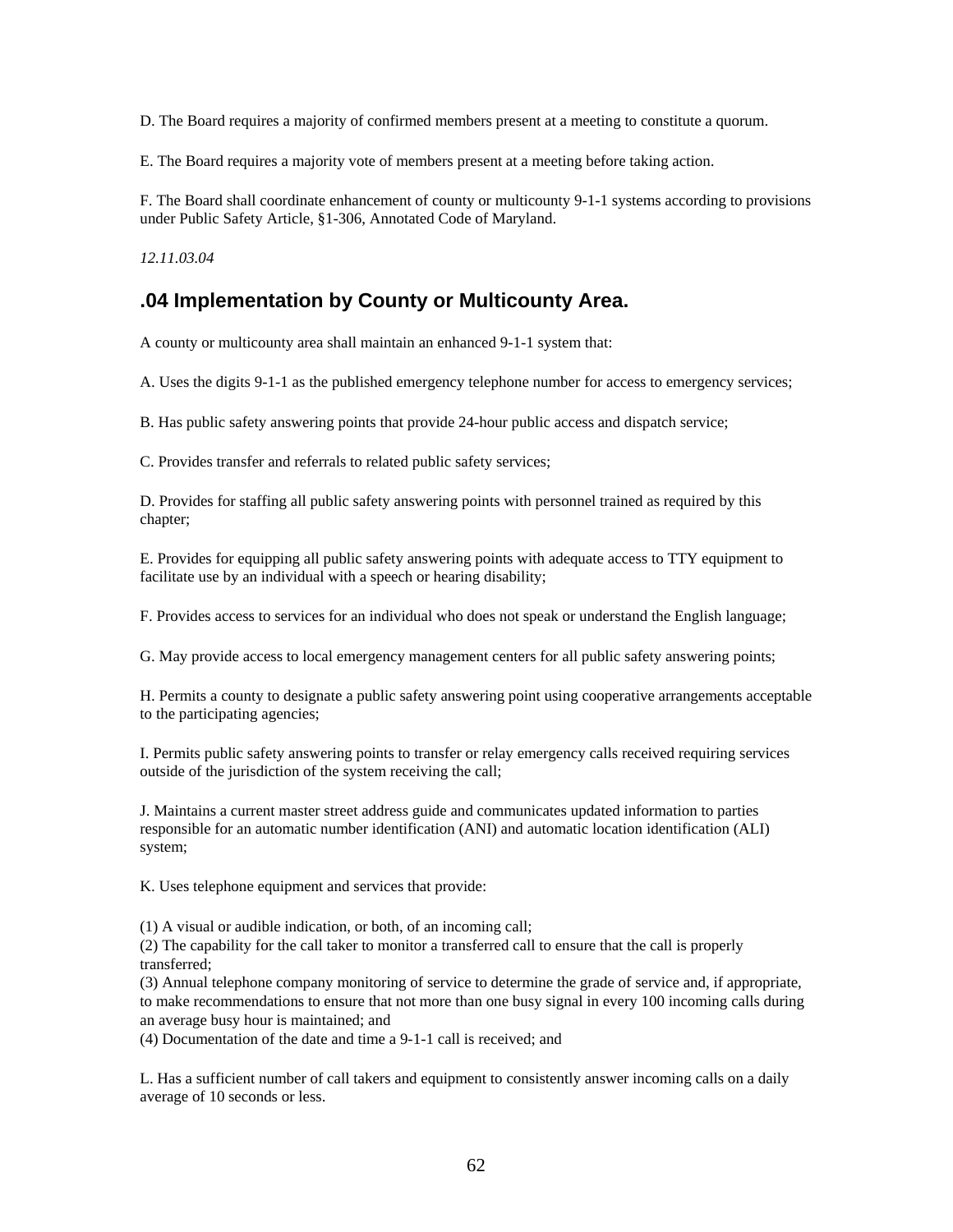#### *12.11.03.05*

#### **.05 Plans for More Than One Public Safety Answering Point in a County.**

A county with a plan for more than one public safety answering point in the county shall submit the plan to the Board for consideration subject to the following:

A. The county administration submitting the plan and not the individual agency within the county shall receive and distribute funding; and

B. The plan shall meet the criteria established under this chapter, unless the Board approves a variation.

*12.11.03.06* 

### **.06 Minimum Enhanced 9-1-1 System Requirements.**

At a minimum, an enhanced 9-1-1 system implemented in Maryland shall include:

A. Sufficient incoming 9-1-1 lines for each telephone central office to ensure that not more than one in 100 call attempts during the average busy hour is blocked;

B. Connections to all public safety agencies covered by the system;

C. 24 hour, 7 day operation of the public safety answering point staffed with personnel trained as required under this chapter;

D. First priority to answering 9-1-1 calls;

E. Electronic recording of all 9-1-1 calls;

F. Playback capability of all 9-1-1 calls;

G. Connection to adjacent public safety answering points by private lines when there is a telephone exchange and jurisdictional boundary not covered by selective routing;

H. Security measures sufficient to minimize intentional disruption of the operation;

I. Standby emergency electrical power to keep the public safety answering point operating when commercial power fails;

J. At least one administrative line for nonemergency calls;

K. Written operational procedures;

L. Automatic location identification (ALI) which displays, at the public safety answering point, the address or location of the calling instrument;

M. Automatic number identification (ANI) which displays, at the public safety answering point, the calling telephone number;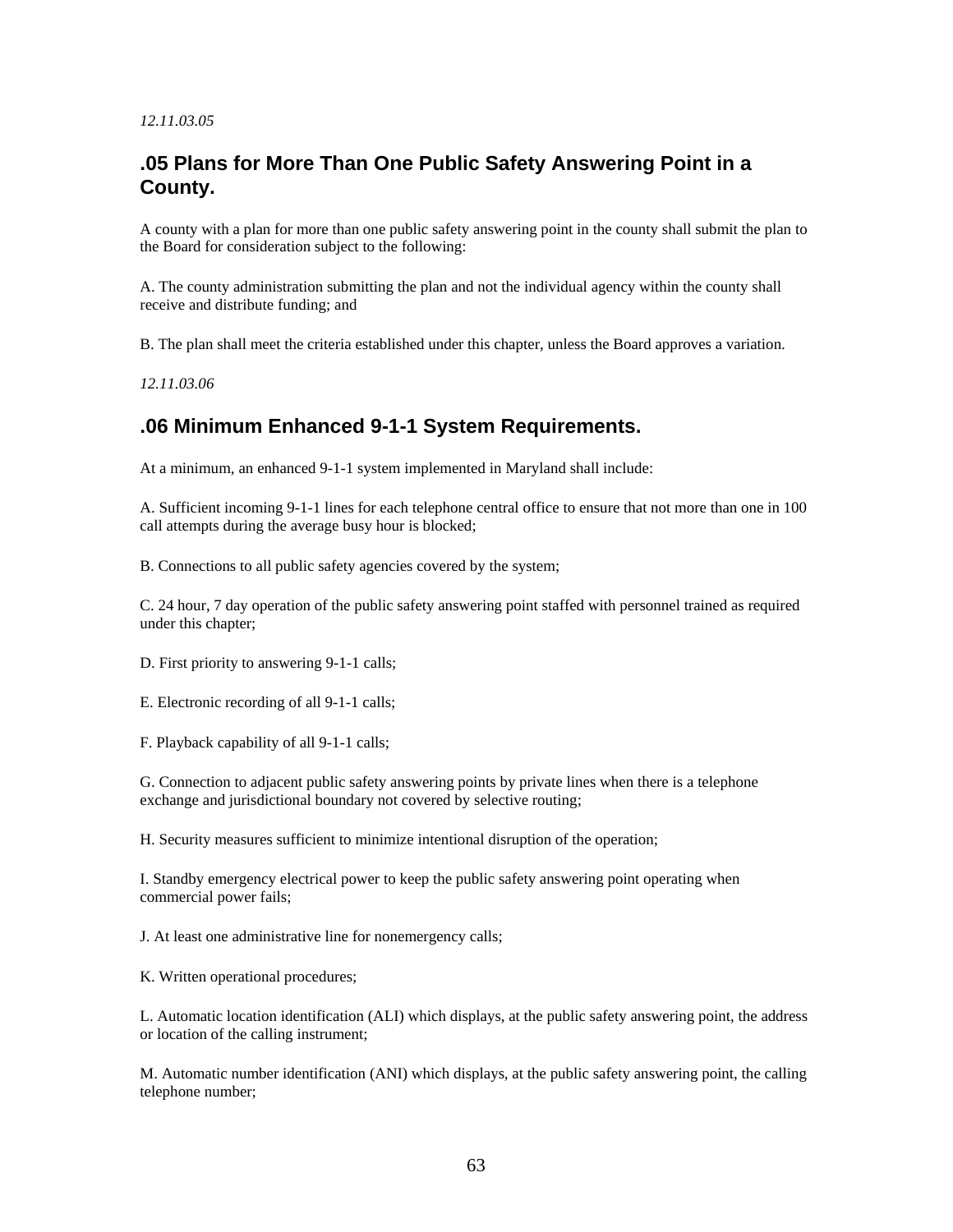N. Central office identification used to identify dedicated lines or trunks from a central office when a public safety answering point serves more than one central office;

O. A distinct tone, visible signal, or other process for:

(1) Alerting the call taker that an incoming 9-1-1 call was disconnected; and (2) Receiving and displaying the telephone number with ANI and ALI information for a disconnected 9-1-1 call, when available;

P. Providing access to services for an individual:

(1) With a speech or hearing disability; or

(2) Who does not speak or understand the English language; and

Q. Other technical advances approved by the Board.

*12.11.03.07* 

#### **.07 Minimum Features of a 3-1-1 System.**

A. A county or multicounty system may establish a 3-1-1 system to reduce congestion on the 9-1-1 system operation.

B. At a minimum, a 3-1-1 system shall include the following:

(1) Switching or programming to direct a 3-1-1 call to a nonemergency answering position; (2) A 3-1-1 answering position that shall be capable of:

(a) Immediately transferring an emergency call to a 9-1-1 answering position or an adjoining public safety answering point;

(b) Transferring a nonemergency call to an adjoining jurisdiction or appropriate agency; and

(c) Providing an individual:

(i) With a speech or hearing disability access to TTY services; or

(ii) Who does not speak or understand the English language access to alternative communication services; and

(3) A 3-1-1 call taker trained to handle nonemergency calls and to transfer emergency calls to a 9-1-1 call taker.

*12.11.03.08* 

#### **.08 Operational Plan.**

A. A county or multicounty system shall have and maintain a written operational plan for public safety services signed by public safety agencies within the public safety answering point area of responsibility.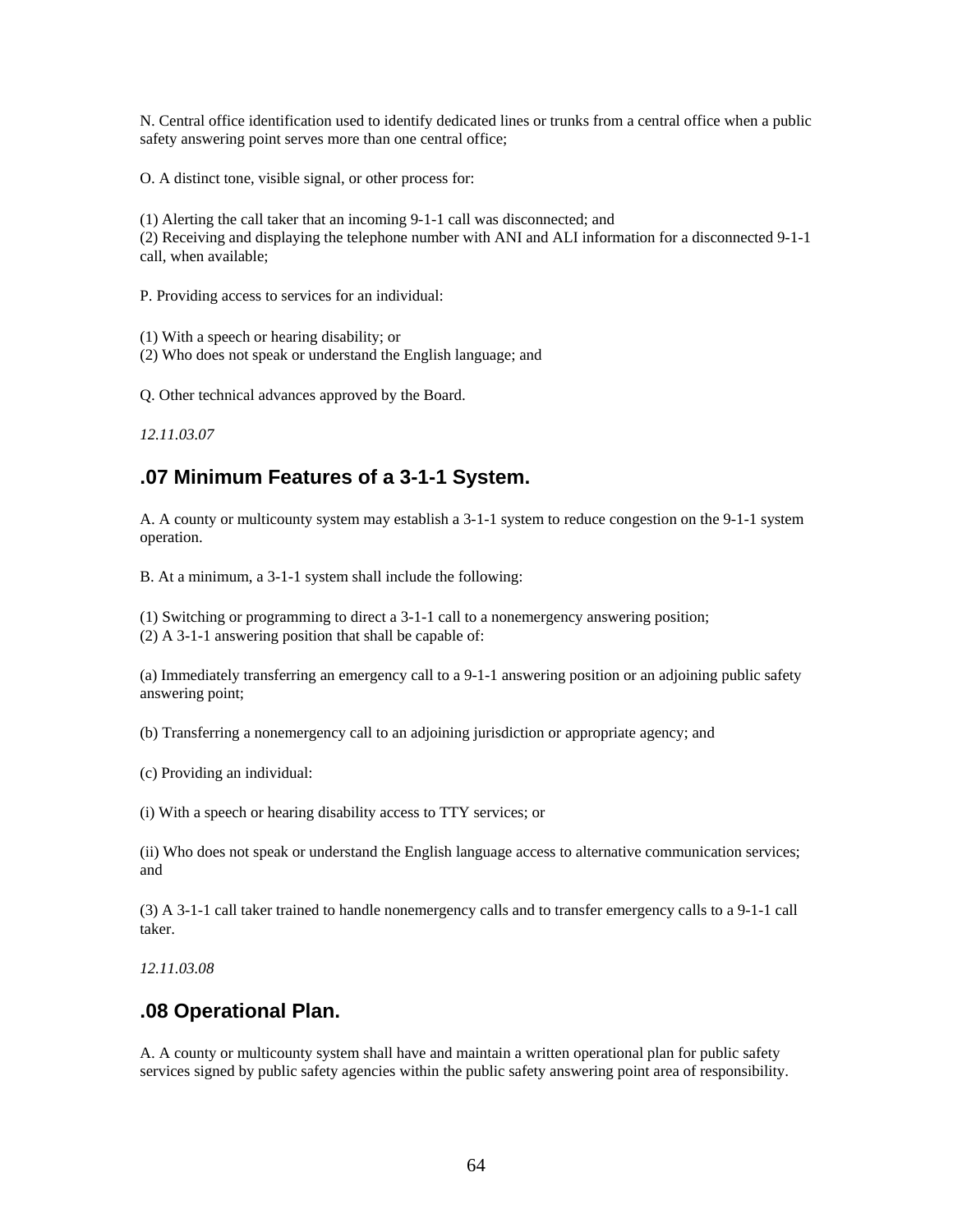B. A public safety agency included in an operational plan under §A of this regulation shall be familiar with the operational procedures of the other public safety agencies included in the same operational plan.

C. An operational plan shall provide for uniform methods and procedures to ensure effective interagency communications.

*12.11.03.09* 

## **.09 Safeguarding Telephone Circuits by Telephone Companies.**

A. A facility housing 9-1-1 telephone equipment shall:

(1) Be equipped at all exposed terminations, including central office distributing frames, with protective devices that prevent accidental worker contact; and (2) Include clearly identified protected terminations to distinguish protected terminations from other circuitry.

B. A protected circuit may not be opened, grounded, short-circuited, or manipulated in any way by a telephone company worker without the local telephone company first obtaining approval for circuit release from the appropriate public safety answering point.

C. A telephone company shall ensure that telephone company employees who work in facilities associated with the 9-1-1 service are familiar with procedures for safeguarding 9-1-1 system equipment.

*12.11.03.10* 

## **.10 Public Safety Answering Point Training.**

A. A county shall staff a public safety answering point with personnel who can properly process a call from a machine used by an individual who has a speech or hearing impairment.

B. Within 6 months of hiring a public safety answering point call taker, a county shall train the new call taker using a curriculum adopted or approved by the Board.

C. A county shall provide a public safety answering point call taker with yearly in-service training using a curriculum adopted or approved by the Board.

D. Training shall include:

- (1) Public safety answering point orientation;
- (2) Communication skills;
- (3) Electronic systems;
- (4) Policies and procedures;
- (5) Call processing;
- (6) Documentation;
- (7) Dispatch procedures;
- (8) Stress management;
- (9) Public relations;
- (10) Administrative duties; and
- (11) Disaster and major incident training.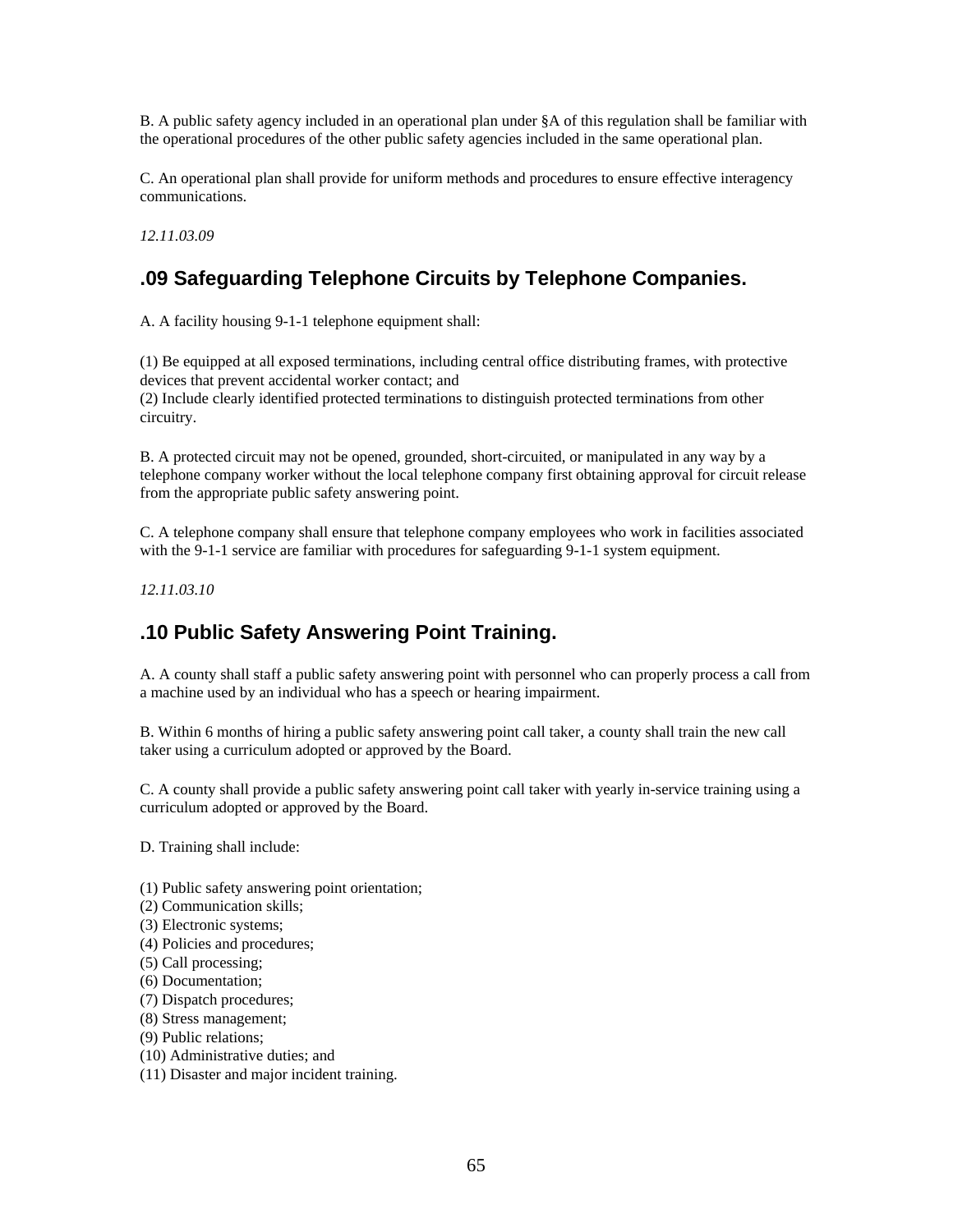#### *12.11.03.11*

#### **.11 9-1-1 Fees.**

A. The Board shall ensure that collection, maintenance, dispersal, and auditing of 9-1-1 fees is conducted according to Public Safety Article, §§1-308—1-312, Annotated Code of Maryland.

B. Additional Charges—Local Government.

(1) In addition to the fee charged under Public Safety Article, §1-310, Annotated Code of Maryland, a county with an operational 9-1-1 system under Public Safety Article, §1-304, Annotated Code of Maryland, may, by ordinance or resolution after public hearing, enact or adopt an additional monthly charge not to exceed the limits under Public Safety Article, §1-311, Annotated Code of Maryland, to be applied to current bills, within that county, for:

(a) Switched local exchange access service; and

(b) Wireless telephone service or other 9-1-1 accessible service.

(2) A county authorizing an additional charge under §B of this regulation and maintaining an enhanced 9-1- 1 system shall be subject to an annual Board-authorized independent audit of authorized 9-1-1 expenditures pursuant to Public Safety Article, §1-312, Annotated Code of Maryland.

*12.11.03.12* 

### **.12 Equipment Which Qualifies for Funding or Reimbursement.**

A. Equipment that qualifies for purchase with funds from the 9-1-1 Trust Fund includes:

(1) Equipment for connecting and outswitching 9-1-1 calls within a telephone central office;

- (2) Trunking facilities from the central office to a public safety answering point;
- (3) Equipment to connect 9-1-1 calls to the appropriate public safety agency; and
- (4) Equipment for a 3-1-1 system.

B. Equipment necessary to constitute an enhanced 9-1-1 system shall be used for:

(1) Automatic number identification (ANI);

(2) Automatic location identification (ALI); or

(3) Other technical equipment the Board may require.

C. Computer aided dispatch equipment is not a part of a 9-1-1 system, except when the Board determines that an interface is necessary to properly process 9-1-1 calls.

*12.11.03.13* 

#### **.13 Submission of 9-1-1 Plan.**

A. A county requesting reimbursement from the 9-1-1 Trust Fund for mandated equipment, 9-1-1 enhancements, or technological advancements shall submit the request to the Board for approval.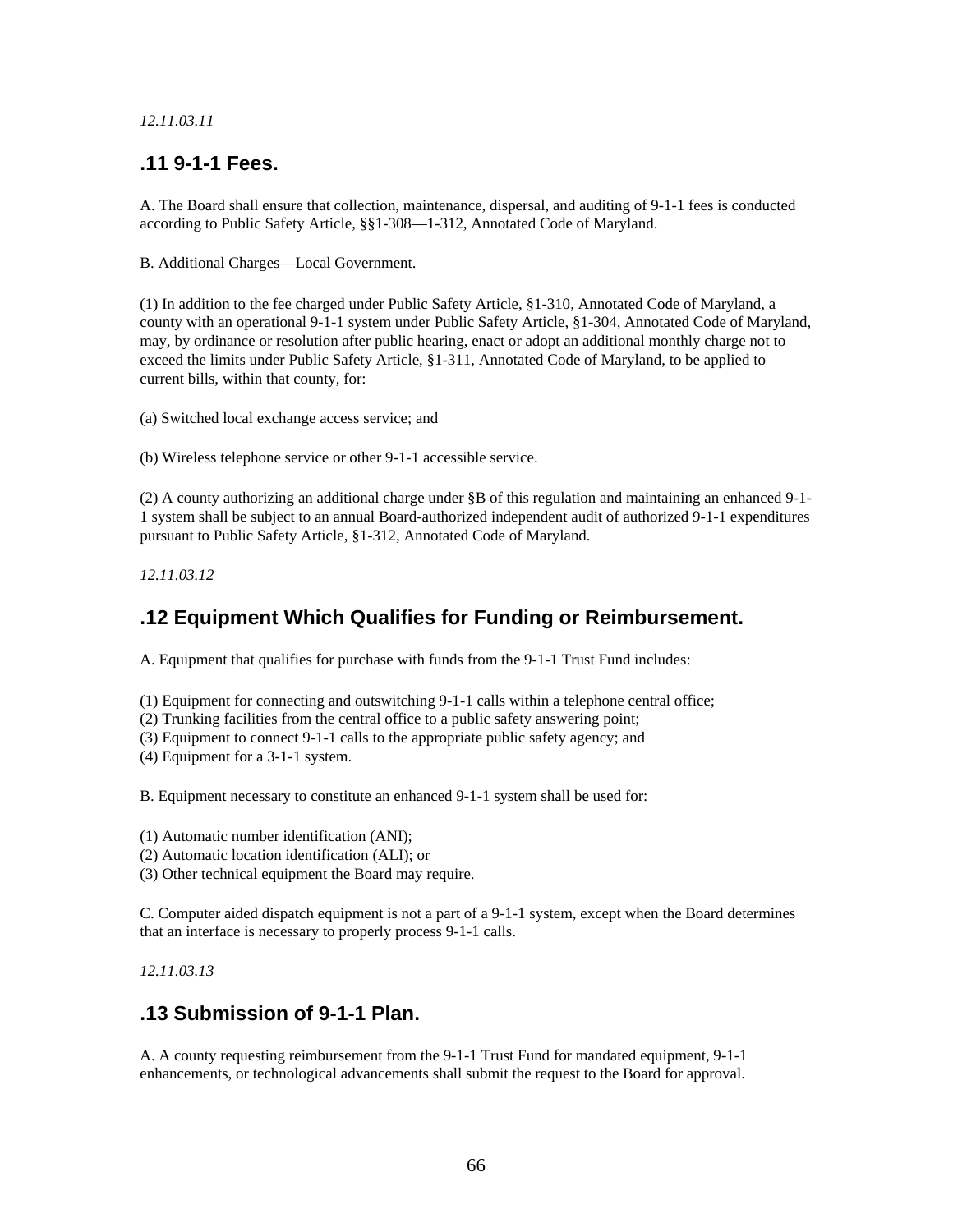B. A county shall submit a plan, request, report, or question to the Chairman, Emergency Number Systems Board.

*12.11.03.14* 

## **.14 Request for Reimbursement from the 9-1-1 Trust Fund.**

A. A county shall submit a request for reimbursement from the 9-1-1 Trust Fund to the Board in a format and according to procedures established by the Board.

B. Reimbursement Processing.

(1) A county public safety answering point director or a 9-1-1 administrator shall submit a written or electronic request for reimbursement to the Board so that it is received at least 2 weeks before a Board meeting at which it is to be considered.

(2) The county's public safety answering point director or 9-1-1 administrator, or a designee, shall attend the meeting at which the request is to be considered.

(3) The Board shall review the request and, if approved, encumber funds up to the amount of the request.

(4) The county shall ensure that the county's procurement laws and policies are followed.

*12.11.03.15* 

## **.15 Variations or Waivers of Regulations.**

A. Upon request by a county, the Board may grant a waiver or variance of the regulations contained in this chapter.

B. A county may submit a written or electronic request for waiver or variance to the Board that includes:

(1) Number of persons affected;

- (2) Impact of a variance or waiver;
- (3) Alternative methods;
- (4) Technical difficulties;
- (5) Cost.

C. The Board shall consider:

(1) The information for each of the areas cited in §B of this regulation; and

(2) The best interests of the affected parties, the applicant, and the Emergency Number Systems Board.

D. An affected party shall have the right to present, either in writing or through oral testimony, information which may bear on the Board's final decision.

E. Processing a Request for Waiver or Variance.

(1) Upon receipt of a written request for waiver or variance, the Board shall:

(a) Within 10 days of receipt of the request, direct a letter to the applicant, which shall:

(i) Acknowledge receipt; and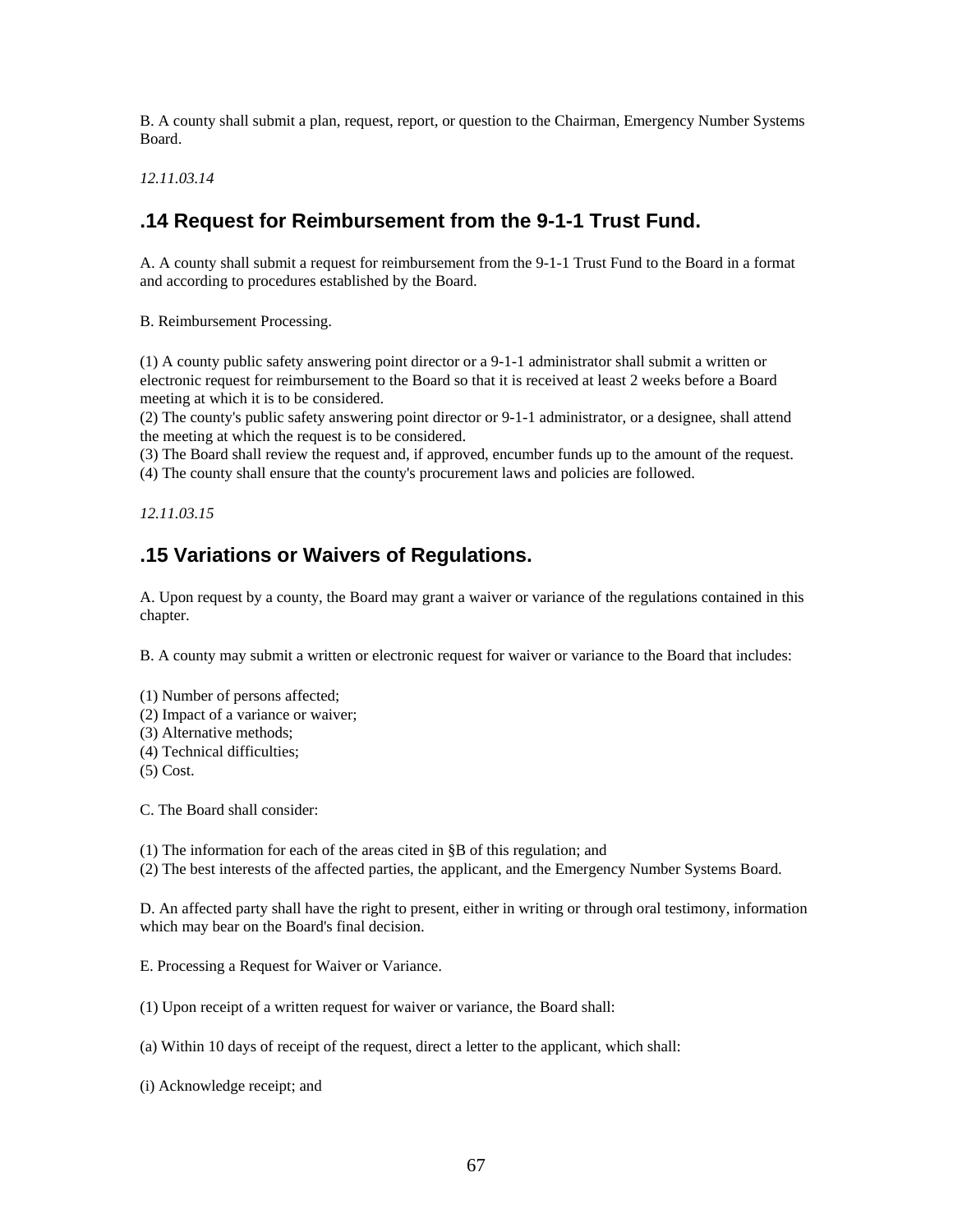(ii) Notify the applicant that additional information may be submitted, within 30 days, for the Board to consider during the review; and

(b) Review the documents or conduct a hearing.

(2) If the Board elects to review the documents, the review shall be conducted at a regular Board meeting within 60 days after the expiration of the 30-day period granted to the applicant to submit additional information.

(3) If the Board elects to conduct a hearing, the Board shall:

(a) Notify the applicant and affected parties of the hearing at least 10 days before the hearing and provide the hearing:

(i) Date;

(ii) Time; and

(iii) Location; and

(b) Conduct the hearing according to State Government Article, Title 10, Subtitle 2, Annotated Code of Maryland.

*12.11.03.16* 

#### **.16 9-1-1 System Violations.**

A. The Board may instruct the State Comptroller to withhold funds from a county for 9-1-1 system expenditures for a violation under:

(1) Public Safety Article, §1-312, Annotated Code of Maryland; or

(2) The regulations in this chapter.

B. Withholding Funds.

(1) If the Board decides to withhold funds, the Board shall:

(a) Identify, in writing, the reason or reasons for withholding funds;

(b) Record the reason or reasons in the minutes of the meeting;

(c) Notify the county that the county has 30 days from the date of notification to respond in writing to the Board; and

(d) Notify the State Comptroller to hold funds, in that county's account within the 9-1-1 Trust Fund, until the Board advises the Comptroller that the funds may be released.

(2) Funds held by the Comptroller under this section may not accrue interest for a county.

(3) Interest income earned on funds held by the Comptroller under this regulation shall be diverted to the 9- 1-1 Trust Fund.

C. The Board shall notify the Secretary of action taken under §A or B of this regulation.